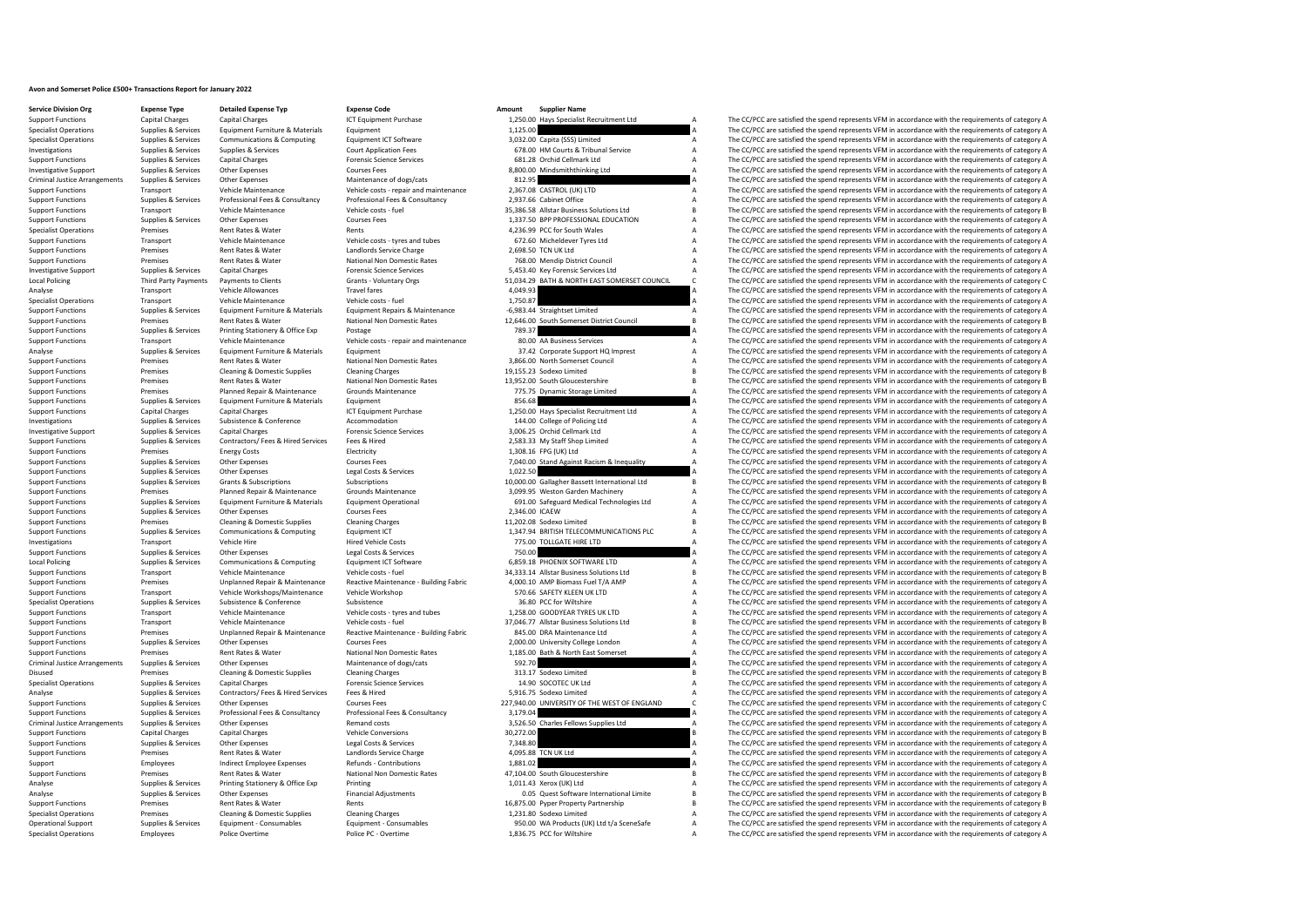Support Functions Third Party Payments Other Local Authorities or Forces Contributions to Other Forces 16,724.50 PCC for Gloucestershire B The CC/PCC are satisfied the spend represents VFM in accordance with the requiremen Support Functions Supplies & Services Other Expenses Legal Costs & Services Legal Costs & Services Legal Costs & Services 1,151.94 a The CC/PCC are satisfied the spend represents VFM in accordance with the requirements of Support Functions Premises Planned Repair & Maintenance Repairs & Maint General 864.30 Boing Rapid Secure Ltd A The CC/PCC are satisfied the spend represents VFM in accordance with the requirements of category A Specialist Specialist Operations Transport Vehicle Hire Wehicle Hired Vehicle Costs 1,691.63 Enterprise Rent a Car UK Ltd A The CC/PCC are satisfied the spend represents VFM in accordance with the requirements of category A Cas Same Support Functions Premises Energy Costs Gas Gas Gas Support Support Energy Costs Gas Support Functions Premises Energy Costs Gas Support Functions Premises Energy Costs Gas Concerned Control of Concerned Concerned Concerne Support Functions Premises Rent Rates & Water Landlords Service Charge 2,713.36 TCN UK Ltd A The CC/PCC are satisfied the spend represents VFM in accordance with the requirements of category A Superfunctions Superinting Se Support Functions Supplies & Services Grants & Subscriptions Subscriptions Subscriptions Subscriptions Subscriptions Subscriptions and the spend of the CC/PCC are satisfied the spend represents VFM in accordance with the r Specialist Operations Supplies & Services Communications & Computing Equipment ICT Hardware Purch 6,575.00 Data Pro IT Ltd A The CC/PCC are satisfied the spend represents VFM in accordance with the requirements of category Support Functions Transport Functions Travel A The CC/PCC are satisfied the spend represents VFM in accordance with the requirements of category A The CC/PCC are satisfied the spend represents VFM in accordance with the r Support Functions Supplies & Services Other Expenses Courses Fees Courses Fees 3,930.00 Sancus Solutions Ltd A The CC/PCC are satisfied the spend represents VFM in accordance with the requirements of category A Nutional No Support Functions Premises Premises Rent Rates & Water National Non Domestic Rates 73,216.00 North Somerset Council C The CC/PCC are satisfied the spend represents VFM in accordance with the requirements of category C Cont Specialist Operations Third Party Payments Other Local Authorities or Forces Contributions to Other Forces 14,730.31 PCC for Gloucestershire B The CC/PCC are satisfied the spend represents VFM in accordance with the requir Support Functions Premises Rent Rates & Water National Non Domestic Rates 2,944.00 South Gloucestershire A The CC/PCC are satisfied the spend represents VFM in accordance with the requirements of category A Criminal Justic Criminal Justice Arrangements Supplies Arrangement Criminal Justice Arrangement Computing Capital Criminal Justice Arrangement ICT Equipment Purchase 10,038.16 NHS NEL CSU B The CC/PCC are satisfied the spend represents VF Support Functions Capital Charges Capital Charges Capital Charges ICT Equipment Purchase 14,023.50 Tangible Benefit Limited B The CC/PCC are satisfied the spend represents VFM in accordance with the requirements of categor Support Functions Support Functions Supplies Ammunitions Supplies The CC/PCC are satisfied the spend represents VFM in accordance with the requirements of category B The CC/PCC are satisfied the spend represents VFM in acc Support Functions Transport Vehicle Maintenance Vehicle costs - repair and maintenance 3,016.88 Bristol PartsPlus A The CC/PCC are satisfied the spend represents VFM in accordance with the requirements of category A Critic PCC Third Party Payments of Payments of Clients Grants - Voluntary Orgs 5,000.00 The ManKind Initiative A The CC/PCC are satisfied the spend represents VFM in accordance with the requirements of category A Curres Fees Curr Investigations Supplies & Services Other Expenses Courses Fees Courses Fees 690.00 National Crime Agency A The CC/PCC are satisfied the spend represents VFM in accordance with the requirements of category A Supplies & Serv 16,173.15 PCC for Wiltshire<br>2.189.59 The CC/PCC are satisfied the spend represents VFM in accordance with the requirements of category B<br>2.189.59 SOLITH SOMERSET DISTRICT COLINCII A The CC/PCC are satisfied the spend repre Support Functions Premises Premises Rent Rates & Water Rents Rents Rents Rents Rents Rents Rents Rents Rents Rents Rents Rents Rents Rents Premises Rent Rents Rent Rents Rents Rents Rents 2,189.59 SOUTH SOMERSET DISTRICT C Criminal Justice Arrangements Supplies & Services Other Expenses Maintenance of dogs/cats Maintenance of dogs/cats 812.95 812.95 A The CC/PCC are satisfied the spend represents VFM in accordance with the requirements of ca Support Functions of Supplies & Services Professional Fees & Consultancy Professional Fees & Consultancy Professional Fees & Consultancy 5,686.31 Cabinet Office The CC/PCC are satisfied the spend represents VFM in accordan Operational Support Supplies & Services Subsistence & Conference Conference Conference Conference Conference Conference Conference a Meeting Expenses 250.00 Junction 24 Ltd A The CC/PCC are satisfied the spend represents V Support Functions Supplies & Services Professional Fees & Consultancy Professional Fees & Consultancy Professional Fees & Consultancy 16,128.75 Astar Training & Development Ltd B The CC/PCC are satisfied the spend represen Investigations Supplies & Services Other Expenses Courses Fees Courses Fees 690.00 National Crime Agency A The CC/PCC are satisfied the spend represents VFM in accordance with the requirements of category A The Crime Agenc Local Policing Equipment Vehicle Allowances Vehicle mileage allowance 259.20 259.20 A The CC/PCC are satisfied the spend represents VFM in accordance with the requirements of category A Christmas Vehicle Mileage allowance  $\frac{1}{2}$  and  $\frac{1}{2}$  and  $\frac{1}{2}$  and  $\frac{1}{2}$  and  $\frac{1}{2}$  and  $\frac{1}{2}$  and  $\frac{1}{2}$  and  $\frac{1}{2}$  and  $\frac{1}{2}$  and  $\frac{1}{2}$  are catisfied the spend represents VFM in accordance with the requirements of categor Support Functions Transport Vehicle Maintenance Vehicle costs - repair and maintenance 3,525.42 SJ Cook & Sons A The CC/PCC are satisfied the spend represents VFM in accordance with the requirements of category A Support F Support Functions Supplies & Services Equipment Furniture & Materials Equipment Operational Equipment Operational 1,976.74 Protect Signs A The CC/PCC are satisfied the spend represents VFM in accordance with the requiremen Support Functions Support Functions Supplies According to the CC/PCC are still A The CC/PCC are satisfied the spend represents VFM in accordance with the requirements of category A The CC/PCC are satisfied the spend repres Specialist Operations Third Party Payments Other Local Authorities or Forces Contributions to Other Forces 73,221.71 PCC for Dorset Contributions and the COPCC are satisfied the spend represents VFM in accordance with the The CC/PCC are satisfied the spend represents VFM in accordance with the requirements of category B Support Functions Premises Premises Premises Rent Rates & Water Premises Premises Leases Premises Leases Premises Premises Leases Premises Premises Premises Premises Leases Premises Leases 798,309.06 Blue Light Partnership 3,390.50 Barrington International (SSS) Limi A The CC/PCC are satisfied the spend represents VFM in accordance with the requirements of category A<br>1.061.50 GOODYEAR TYRES IIK ITD Support Functions Transport Vehicle Maintenance Vehicle Costs - tyres and tubes 1,061.50 GOODYEAR TYRES UK LTD A The CC/PCC are satisfied the spend represents VFM in accordance with the requirements of category A Specialist Operations Supplies & Services Communications & Computing Equipment ICT Equipment ICT 530.50 Telefonica UK Limited A The CC/PCC are satisfied the spend represents VFM in accordance with the requirements of categ Support Functions Support Premises Departion Unplanned Repair & Maintenance Reactive Maintenance Building Fabric 720.00 WESSEX GLASS COLITD A The CC/PCC are satisfied the spend represents VFM in accordance with the require Capital Charges Capital Charges Forensic Science Services Capital Charges Capital Charges Capital Charges Forensic Science Services Capital Charges Supplies Charges Forensic Science Services 5,176.50 Orchid Cellmark Ltd A Support Functions Premises Rent Rates Rent Rates Rent Rates National Non Domestic Rates 911.00 Bristol City Council A The CC/PCC are satisfied the spend represents VFM in accordance with the requirements of category A Supp Support Functions Supplies & Services Other Expenses Courses Fees Courses Fees and Courses Fees 1,040.00 IGPP Ltd A The CC/PCC are satisfied the spend represents VFM in accordance with the requirements of category A Thanci Analyse Supplies & Services Other Expenses Financial Adjustments Financial Adjustments -0.01 Victim Support -0.01 Victim Support B The CC/PCC are satisfied the spend represents VFM in accordance with the requirements of ca Support Functions Support Punnises Premises Planned Repair & Maintenance Pulanned Maintenance-Building Services 3,714.49 STATIC SYSTEMS GROUP PLC A The CC/PCC are satisfied the spend represents VFM in accordance with the r The CC/PCC are satisfied the spend represents VFM in accordance with the requirements of category B Support Functions Supplies & Services Equipment Furniture & Materials Equipment Equipment Equipment COM COM COM COM COM COM A The CC/PCC are satisfied the spend represents VFM in accordance with the requirements of categor Employees Indirect Employee Expenses Advertising for Staff 1,849.44 Hays Specialist Recruitment Ltd A The CC/PCC are satisfied the spend represents VFM in accordance with the requirements of category A Services and the req Support Functions Supplies & Services Other Expenses Legal Costs & Services Legal Costs & Services Legal Costs & Services 3,625.00 A The CC/PCC are satisfied the spend represents VFM in accordance with the requirements of Criminal Justice Arrangements Supplies & Services Equipment Furniture & Materials Equipment Equipment Equipment<br>
Support Functions The CC/PCC are satisfied the spend represents VFM in accordance with the requirements of ca Support Functions Third Party Payments Contribution Contribution Contribution Contribution Contribution Contribution Contribution 17,000.00 West Country Crimestoppers B The CC/PCC are satisfied the spend represents VFM in Capital Charges Capital Charges Other Plant & Equipment 3,961.00 Cleartone Telecoms Ltd A The CC/PCC are satisfied the spend represents VFM in accordance with the requirements of category A Vehicle Conversions 2,479.5 Ltd Support Functions Capital Charges Capital Charges Vehicle Conversions Vehicle Conversions 2,479.52 UK Telematics A The CC/PCC are satisfied the spend represents VFM in accordance with the requirements of category A The Cri Investigations Supplies & Services Printing Stationery & Office Exp Printing Printing Printing Printing Printing 174.00 Xerox (UK) Ltd A The CC/PCC are satisfied the spend represents VFM in accordance with the requirements Support Functions Supplies & Services Capital Charges Capital Charges Forensic Science Services 663.00 Abbott Toxicology Ltd A The CC/PCC are satisfied the spend represents VFM in accordance with the requirements of catego Support Functions Support Functions Support Functions Support Functions of CONSIDENT CONSIDENT CONSIDENT CONSIDENT CONSIDENT A The CC/PCC are satisfied the spend represents VFM in accordance with the requirements of catego Support Functions Transport Vehicle Allowances Travel fares Travel fares Travel fares Travel fares Travel fares Travel fares a The CC/PC are satisfied the spend represents VFM in accordance with the requirements of categor Supplies & Services Equipment Furniture & Materials Equipment Operational and the services environment of category A<br>Supplies a Supplies Services Rent Rates & Mater Rent Rent Rent Rent Supplies and Rent Rent Controller and Rent Functions Rents Rents Rents Rents and the Support Functions 15,470.00 Kingsmead of Bath B The CC/PCC are satisfied the spend represents VFM in accordance with the requirements of category B The CC/PCC are satisfied th Comport Functions of Premises Provides Provident Planned Maintenance Pulling Services 2,615.00 SVE Services Limited Maintenance Ault and The CC/PCC are satisfied the spend represents VFM in accordance with the requirements Analyse Employees Police Staff Pay & Allowances Staffing Agency 993.60 Matrix SCM Ltd A The CC/PCC are satisfied the spend represents VFM in accordance with the requirements of category A<br>Support Functions and Democratic R Support Functions Premises Premises Rent Rates & Water National Non Domestic Rates 1,509.00 Sedgemoor District Council A The CC/PCC are satisfied the spend represents VFM in accordance with the requirements of category A C The CC/PCC are satisfied the spend represents VFM in accordance with the requirements of category A Support Functions Supplies & Services Communications & Computing Equipment ICT 748.82 Telefonica UK Limited A The CC/PCC are satisfied the spend represents VFM in accordance with the requirements of category A Support Functions Capital Charges Capital Charges Capital Charges ICT Equipment Purchase 1,250.00 Hays Specialist Recruitment Ltd A The CC/PCC are satisfied the spend represents VFM in accordance with the requirements of c Investigative Support Supplies & Services Capital Charges Forensic Science Services 2,580.00 Systems Technology Consultants Ltd A The CC/PCC are satisfied the spend represents VFM in accordance with the requirements of category A Support Functions Supplies & Services Professional Fees & Consultancy Professional Fees & Consultancy Professional Fees & Consultancy Professional Fees & Consultancy 396.00 Corporate Support HQ Imprest Manuscultus A The CC Transport Vehicle Maintenance Vehicle costs - tyres and tubes 816.00 GOODYEAR TYRES UK LTD A The CC/PCC are satisfied the spend represents VFM in accordance with the requirements of category A Support Functions Transport Vehicle Maintenance Vehicle costs - tyres and tubes 881.68 MICHELIN TYRE PLC A The CC/PCC are satisfied the spend represents VFM in accordance with the requirements of category A represents VFM Investigative Support Supplies & Services Capital Charges Forensic Science Services Forensic Science Services 3,708.25 Orchid Cellmark Ltd A The CC/PCC are satisfied the spend represents VFM in accordance with the requirem Postage S.572.78 Quadient Finance UK Ltd A The CC/PCC are satisfied the spend represents VFM in accordance with the requirements of category A Support Eurotions Transport Vehicle Maintenance Vehicle costs - repair and maintenance 160.55 Fawcetts Garage (Newbury) Ltd A The CC/PCC are satisfied the spend represents VFM in accordance with the requirements of categor Roads Policing Supplies & Services Printing Stationery & Office Exp Stationery Stationery Stationery Stationery Stationery Stationery Stationery Stationery and the Stationery Capital Changes Capital Changes Capital Changes The CC/PCC are satisfied the spend represents VFM in accordance with the requirements of category A Support Functions Premises Unplanned Repair & Maintenance Reactive Maintenance - Building Services 23.512.49 Integral UK Ltd Build The CC/PCC are satisfied the spend represents VFM in accordance with the requirements of ca  $S_{\text{A}}$  Specialist Operations Rents Rents Rents Rents Rents Rents Rents Rents Rents Rents Rents Rents Rents Rents Rents Rents Rents Rents Rents Rents Rents Rents Rents Rents Rents Rents Rents Rents Rents Rents Rents Rent Support Functions Premises Rent Rates & Water Rents Rents Rents 21,000.00 Somerset West and Taunton Council B The CC/PCC are satisfied the spend represents VFM in accordance with the requirements of category B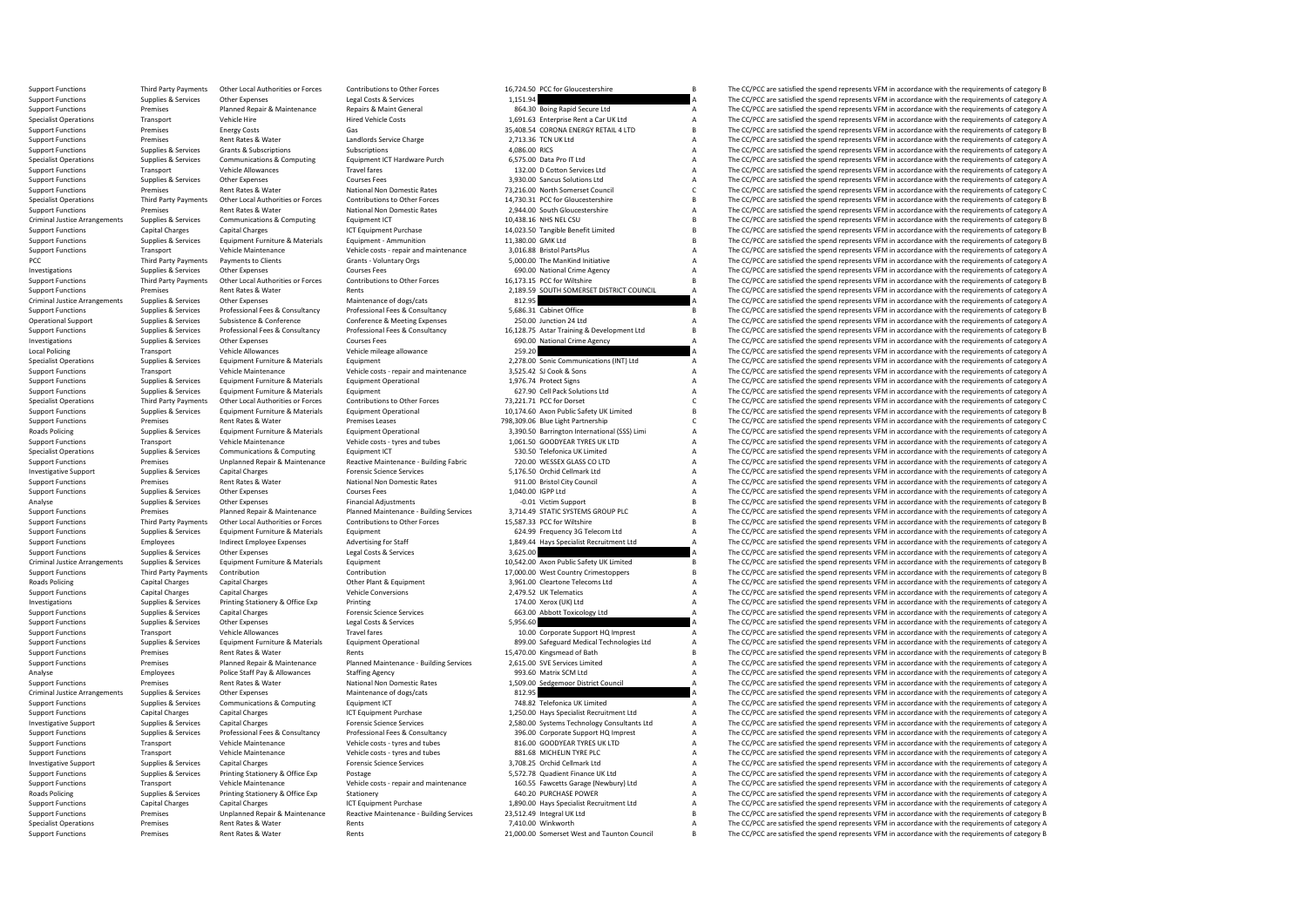Specialist Operations Supplies & Services Equipment Furniture & Materials Equipment Operational Equipment Operational 2,768.50 Level Peaks Associates Limited A The CC/PCC are satisfied the spend represents VFM in accordanc Specialist Operations Supplies & Services Professional Fees & Consultancy Professional Fees & Consultancy Professional Fees & Consultancy 5,521.35 Cabinet Office Manus A The CC/PCC are satisfied the spend represents VFM in Investigative Support Supplies & Services Communications & Computing Equipment ICT Hardware Purch 2,268.21 BT PLC A The CC/PCC are satisfied the spend represents VFM in accordance with the requirements of category A Suppor Support Functions Premises Planned Repair & Maintenance Pulanned Maintenance- Building Services 655.00 STQ Vantage Limited A The CC/PCC are satisfied the spend represents VFM in accordance with the requirements of category Investigative Support Supplies & Services Capital Charges Forensic Science Services Forensic Science Services 6,867.20 Orchid Cellmark Ltd A The CC/PCC are satisfied the spend represents VFM in accordance with the requirem Support Functions Supplies & Services Contractors/ Fees & Hired Services Fees & Hired 2,477.89 My Staff Shop Limited A The CC/PCC are satisfied the spend represents VFM in accordance with the requirements of category A Rem Criminal Justice Arrangements Supplies & Services Other Expenses Remand costs Remand costs Remand costs and tubes 4,132.50 Charles Fellows Supplies Ltd A The CC/PCC are satisfied the spend represents VFM in accordance with Support Functions Transport Vehicle Maintenance Vehicle costs - tyres and tubes 850.00 GOODYEAR TYRES UK LTD A The CC/PCC are satisfied the spend represents VFM in accordance with the requirements of category A Vaste Dispo Supplies & Services Waste Disposal Waste Disposal 1,761.00 Veolia ES Birmingham Ltd A The CC/PCC are satisfied the spend represents VFM in accordance with the requirements of category A CAD CONSCRIPTION CONSCRIPTION A The Analyse Supplies & Services Equipment Furniture & Materials Equipment Equipment Equipment Equipment Equipment Equipment Equipment and Equipment and Security EQUITY LTD A The CC/PCC are satisfied the spend represents VFM in Investigative Support Supplies & Services Capital Charges Margary Procnsic Services Environment Capital Charges Capital Charges Forensic Services (2,664,64 Eurofins Forensics Services Limited A The CC/PCC are satisfied the Support Functions Capital Charges Capital Charges Vehicles Purchase Vehicles Purchase 13,515.79 Vauxhall Motors Limited B The CC/PCC are satisfied the spend represents VFM in accordance with the requirements of category B Criminal Justice Arrangements Supplies & Services Other Expenses Maintenance of dogs/cats Maintenance of dogs/cats 1,438.50 A The CC/PCC are satisfied the spend represents VFM in accordance with the requirements of categor Support Functions Supplies & Services Communications & Computing Equipment ICT Software 1,174.06 Amazon Web Services EMEA SARL UK A The CC/PCC are satisfied the spend represents VFM in accordance with the requirements of c Dealing with the Public Supplies & Services Supplies & Services Airwave Airwave Airwave 101,429.80 Airwave Solutions LTD C The CC/PCC are satisfied the spend represents VFM in accordance with the requirements of category C Support Functions Support Functions Supplies A The CC/PCC are satisfied the spend represents VFM in accordance with the requirements of category A The CC/PCC are satisfied the spend represents VFM in accordance with the re Support Functions Support Premises Unplanned Repair & Maintenance Reactive Maintenance - Building Fabric and a search of the Sean and the COPCC are satisfied the spend represents VFM in accordance with the requirements of Support Functions Supplies & Services Contractors/ Fees & Hired Fees & Hired The Services Fees & Hired The Services Fees & Hired A The CC/PCC are satisfied the spend represents VFM in accordance with the requirements of ca Support Functions Employees Police Overtime Police PC-Overtime Police PC-Overtime 19,816.29 PCC for Gloucestershire B The CC/PCC are satisfied the spend represents VFM in accordance with the requirements of category B Clea Premises Cleaning & Domestic Supplies Cleaning Charges Cleaning Charges Cleaning Charges Cleaning Charges Cleaning Charges 4,875.12 Sodexo Limited A The CC/PCC are satisfied the spend represents VFM in accordance with the Support Functions Employees Police Overtime Police Police PC-Overtime Police PC-Overtime Police PC-Overtime Police PC-Overtime 7,921.92 PCC for Wiltshire A The CC/PCC are satisfied the spend represents VFM in accordance wi Support Functions Capital Charges Capital Charges Capital Charges ICT Equipment Purchase 1,250.00 Hays Specialist Recruitment Ltd A The CC/PCC are satisfied the spend represents VFM in accordance with the requirements of c Specialist Operations Transport Vehicle Maintenance Vehicle costs - repair and maintenance 20.62 A The CC/PCC are satisfied the spend represents VFM in accordance with the requirements of category A<br>Support Functions Suppl Support Functions Supplies & Services Communications & Computing Equipment ICT 4,235.80 Telefonica UK Ltd A The CC/PCC are satisfied the spend represents VFM in accordance with the requirements of category A Service and Th Specialist Operations Transport Vehicle Allowances Travel fares Travel fares 293.33 A The CC/PCC are satisfied the spend represents VFM in accordance with the requirements of category A<br>Support Transport Vehicle Maintenanc Support Functions Transport Vehicle Maintenance Vehicle costs - repair and maintenance 1,645.00 MOBILE WINDSCREENS LTD A The CC/PCC are satisfied the spend represents VFM in accordance with the requirements of category A M Criminal Justice Arrangements Supplies & Services Other Expenses Maintenance of dogs/cats Maintenance of dogs/cats 812.95 a The CC/PCC are satisfied the spend represents VFM in accordance with the requirements of category Criminal Justice Arrangements of dogs/cats Arrangements of dogs/cats 527.33 A The CC/PCC are satisfied the spend represents VFM in accordance with the exquirements of category A The CC/PCC are satisfied the spend represent Criminal Justice Arrangements Supplies & Services Other Expenses Maintenance of dogs/cats Maintenance of dogs/cats 1,625.90 a The CC/PCC are satisfied the spend represents VFM in accordance with the requirements of categor Investigative Support Supplies & Services Capital Charges Capital Charges Forensic Science Services Services 3,101.80 Orchid Cellmark Ltd A The CC/PCC are satisfied the spend represents VFM in accordance with the requireme Support Functions Support Functions (Legal Costs & Services 2,080.00 A The CC/PCC are satisfied the spend represents VFM in accordance with the requirements of category A<br>
Equipment Furniture & Materials Equip Rental/Lease Roads Policing Supplies & Services Equipment Furniture & Materials Equip Rental/Lease Admin 1,265.76 XEROX FINANCE LTD A The CC/PCC are satisfied the spend represents VFM in accordance with the requirements of category A S The CC/PCC are satisfied the spend represents VFM in accordance with the requirements of category B Support Functions Premises Premises Planned Repair & Maintenance Pulanned Maintenance Building Services 1,629.58 Sovereign Fire & Security Ltd A The CC/PCC are satisfied the spend represents VFM in accordance with the requ Investigative Support Supplies & Services Capital Charges Capital Charges Forensic Science Services 27,761.85 Orchid Cellmark Ltd B The CC/PCC are satisfied the spend represents VFM in accordance with the requirements of c Premises Rent Rates & Water National Non Domestic Rates 5,694.00 North Somerset Council A The CC/PCC are satisfied the spend represents VFM in accordance with the requirements of category A Support Functions Capital Charges Capital Charges Vehicles Purchase Vehicles Purchase 22,774.58 Ford Motor Company Limited B The CC/PCC are satisfied the spend represents VFM in accordance with the requirements of category Support Functions Premises Cleaning & Domestic Supplies Cleaning Charges Cleaning Charges Cleaning Charges Cleaning Charges Cleaning Charges 530.59 Sodexo Limited A The CC/PCC are satisfied the spend represents VFM in acco Specialist Operations Supplies & Services Equipment Furniture & Materials Equipment Equipment Equipment Equipment Equipment Equipment Satisfied the Services Equipment of category A The CC/PCC are satisfied the spend repres Roads Policing Supplies & Services Equipment Furniture & Materials Equipment Equipment Equipment Equipment Equipment Equipment A The CC/PCC are satisfied the spend represents VFM in accordance with the requirements of cate Support Functions Supplies & Services Equipment Furniture & Materials Publications including books 745.00 BOOKSOURCE A The CC/PCC are satisfied the spend represents VFM in accordance with the requirements of category A Sup Support Functions Third Party Payments Other Local Authorities or Forces Contributions to Other Forces 14,595.36 PCC for Gloucestershire B The CC/PCC are satisfied the spend represents VFM in accordance with the requiremen Specialist Operations Employees Police Pay & Allowances Police PC-Pay, NJ, Pension, HA 24,506.13 PCC for Devon & Communal B The CC/PCC are satisfied the spend represents VFM in accordance with the requirements of category 72,352.48 IBM (United Kingdom) Ltd CCC CCC The CC/PCC are satisfied the spend represents VFM in accordance with the requirements of category C<br>3,581.39 SOCOTEC UK Ltd CCCC Are Satisfied the spend represents VFM in accordan Investigative Support Support Support Support Support Support Support Support Support Support Support Support Support Support Support Support Support Support Support Support Support Support Support Support Support Support Support Functions Premises Rent Rates & Water National Non Domestic Rates 1,742.00 North Somerset Council A The CC/PCC are satisfied the spend represents VFM in accordance with the requirements of category A Support Functi Third Party Payments Other Local Authorities or Forces Contributions to Other Forces 10,732.00 PCC for Dorset<br>
344.00 Supplies & Services VFM in accordance with the requirements of category B<br>
344.00 A The CC/PCC are satis Operational Support Supplies & Services Contractors/ Fees & Hired Services Fees & Hired Fees & Hired Services Fees & Hired 344.00 a The CC/PCC are satisfied the spend represents VFM in accordance with the requirements of c Investigative Support Supplies & Services Capital Charges Capital Charges Forensic Science Services 3,396.25 Orchid Cellmark Ltd A The CC/PCC are satisfied the spend represents VFM in accordance with the requirements of ca Support Functions Support Functions Control of The CC/PCC are satisfied the spend represents VFM in accordance with the requirements of category A The CC/PCC are satisfied the spend represents VFM in accordance with the re Support Functions Transport Vehicle Maintenance Vehicle costs - repair and maintenance 688.66 Staceys Motors A The CC/PCC are satisfied the spend represents VFM in accordance with the requirements of category A Support Fun Support Functions Premises Unplanned Repair & Maintenance Reactive Maintenance - Building Services 6,072.00 Electrio Ltd A The CC/PCC are satisfied the spend represents VFM in accordance with the requirements of category A Criminal Justice Arrangements Supplies & Services Other Expenses Maintenance of dogs/cats Maintenance of dogs/cats 808.67 A The CC/PCC are satisfied the spend represents VFM in accordance with the requirements of category Pathologists reports<br>
2,779.71 Dr R J Delaney A The CC/PCC are satisfied the spend represents VFM in accordance with the requirements of category A<br>
A The CC/PCC are satisfied the spend represents VFM in accordance with th Support Functions Employees Indirect Employee Expenses Advertising for Staff 1,437.24 Hays Specialist Recruitment Ltd A The CC/PCC are satisfied the spend represents VFM in accordance with the requirements of category A Specialist Operations Premises Rent Rates & Water Landlords Service Charge 2,319.25 Workman LLP A The CC/PCC are satisfied the spend represents VFM in accordance with the requirements of category A reversion of the spend o Investigative Support Supplies & Services Capital Charges Forensic Science Services Forensic Science Services 7,202.66 Key Forensic Services Ltd B The CC/PCC are satisfied the spend represents VFM in accordance with the re The CC/PCC are satisfied the spend represents VFM in accordance with the requirements of category A Specialist Operations Transport Vehicle Allowances Travel fares Travel fares 448.26 A The CC/PCC are satisfied the spend represents VFM in accordance with the requirements of category A<br>Support Transport Vehicle Maintenanc Support Functions Transport Vehicle Maintenance Vehicle costs - repair and maintenance 650.00 MOBILE WINDSCREENS LTD A The CC/PCC are satisfied the spend represents VFM in accordance with the requirements of category A Inv The CC/PCC are satisfied the spend represents VFM in accordance with the requirements of category A Support Functions Premises Rent Rates & Water Landlords Service Charge 4,073.45 TCN UK Ltd A The CC/PC are satisfied the spend represents VFM in accordance with the requirements of category A The CC/PC are satisfied the sp Support Functions Premises Premises Rent Rates & Water National Non Domestic Rates 19,712.00 North Somerset Council B The CC/PCC are satisfied the spend represents VFM in accordance with the requirements of category B<br>Supp Support Functions Supplies & Services Communications & Computing Equipment ICT 538.23 UK Telematics A The CC/PCC are satisfied the spend represents VFM in accordance with the requirements of category A Support Functions Pr Support Functions Premises Planned Repair & Maintenance Planned Maintenance - Building Services 1,222.28 PHS Group Ltd A The CC/PCC are satisfied the spend represents VFM in accordance with the requirements of category A C Supplies & Services Other Expenses Courses Fees Courses Fees and Courses Fees 4,389.00 College of Policing Ltd A The CC/PCC are satisfied the spend represents VFM in accordance with the requirements of category A Supplies Investigative Support Supplies & Services Capital Charges Forensic Science Services Forensic Science Services<br>
Support Support Support Support Services Communications & Communications & Communications & Communications Comm Local Policing Supplies & Services Communications & Computing Equipment ICT Software 27,720.00 Scottish Police Authority B The CC/PCC are satisfied the spend represents VFM in accordance with the requirements of category B The CC/PCC are satisfied the spend represents VFM in accordance with the requirements of category C Criminal Justice Arrangements Supplies & Services Communications & Computing Equipment ICT 2,000.88 NHS South Central and West CSU A The CC/PCC are satisfied the spend represents VFM in accordance with the requirements of Support Functions Supplies & Services Professional Fees & Consultancy Professional Fees & Consultancy Professional Fees & Consultancy 6,363.51 Red Earth Consultancy A The CC/PCC are satisfied the spend represents VFM in ac The CC/PCC are satisfied the spend represents VFM in accordance with the requirements of category A Support Functions Premises Premises Premises Costs 717.22 Citron Hygiene UK Limited A The CC/PCC are satisfied the spend represents VFM in accordance with the requirements of category A The CC/PCC are satisfied the spend r Cunnet Eurotiance Demicro Dennico Dennico Dennico Dennico Dennico Deliverance Duilding Comicac 4.075.00 SUS Capital Dennico A The CC (DCC are esticiad the condense and top condense with the requirements of estendary A Support Functions Supplies & Services Professional Fees & Consultancy Professional Fees & Consultancy Professional Fees & Consultancy S00.00 D Cotton Services Ltd A The CC/PCC are satisfied the spend represents VFM in acco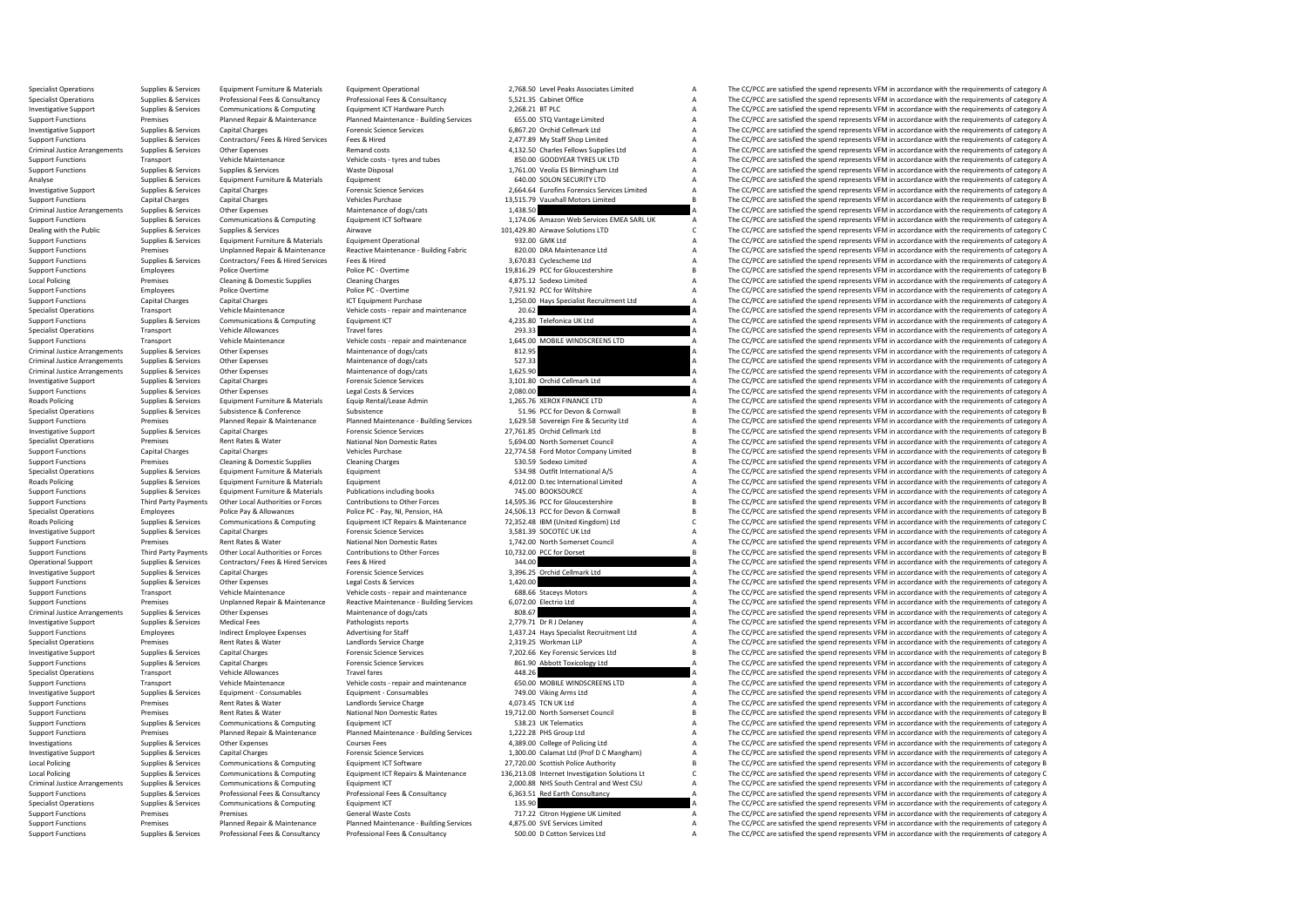Specialist Operations Supplies & Services Professional Fees & Consultancy Professional Fees & Consultancy Professional Fees & Consultancy 821.70 Safen3t Ltd Services A The CC/PCC are satisfied the spend represents VFM in a Support Functions Supplies & Services Printing Stationery & Office Exp Printing Printing Printing Station Station Station Support Functions A The CC/PCC are satisfied the spend represents VFM in accordance with the require Roads Policing Supplies & Services Other Expenses Courses Courses Fees Courses Fees 2,200.00 TMS CONSULTANCY A The CC/PCC are satisfied the spend represents VFM in accordance with the requirements of category A PCC are sat PCC Supplies & Services Printing Stationery & Office Exp Reprographics and A ASSO.00 Studio Mix Ltd A The CC/PCC are satisfied the spend represents VFM in accordance with the requirements of category A Criminal Justice Arr Criminal Justice Arrangements Supplies & Services Communications & Computing Equipment CT = 14,922.00 G4S Health Services (UK) Ltd B The CC/PCC are satisfied the spend represents VFM in accordance with the requirements of Support Employees Indirect Employee Expenses Refunds - Contributions 4,706.54 A The CC/PCC are satisfied the spend represents VFM in accordance with the requirements of category A The CC/PC are satisfied the spend represen Specialist Operations Supplies & Services Professional Fees & Consultancy Professional Fees & Consultancy Professional Fees & Consultancy 11,210.00 Cabinet Office The CC/PCC are satisfied the spend represents VFM in accord Criminal Justice Arrangements Supplies & Services Clothing Uniforms & Laundry Laundry & Dry Cleaning Laundry Entering 538.60 Elis A The CC/PCC are satisfied the spend represents VFM in accordance with the requirements of c The CC/PCC are satisfied the spend represents VFM in accordance with the requirements of category A Roads Policing Capital Charges Capital Charges Capital Charges Other Plant & Equipment Charges Capital Charges Other Plant & Equipment Charges Capital Charges Capital Charges Other Plant & Equipment Schements of category B Support Functions Third Party Payments Payments to Clients Grants - Voluntary Orgs 21,352.71 Cranstoun Services Limited B The CC/PCC are satisfied the spend represents VFM in accordance with the requirements of category B Support Functions Premises Rent Rates & Water Landlords Service Charge Landlords Service Charge 1,520.65 Strategic Property Management t/a A The CC/PCC are satisfied the spend represents VFM in accordance with the requirem Operational Support Supplies & Services Other Expenses Horses Forage Horses Forage 1,165.00 A The CC/PCC are satisfied the spend represents VFM in accordance with the requirements of category A<br>Support Functions Supplies & Supplies & Services Other Expenses Content Constant Costs Cervices Constant Costs Agencies Constant Costs Agencies Costs Agencies 1,550.00 1,550.00 A The CC/PCC are satisfied the spend represents VFM in accordance with the PCC Supplies & Services Grants & Subscriptions Subscriptions Subscriptions Subscriptions Subscriptions Subscriptions Subscriptions and the service are and the CC/PCC are satisfied the spend represents VFM in accordance wit Criminal Justice Arrangements of category Arrangements of cats Arrangements Supplies Arrangements Arrangements of category A<br>A The CC/PCC are satisfied the spend represents VFM in accordance with the requirements of catego Support Functions Transport Vehicle Maintenance Vehicle costs - repair and maintenance 626.19 Bristol PartsPlus<br>Support Functions A The CC/PCC are satisfied the spend represents VFM in accordance supported the support of c Support Functions Supplies & Services Communications & Computing Equipment ICT -3,541.37 BRITISH TELECOMMUNICATIONS PLC A The CC/PCC are satisfied the spend represents VFM in accordance with the requirements of category A<br> Operational Support Supplies & Services Other Expenses Helicopter charge Helicopter charge 327,191.00 West Yorkshire Police C The CC/PCC are satisfied the spend represents VFM in accordance with the requirements of categor 1,825.00 Xerox (UK) Ltd<br>The CC/PCC are satisfied the spend represents VFM in accordance with the requirements of category A<br>The CC/PCC are satisfied the spend represents VFM in accordance with the requirements of category Support Functions Supplies & Services Communications & Computing Equipment ICT Equipment ICT 17,390.65 Telefonica UK Limited B The CC/PCC are satisfied the spend represents VFM in accordance with the requirements of catego Support Functions Support Premises Crequirements of category A Unplanned Repair & Maintenance Reactive Maintenance - Building Services 3,824.20 NETWORK SECURITY SYSTEMS EUROPE (UK A The CC/PCC are satisfied the spend repre Support Functions Premises Rent Rates & Water Water Water Charges/Sewerages 1,998.40 Water2Business A The CC/PCC are satisfied the spend represents VFM in accordance with the requirements of category A Support Functions an Support Functions Third Party Payments Other Local Authorities or Forces Contributions to Other Forces 15,485.85 PCC for Will shifter and the COPCC are satisfied the spend represents VFM in accordance with the requirements Support Functions Capital Charges Capital Charges Capital Charges Capital Charges ICT Equipment Purchase ICT Equipment Purchase 7,977.00 Data Pro IT Ltd A The CC/PCC are satisfied the spend represents VFM in accordance wit Criminal Justice Arrangements Supplies & Services Printing Stationery & Office Exp Printing Printing Printing 210.00 Xerox (UK) Ltd A The CC/PCC are satisfied the spend represents VFM in accordance with the requirements of Support Functions Capital Charges Capital Charges Vehicles Purchase Vehicles Purchase 13,456.68 BMW (UK) Ltd B The CC/PCC are satisfied the spend represents VFM in accordance with the requirements of category B Specialist Equipment 1,065.00 Reflex Medical Ltd A The CC/PCC are satisfied the spend represents VFM in accordance with the requirements of category A The CC/PCC are satisfied the spend represents VFM in accordance with the requireme Operational Support Supplies & Services Contractors/ Fees & Hired Services Fees & Hired 430.00 A The CC/PCC are satisfied the spend represents VFM in accordance with the requirements of category A Services Support of the S Specialist Operations Supplies & Services Subsistence Subsistence Subsistence Subsistence Subsistence Subsistence<br>
Specialist Operations Premises Premises Rent Rates Water National Non Domestic Rates 11,723.00 South Glouce Premises Rent Rates & Water Mational Non Domestic Rates 11,723.00 South Gloucestershire B The CC/PCC are satisfied the spend represents VFM in accordance with the requirements of category B Vehicle costs repair and mainten Support Functions Transport Vehicle Maintenance Vehicle costs - repair and maintenance 6,874.45 SJ Cook & Sons A The CC/PCC are satisfied the spend represents VFM in accordance with the requirements of category A Dannel Ma The CC/PCC are satisfied the spend represents VEM in accordance with the requirements of category A Investigative Support Supplies & Services Other Expenses Courses Fees Courses Fees 2,600.00 a The CC/PCC are satisfied the spend represents VFM in accordance with the requirements of category A Support Courses Fees 2,600.0 Support Functions Supplies Active Supplies A Supplies A The CC/PCC are satisfied the spend represents VFM in accordance with the requirements of category A<br>The CC/PCC are satisfied the spend represents VFM in accordance wi Investigations Supplies & Services Communications & Computing Tel Enquiry Service 2,433.33 Equifax Limited 2,433.33 Equifax Limited A The CC/PCC are satisfied the spend represents VFM in accordance with the requirements of Support Functions Premises Rent Rates & Water National Non Domestic Rates 7,219.00 Bristol City Council A The CC/PCC are satisfied the spend represents VFM in accordance with the requirements of category A<br>Roads Policing P Roads Policing Premises Premises Rent Rates & Water Rents Rents Rents Rents Rents Rents Rents 16,406.25 Portis Partnership B The CC/PCC are satisfied the spend represents VFM in accordance with the requirements of category Other Expenses Courses Fees Courses Fees Courses Courses Fees Courses Courses Courses Fees CODO National Crime Agency A The CC/PCC are satisfied the spend represents VFM in accordance with the requirements of category A T Local Policing Supplies Aservices Communications & Computing Equipment ICT Software 625.00 KOREC A The CC/PCC are satisfied the spend represents VFM in accordance with the requirements of category A Specialist Operations S Specialist Operations Supplies & Services Professional Fees & Consultancy Professional Fees & Consultancy Professional Fees & Consultancy 702.00 702.00 Professional A The CC/PCC are satisfied the spend represents VFM in ac Investigations Transport Vehicle Hire Vehicle Hire Hired Vehicle Costs 682.00 TOLLGATE HIRE LTD A The CC/PCC are satisfied the spend represents VFM in accordance with the requirements of category A<br>Support Functions a Prem Support Functions Premises Planned Repair & Maintenance Security -848.00 Avon Armour Limited A The CC/PCC are satisfied the spend represents VFM in accordance with the requirements of category A Support Functions and the r Support Employee The CC/PCC are satisfied the spend represents VFM in accordance with the requirements of category A The CC/PCC are satisfied the spend represents VFM in accordance with the requirements of category A The C Support Functions Premises Energy Costs Gas Gas Gas COSTS (1,528.89 CORONA ENERGY RETAIL 4 LTD A The CC/PCC are satisfied the spend represents VFM in accordance with the requirements of category A Support Functions (are sa Support Functions Transport Vehicle Maintenance Vehicle costs - tyres and tubes 626.00 GOODYEAR TYRES UK LTD A The CC/PCC are satisfied the spend represents VFM in accordance with the requirements of category A Secretion A Supplies & Services Subsistence & Conference Accommodation accommodation 454.16 A The CC/PCC are satisfied the spend represents VFM in accordance with the requirements of category A<br>Supplies & Services Capital Charges Acco Investigative Support Support Support Support Supportes Capital Charges Capital Charges Forensic Science Services Forensic Science Services Control of the spend of the CC/PC are satisfied the spend represents VFM in accord Specialist Operations Supplies & Services Printing Stationery & Office Exp Printing Printing Printing Printing 122.00 Xerox (UK) Ltd A The CC/PCC are satisfied the spend represents VFM in accordance with the requirements o The CC/PCC are satisfied the spend represents VFM in accordance with the requirements of category A Courses Fees 2014<br>2,600.00 A The CC/PCC are satisfied the spend represents VFM in accordance with the requirements of cate Support Functions Premises Rent Rates & Water National Non Domestic Rates 1,123.00 Mendip District Council A The CC/PCC are satisfied the spend represents VFM in accordance with the requirements of category A National Non Support Functions Premises Rent Rates & Water Mational Non Domestic Rates 3,302.00 Mendip District Council A The CC/PCC are satisfied the spend represents VFM in accordance with the requirements of category A Thanking Dist Analyse Transport Vehicle Allowances Travel fares Travel fares -687.90 A The CC/PCC are satisfied the spend represents VFM in accordance with the requirements of category A<br>Support Functions - Capital Charges Capital Charg Support Functions CT Equipment Purchase 560.00 Sepura Ltd 560.00 Sepura Ltd A The CC/PCC are satisfied the spend represents VFM in accordance with the requirements of category A The Crip Consider A The Crip COPCC are satis Investigative Support Supplies & Services Capital Charges Capital Charges Forensic Science Services Procensic Science Services 27,906.75 Orchid Cellmark Ltd B The CC/PCC are satisfied the spend represents VFM in accordance Specialist Operations Transport Vehicle Maintenance Vehicle costs - repair and maintenance 0.83 0.83 A The CC/PCC are satisfied the spend represents VFM in accordance with the requirements of category A Capital Chapter Cap Support Functions Capital Charges Capital Charges Capital Charges ICT Equipment Purchase 14,825.00 Cancom UK Limited B The CC/PCC are satisfied the spend represents VFM in accordance with the requirements of category B Veh Transport Vehicle Allowances Vehicle mileage allowance 20.47 PCC for Wiltshire A The CC/PCC are satisfied the spend represents VFM in accordance with the requirements of category A Investigative Support Supplies & Services Medical Fees Pathologists reports Pathologists reports 2,779.71 Dr A J Jeffery A The CC/PCC are satisfied the spend represents VFM in accordance with the requirements of category A Support Functions Support Grants Subscriptions Subscriptions Subscriptions Subscriptions Subscriptions Subscriptions at A The CC/PCC are satisfied the spend represents VFM in accordance with the requirements of category A The CC/PCC are satisfied the spend represents VFM in accordance with the requirements of category A Analyse Supplies Services Other Expenses Donations Donations Club of Taunton A The CC/PCC are satisfied the spend represents VFM in accordance with the requirements of category A Criminal Justice Arrangements Supplies & Services Other Expenses Managements of cerrangements of category and costs 620.38 Bidfood A Support Capital Chapter and Costs Capital Chapter Criminal Justice Arrangements of catego Support Functions Capital Charges Capital Charges Capital Charges Vehicle Conversions Vehicle Conversions 1,239.76 UK Telematics A The CC/PCC are satisfied the spend represents VFM in accordance with the requirements of ca Specialist Operations Supplies & Services Other Expenses Courses Fees Courses Fees 2,191.25 QA Ltd A The CC/PCC are satisfied the spend represents VFM in accordance with the requirements of category A Courses Printine Supp Printing States Analyse States Assembly Category A The CC/PCC are satisfied the spend represents VFM in accordance with the requirements of category A The CC/PCC are satisfied the spend represents VFM in accordance with th Support Functions Support Premises Premises Planned Repair & Maintenance Planned Maintenance Building Services 9,978.00 STATIC SYSTEMS GROUP PLC Mainten A The CC/PCC are satisfied the spend represents VFM in accordance wit Support Functions Supplies & Services Other Expenses Courses Courses Fees 2,394.50 College of Policing Ltd A The CC/PCC are satisfied the spend represents VFM in accordance with the requirements of category A The CC/PCC ar The CC/PCC are satisfied the spend represents VFM in accordance with the requirements of category A Support Functions Supplies & Services Other Expenses Courses Fees Courses Fees 6,300.00 Performance Solutions Consulting Lt A The CC/PCC are satisfied the spend represents VFM in accordance with the requirements of categor Criminal Justice Arrangements Supplies & Services Other Expenses Maintenance of dogs/cats Maintenance of dogs/cats 609.53 A The CC/PCC are satisfied the spend represents VFM in accordance with the requirements of category The CC/PCC are satisfied the spend represents VFM in accordance with the requirements of category C Support Functions Capital Capital Capital Charges Capital Charges Capital Charges Vehicle Conversions 2,014.61 UK The CC/PCC are satisfied the spend represents VFM in accordance with the equirements of category A The CC/PC Roads Policing Supplies & Services Printing Stationery & Office Exp Stationery 20,017.20 Quadient UK Limited B The CC/PCC are satisfied the spend represents VEM in accordance with the requirements of category B Specialist Operations Premises Rent Rates & Water Landlords Service Charge 8,492.84 National Crime Agency A The CC/PCC are satisfied the spend represents VFM in accordance with the requirements of category A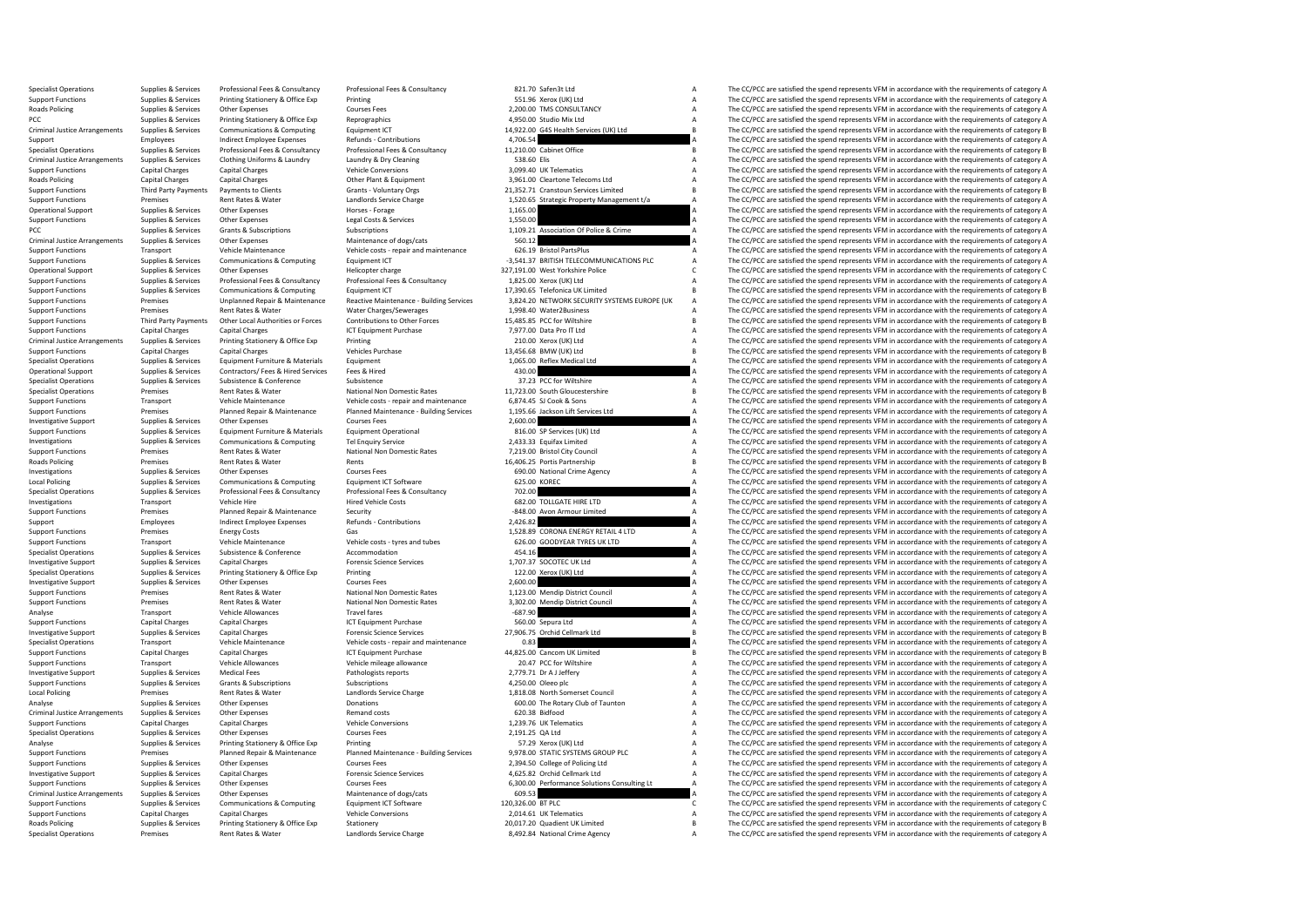| 7.98 C | ampion Insurances Ltd                                                         | А      |
|--------|-------------------------------------------------------------------------------|--------|
| 8.77   |                                                                               | A      |
|        | 5.00 Avon Armour Limited                                                      | A<br>A |
| 5.75   | 7.05 Xerox (UK) Ltd                                                           | A      |
|        | 9.52 Allstar Business Solutions Ltd                                           | В      |
|        | 5.00 Bridgwater Trailers Ltd                                                  | A      |
| 5.00   |                                                                               | А      |
| 3.06   |                                                                               | А      |
|        | 2.26 UK Telematics                                                            | А      |
|        | 7.09 Matrix SCM Ltd                                                           | A      |
|        | 4.00 North Somerset Council                                                   | A      |
|        | 6.72 Volkswagen Group UK Ltd Parts<br>6.66 BATH & NORTH EAST SOMERSET COUNCIL | A<br>A |
|        |                                                                               | C      |
|        | 8.78 EDF ENERGY 1 LIMITED<br>8.75 Rise Mutual CIC                             | B      |
|        | 7.00 Bristol City Council                                                     | А      |
|        | 7.75 HARTNELL TAYLOR COOK CLIENT A/C                                          | A      |
|        | 0.00 Hugh Wheatley ENT Services Limited                                       | A      |
|        | 0.00 Hays Specialist Recruitment Ltd                                          | A      |
|        | 9.00 Data Pro IT Ltd                                                          | A      |
|        | 1.06 Eurofins Forensics Services Limited                                      | А      |
|        | 6.88 Western Power Distribution (SW)                                          | А<br>А |
|        | 1.67 BT PLC<br>2.05 PHOENIX SOFTWARE LTD                                      | A      |
|        | 9.63 Ledco Limited                                                            | А      |
|        | 0.00 Access Intelligence Media & Comms L                                      | В      |
|        | 9.40 IGM Consultancy                                                          | A      |
|        | 4.35 Key Forensic Services Ltd                                                | B      |
| 0.00   |                                                                               | A      |
|        | 2.20 PCC for Wiltshire                                                        | A      |
| 6.66   |                                                                               | A      |
|        | 8.13 SOUTH SOMERSET DISTRICT COUNCIL<br>0.00 R Lewis & Co (UK) Limited        | A<br>A |
|        | 3.00 Bristol Airport                                                          | B      |
|        | 5.05 PCC for Gloucestershire                                                  | B      |
|        | 0.00 College of Policing Ltd                                                  | A      |
|        | 5.00 Bristol Creative Industries                                              | A      |
|        | 4.00 Vodafone                                                                 | A      |
|        | 0.68 MOPAC - Metropolitan Police                                              | A      |
|        | 4.63 PCC for Gloucestershire                                                  | B      |
|        | 0.69 PCC for Gloucestershire                                                  | A      |
| 4.00   | 0.50 RAMAR<br>Softcat Limited                                                 | A<br>C |
| 2.44   |                                                                               | A      |
| 0.00   |                                                                               | A      |
|        | 3.15 Cabinet Office                                                           | B      |
|        | 9.00 College of Policing Ltd                                                  | A      |
| 6.70   |                                                                               | A      |
|        | 7.13 Telefonica UK Limited<br>0.00 Cell Pack Solutions Ltd                    | A      |
|        |                                                                               | A      |
|        | 0.00 Hays Specialist Recruitment Ltd                                          | A<br>B |
|        | 0.50 South Gloucestershire Council<br>0.00 Pico Educational Systems Limited   | А      |
|        | 7.45 Protect Signs                                                            | A      |
|        | 5.14 Key Forensic Services Ltd                                                | B      |
|        | 0.04 Screwfix Direct Ltd t/as Trade UK                                        | A      |
| 2.95   |                                                                               | A      |
|        | 0.00 Hays Specialist Recruitment Ltd                                          | A      |
|        | 7.15 Next Link                                                                | C      |
|        | 2.02 Sodexo Limited                                                           | B      |
|        | 0.00 BCS Learning & Development Ltd<br>8.50 Quadient UK Limited               | A<br>A |
|        | 0.00 Hays Specialist Recruitment Ltd                                          | A      |
|        | 2.52 Enterprise Rent a Car UK Ltd                                             | A      |
|        | 1.50 Perrys Recycling Ltd                                                     | А      |
|        | 5.73 Cabinet Office                                                           | А      |
|        | 0.00 The PCC for West Midlands                                                | А      |
|        | 6.56 North Somerset Council                                                   | А      |
|        | 7.02 Criterion A Psychology Services                                          | А      |
|        | 5.52 Capita Secure Information Solutions<br>0.00 VOICES                       | А      |
| 5.90   |                                                                               | B<br>A |
| 7.35   | Fawcetts Garage (Newbury) Ltd                                                 | A      |
|        |                                                                               |        |

Support Functions Capital Charges Capital Charges Vehicle Conversions 7,850.00 Cleartone Telecoms Ltd A The CC/PCC are satisfied the spend represents VFM in accordance with the requirements of category A Support Functions Support Functions Supplies & Services Insurance Conference Insurance General 2,577.98 Campion Insurances Ltd A The CC/PCC are satisfied the spend represents VFM in accordance with the requirements of category A Ltd a Ltd a Local Policing Supplies Supplies & Services Subsistence 2016 Subsistence 2018 2018.77 A The CC/PCC are satisfied the spend represents VFM in accordance with the requirements of category A<br>2019 Support Functions and the spe Support Functions Premises Planned Repair & Maintenance Security Support The Maintenance Security 1,775.00 Avon Armour Limited A The CC/PCC are satisfied the spend represents VFM in accordance with the requirements of cate Analyse Supplies & Services Printing Stationery & Office Exp Printing Printing Printing Printing Printing Printing A The CC/PCC are satisfied the spend represents VFM in accordance with the requirements of category A Suppl Support Functions Premises Rent Rates & Water Landlords Service Charge 3,995.75 Alltrar Russiness Solutions of the CC/PCC are satisfied the spend represents VFM in accordance with the requirements of category A Charge Serv Support Functions Transport Vehicle Maintenance Vehicle costs - fuel 40,319.52 Allstar Business Solutions Ltd B The CC/PCC are satisfied the spend represents VFM in accordance with the requirements of category B<br>Business A Roads Policing Supplies & Services Contractors/ Fees & Hired Services Fees & Hired Hired Tees and A The CC/PCC are satisfied the spend represents VFM in accordance with the requirements of category A Leal Costs & Services The CC/PCC are satisfied the spend represents VFM in accordance with the requirements of category A Analyse Transport Vehicle Allowances Travel fares Travel fares 4,313.06 A The CC/PCC are satisfied the spend represents VFM in accordance with the requirements of category A Support Functions Computing Equipment ICT 4,012. Support Functions Supplies & Services Communications & Computing Equipment ICT 4,012.26 UK Telematics A The CC/PCC are satisfied the spend represents VFM in accordance with the requirements of category A a requirement of c Analyse Employees Police Staff Pay & Allowances Staffing Agency Stating Agency 5,127.09 Matrix SCM Ltd A The CC/PCC are satisfied the spend represents VFM in accordance with the requirements of category A Sunnor Functions Support Functions Premises Rent Rates & Water National Non Domestic Rates 3,174.00 North Somerset Council A The CC/PCC are satisfied the spend represents VFM in accordance with the requirements of category A Vehicle Missio Examport Fransport Wehicle Maintenance Wehicle costs - repair and maintenance 526.72 Volkswagen Group UK Ltd Parts A The CC/PCC are satisfied the spend represents VFM in accordance with the requirements of category A Cuppo Support Functions Premises Rent Rates & Water Rents Rents Rents Rents Rents 2,666.66 BATH & NORTH EAST SOMERSET COUNCIL A The CC/PCC are satisfied the spend represents VFM in accordance with the requirements of category C<br> The CC/PCC are satisfied the spend represents VFM in accordance with the requirements of category C Local Policing Third Party Payments Contribution Contribution 10,748.75 Rise Mutual Contribution 10,748.75 Rise Mutual CIC B The CC/PCC are satisfied the spend represents VFM in accordance with the requirements of category Support Functions Premises Rent Rates & Water National Non Domestic Rates 1,497.00 Bristol City Council Council A The CC/PCC are satisfied the spend represents VFM in accordance with the requirements of category A Satisfie Support Functions Premises Premises Rent Rates & Water Landlords Service Charge and and the Service Charge 867.75 HARTNELL TAYLOR COOK CLIENT A/C A The CC/PCC are satisfied the spend represents VFM in accordance with the r 750.00 Hugh Wheatley ENT Services Limited A The CC/PCC are satisfied the spend represents VFM in accordance with the requirements of category A Support Functions Capital Charges Capital Charges Capital Charges ICT Equipment Purchase 1,250.00 Hays Specialist Recruitment Ltd A The CC/PCC are satisfied the spend represents VFM in accordance with the requirements of c Dealing with the Public Supplies & Services Communications & Computing Equipment ICT Hardware Purch 1,449.00 Data Pro ITLtd A The CC/PCC are satisfied the spend represents VFM in accordance with the requirements of categor For ensists of the comparison of the comparison of the comparison of the comparison of the comparison of the comparison of the comparison of the comparison of the comparison of the comparison of the comparison of the compa Support Functions Premises Energy Costs Energy Costs Electricity Electricity Electricity 686.88 Western Power Distribution (SW) A The CC/PCC are satisfied the spend represents VFM in accordance with the requirements of cat Support Functions Supplies & Services Communications & Computing Telephone Calls 541.67 BTPLC SALLS 547.67 BTPLC A The CC/PCC are satisfied the spend represents VFM in accordance with the requirements of category A<br>Support Support Functions Supplies & Services Communications & Computing Equipment ICT Software 7,382.05 PHOENIX SOFTWARE LTD A The CC/PCC are satisfied the spend represents VFM in accordance with the requirements of category A Co Supplies & Services Equipment Furniture & Materials Equipment Operational 1,049.63 Ledco Limited 1,049.63 Ledco Limited A The CC/PCC are satisfied the spend represents VFM in accordance with the requirements of category A Support Functions Supplies & Services Communications & Computing Equipment ICT Software 13,600.00 Access Intelligence Media & Comms L B The CC/PCC are satisfied the spend represents VFM in accordance with the requirements Supplies & Services And Professional Front Professional Fees & Consultancy Professional Fees & Consultancy and Deal of the COPCC are satisfied the spend represents VFM in accordance with the requirements of category A<br>Crim Criminal Justice Arrangements Supplies & Services Capital Charges Capital Charges Forensic Science Services (Criminal Justice Arrangements of provides to the equirements of category B<br>Consuming Supplies Services Other Expe SSO.00 A The CC/PCC are satisfied the spend represents VFM in accordance with the requirements of category A<br>A The CC/PCC are satisfied the spend represents VFM in accordance with the requirements of category A Specialist Operations Transport Vehicle Allowances Travel fares Travel fares 142.20 PCC for Wiltshire A The CC/PCC are satisfied the spend represents VFM in accordance with the requirements of category A Specialist Operati The CC/PCC are satisfied the spend represents VFM in accordance with the requirements of category A Support Functions Premises Premises Rent Rates & Water Rents Rents Rents Rents Rents Rents Rents Rents Rents Rents Rents Rents Rents Professional Fees & Consultancy Professional Fees & Consultancy 2,250.00 R Lewis & GO (UK The CC/PCC are satisfied the spend represents VFM in accordance with the requirements of category A Specialist Operations Premises Rent Rates & Water Rents Rents Rents Rents Rents Rents Rents Rents Rents Rents 12,733.00 Bristol Airport B The CC/PCC are satisfied the spend represents VFM in accordance with the requirement Support Functions Third Party Payments Other Local Authorities or Forces Contributions to Other Forces 15,005.05 PCC for Gloucestershire B The CC/PCC are satisfied the spend represents VFM in accordance with the requiremen Investigations Supplies & Services Other Expenses Courses Courses Fees 2,440.00 College of Policing Ltd A The CC/PCC are satisfied the spend represents VFM in accordance with the requirements of category A Supplies & Servi The CC/PCC are satisfied the spend represents VFM in accordance with the requirements of category A Support Functions Supplies & Services Communications & Computing Equipment ICT Equipment ICT 1,404.00 Vodafone 1,404.00 Vodafone A The CC/PCC are satisfied the spend represents VFM in accordance with the requirements of ca Support Functions Supplies & Services Equipment Furniture & Materials Equipment Operational Equipment Operational<br>Third Party Payments Other Local Authorities or Forces Contributions to Other Forces 15,274.63 PCC for Glouc Third Party Payments Other Local Authorities or Forces Contributions to Other Forces 15,274.63 PCC for Gloucestershire B<br>Channel Assembly Channel Contributions of the Francial Adjustments of Category B Contributions to the Analyse Supplies & Services Other Expenses Financial Adjustments -0.69 PCC for Gloucestershire -0.69 PCC for Gloucestershire A The CC/PCC are satisfied the spend represents VFM in accordance with the requirements of catego The CC/PCC are satisfied the spend represents VFM in accordance with the requirements of category A Support Functions Supplies & Services Communications & Computing Equipment ICT Software 62,424.00 Softcat Limited C The CC/PCC are satisfied the spend represents VFM in accordance with the requirements of category C Suppli Specialist Operations Supplies & Services Subsistence (Subsistence Accommodation accommodation accommodation 1,192.44 A The CC/PCC are satisfied the spend represents VFM in accordance with the requirements of category A Su Roads Policing Supplies & Services Professional Fees & Consultancy Professional Fees & Consultancy Professional Fees & Consultancy 540.00 540.00 A The CC/PCC are satisfied the spend represents VFM in accordance with the re Criminal Justice Arrangements Supplies & Services Professional Fees & Consultancy Professional Fees & Consultancy Professional Fees & Consultancy 1,453.15 Cabinet Office The CC/PCC are satisfied the spend represents VFM in Operational Support Supplies & Services Other Expenses Courses Courses Fees 1,949.00 College of Policing Ltd A The CC/PCC are satisfied the spend represents VFM in accordance with the requirements of category A Support Fun Support Functions Support Functions (Support Functions Support Functions Supplies and The CC/PCC are satisfied the spend represents VFM in accordance with the requirements of category A The CC/PCC are satisfied the spend r Specialist Operations Supplies & Services Communications & Computing Telephone Calls 1,037.13 Telefonica UK Limited A The CC/PCC are satisfied the spend represents VFM in accordance with the requirements of category A Supp Support Functions Supplies & Services Equipment Furniture & Materials Equipment Lucineals Equipment Purchase Comment 2,390.00 Cell Pack Solutions Ltd A The CC/PCC are satisfied the spend represents VFM in accordance with t Support Functions Capital Charges Capital Charges Capital Charges ICT Equipment Purchase 1,250.00 Hays Specialist Recruitment Ltd A The CC/PCC are satisfied the spend represents VFM in accordance with the requirements of c Third Party Payments Payments to Clients Grants - Voluntary Orgs 39,030.50 South Gloucestershire Council and the CC/PCC are satisfied the spend represents VFM in accordance with the requirements of category B Strategory B Support Functions Supplies & Services Communications & Communications & Communications & Communications & Communications Communities Foundance Communications Foundance Foundance Communications Communications Foundance Foun Support Functions Supplies & Services Equipment Furniture & Materials Equipment Operational Equipment Operational 2,537.45 Protect Signs A The CC/PCC are satisfied the spend represents VFM in accordance with the requiremen Supplies & Services Capital Charges Forensic Science Services 3,555.14 Key Forensic Services 3,555.14 Key Forensic Services Ltd B The CC/PCC are satisfied the spend represents VFM in accordance with the requirements of cat Analyse Supplies & Services Other Expenses Financial Adjustments -0.04 Screwfix Direct Ltd t/as Trade UK A The CC/PCC are satisfied the spend represents VFM in accordance with the requirements of category A Criminal Justice Arrangements Supplies & Services Other Expenses Maintenance of dogs/cats Maintenance of dogs/cats 812.95 812.95 A The CC/PCC are satisfied the spend represents VFM in accordance with the requirements of ca Support Functions Capital Charges Capital Charges Capital Charges ICT Equipment Purchase 1,250.00 Hays Specialist Recruitment Ltd A The CC/PCC are satisfied the spend represents VFM in accordance with the requirements of c The CC/PCC are satisfied the spend represents VFM in accordance with the requirements of category C Disused Premises Cleaning & Domestic Supplies Cleaning Charges Cleaning Charges 732.02 Sodexo Limited B The CC/PCC are satisfied the spend represents VFM in accordance with the requirements of category B Supplier & Services Professional Fees & Consultancy Professional Fees & Consultancy Professional Fees & Consultancy Professional Fees & Consultancy Professional Fees & Consultancy Professional Fees & Consultancy SON RCS Le Roads Policing Supplies & Services Equipment Furniture & Materials Equipment Equipment Purchase Capital Supplies and Development Purchase A The CC/PCC are satisfied the spend represents VFM in accordance with the requireme Support Functions Capital Charges Capital Charges ICT Equipment Purchase 500.00 Hays Specialist Recruitment Ltd A The CC/PCC are satisfied the spend represents VFM in accordance with the requirements of category A Speciali Transport Vehicle Hire Nired Vehicle Costs 1,512.52 Enterprise Rent a Car UK Ltd A The CC/PCC are satisfied the spend represents VFM in accordance with the requirements of category A Support Functions Premises Premises Premises Premises Premises Seneral Waste Costs Seneral Waste Costs 561.50 Perrys Recycling Ltd A The CC/PCC are satisfied the spend represents VFM in accordance with the requirements of Criminal Justice Arrangements Supplies & Services Professional Fees & Consultancy Professional Fees & Consultancy Professional Fees & Consultancy 715.73 Cabinet Office ARR The CC/PCC are satisfied the spend represents VFM The CC/PCC are satisfied the spend represents VFM in accordance with the requirements of category A Support Functions Premises Rent Rates & Water Landlords Service Charge 6,486.56 North Somerset Council A The CC/PCC are satisfied the spend represents VFM in accordance with the requirements of category A Investigations a Investigations Supplies & Services Professional Fees & Consultancy Professional Fees & Consultancy 4,617.02 Criterion A Psychology Services A The CC/PCC are satisfied the spend represents VFM in accordance with the requirements of category A The CC/PCC are satisfied the spend represents VFM in accordance with the requirements of category A PCC Third Party Payments Payments to Clients Grants - Voluntary Orgs 12,250.00 VOICES B The CC/PCC are satisfied the spend represents VFM in accordance with the requirements of category B Criminal Justice Arrangements Supplies & Services Other Expenses Maintenance of dogs/cats 1,625.90 A The CC/PCC are satisfied the spendal VEM in accordance with the soquirements of category A Support Functions Transport Vehicle Maintenance Vehicle costs - tyres and tubes 867.35 Fawcetts Garage (Newbury) Ltd A The CC/PCC are satisfied the spend represents VFM in accordance with the requirements of category A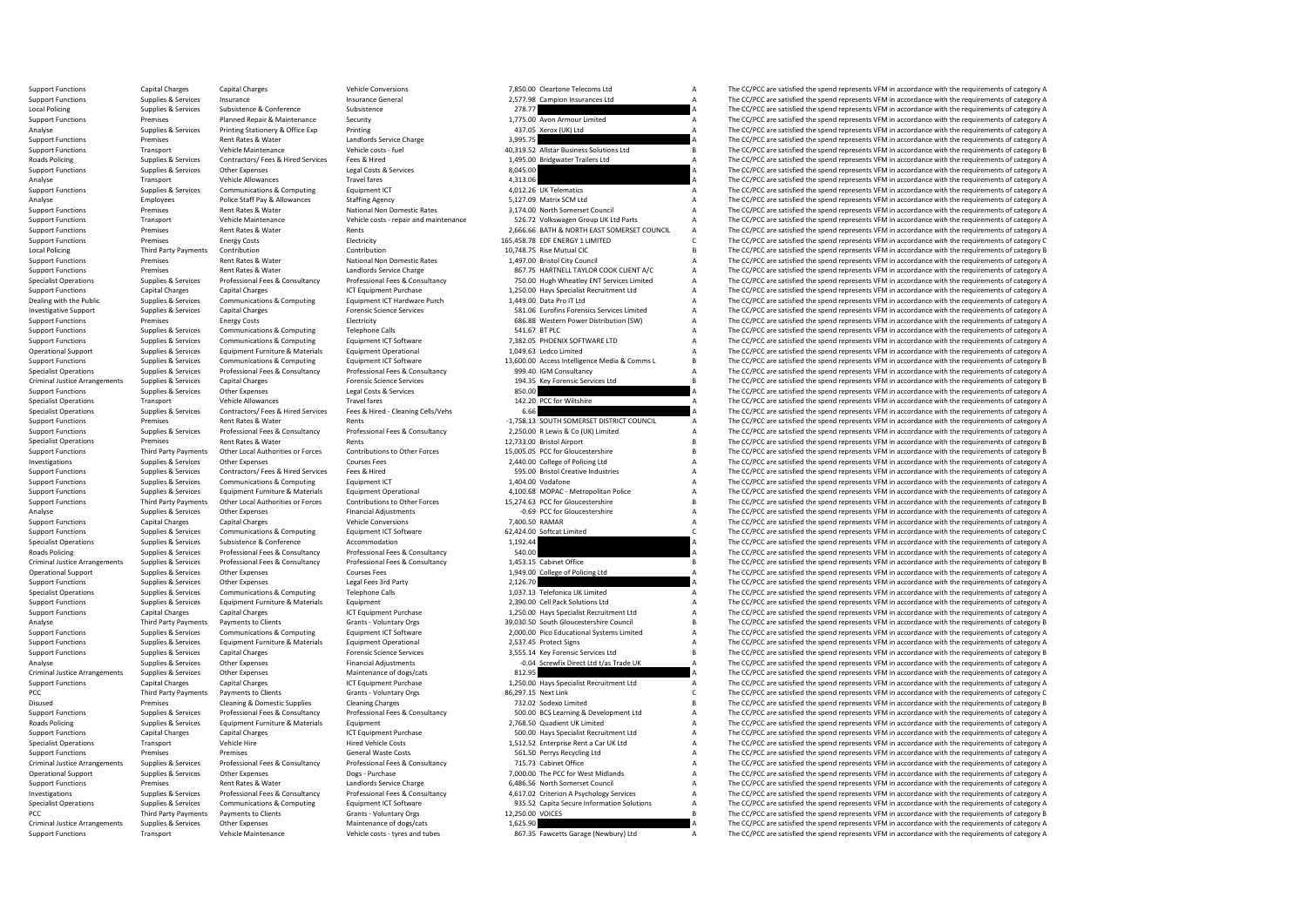Support Functions Premises Rent Rates & Water Landlords Service Charge 2,698.50 TCN UK Ltd A The CC/PCC are satisfied the spend represents VFM in accordance with the requirements of category A Category A Category A Categor Support Functions Capital Charges Capital Charges Capital Charges ICT Equipment Purchase 545,408.89 Specialist Computer Centres C The CC/PCC are satisfied the spend represents VFM in accordance with the requirements of cat Investigations Supplies Alexances Other Expenses Courses Fees Courses Fees 690.00 National Crime Agency A The CC/PCC are satisfied the spend represents VFM in accordance with the requirements of category A Supplies & Servi Printing Stationery & Office Exp Advertising (not recruitment) 5,000.00 Indeed UK Operations Ltd Manuscal The CC/PCC are satisfied the spend represents VFM in accordance with the requirements of category A<br>Vehicle costs - Support Functions Transport Vehicle Maintenance Vehicle costs - tyres and tubes 614.53 Volkswagen Group UK Ltd Parts A The CC/PCC are satisfied the spend represents VFM in accordance with the requirements of category A Cou Operational Support Supplies & Services Other Expenses Courses Courses Fees 3,850.00 Serco A The CC/PCC are satisfied the spend represents VFM in accordance with the requirements of category A Courses Fees Support Communic Specialist Operations Supplies & Services Communications & Computing Equipment ICT 679.40 Bechtle Direct Ltd A The CC/PCC are satisfied the spend represents VFM in accordance with the requirements of category A Cleaning Ap Support Functions Premises Cleaning & Domestic Supplies Cleaning Charges Cleaning Charges Cleaning Charges Cleaning Charges Cleaning Charges 43,661.22 Sodexo Limited B The CC/PCC are satisfied the spend represents VFM in a Vehicle Hire Hired Vehicle Costs 930.00 COUNTY CARS TRANS TRANS TRANSPORT PRESERVEN IN A THE CONTROLLED A THE CONTROLLED A THE CONTROLLED A THE CONTROLLED A THE CONTROLLED A THE CONTROLLED A THE CONTROLLED A THE CONTROLLED Support Functions Supplies & Services Communications & Computing Telephone Calls Telephone Calls 3,705.00 BRITISH TELECOMMUNICATIONS PLC A The CC/PCC are satisfied the spend represents VFM in accordance with the requiremen Support Functions Premises Premises Rent Rates & Water National Non Domestic Rates -3,567.50 Bristol City Council -3,567.50 Bristol City Council A The CC/PCC are satisfied the spend represents VFM in accordance with the re Supplies & Services Communications & Computing Equipment ICT Software 39,298.72 Hootsuite Inc and the service of the CC/PCC are satisfied the spend represents VFM in accordance with the requirements of category B<br>Sunnlies Analyse Supplies & Services Other Expenses Financial Adjustments Financial Adjustments -0.06 A The CC/PCC are satisfied the spend represents VFM in accordance with the requirements of category A A Analyse Supplies & Servic Analyse Supplies & Services Equipment Furniture & Materials Equipment Equipment Equipment 1,128.00 SELECTAMARK SECURITY SYSTEMS PLC A The CC/PCC are satisfied the spend represents VFM in accordance with the requirements of Support Functions Premises Premises Premises Premises Premises Support General Waste Costs 622.01 Citron Hygiene UK Limited A The CC/PCC are satisfied the spend represents VFM in accordance with the requirements of categor Criminal Justice Arrangements of category Arrangements of category Arrangements of category A The CC/PCC are satisfied the spend represents VFM in accordance with the requirements of category A<br>Printing Stategory Arrangeme Operational Support Supplies & Services Printing Stationery & Office Exp Printing Printing Printing Printing Printing Task A The CC/PCC are satisfied the spend represents VFM in accordance with the requirements of category Criminal Justice Arrangements Supplies & Services Communications & Computing Equipment ICT 2,000.88 NHS South Central and West CSU A The CC/PCC are satisfied the spend represents VFM in accordance with the requirements of Support Functions Supplies & Services Professional Fees & Consultancy Professional Fees & Consultancy Professional Fees & Consultancy Professional Fees & Consultancy 2,140.00 Performance Solutions Consulting Lt A The CC/PC Premises Rent Rates & Water Rents Rents Rents Rents (PEC ASSES) and Material Controller Dupline Controller Dupline Controller Dupline A The CC/PCC are satisfied the spend represents VFM in accordance with the requirements Investigative Support Supplies & Services Other Expenses Courses Fees Courses Fees 690.00 Assoc of Police Controlled Drug Lia A The CC/PCC are satisfied the spend represents VFM in accordance with the requirements of categ Investigative Support Supplies & Services Medical Fees Pathologists reports Pathologists reports 2,779.71 Dr DS Cook A The CC/PCC are satisfied the spend represents VFM in accordance with the requirements of category A Sup Support Functions Premises Rent Rates & Water National Non Domestic Rates 3,686.00 Somerset West and Taunton Council A The CC/PCC are satisfied the spend represents VFM in accordance with the requirements of category A Cri Criminal Justice Arrangements Supplies & Services Equipment Furniture & Materials Equipment Operational 3,385.00 SPANSET LTD A The CC/PCC are satisfied the spend represents VFM in accordance with the requirements of catego Support Functions Premises Premises Rent Rates & Water Landlords Service Charge 820.40 SOUTH SOMERSET DISTRICT COUNCIL A The CC/PCC are satisfied the spend represents VFM in accordance with the requirements of category A<br>S Support Functions Support Functions Subscriptions Subscriptions Subscriptions Subscriptions Subscriptions Subscriptions Subscriptions and the Subscriptions of the Subscriptions of the Subscriptions of the Subscriptions of Supplies & Services Other Expenses Courses Fees Courses Fees 2,930.00 PCC for Dorset A The CC/PCC are satisfied the spend represents VFM in accordance with the requirements of category A Courses Fees a Courses Courses Cour Support Functions Supplies & Services Equipment Functions Equipment Operations and the Consequent Consequent Consequent Consequent Consequent Consequent Consequent Consequent Consequent Consequent Consequent Consequent Con Specialist Operations Employees Police Pay & Allowances Police Sergeant - Pay, NI, Pension 4,632.25 PCC for Dorset A The CC/PCC are satisfied the spend represents VFM in accordance with the requirements of category A Suppl Support Functions Supplies & Services Other Expenses Legal Costs & Services Legal Costs & Services Legal Costs & Services Costs & Services Costs & Services Costs Costs Costs Costs Costs Costs Costs Costs Costs Costs Costs Operational Support Support Support Support Clothing Uniforms - non-stock 678.25 Wychanger Ltd Clothing A The CC/PCC are satisfied the spend represents VFM in accordance with the requirements of category A The CC/PCC are s Support Functions Supplies & Services Other Expenses Legal Costs & Services Legal Costs & Services Support Functions and the requirements of category A The CC/PCC are satisfied the spend represents VFM in accordance with t The CC/PCC are satisfied the spend represents VFM in accordance with the requirements of category A Support Functions Supplies & Services Other Expenses Courses Fees Courses Fees 779.17 BPP PROFESSIONAL EDUCATION A The CC/PCC are satisfied the spend represents VFM in accordance with the requirements of category A Langlog Premises Rent Rates & Water Manufords Service Charge 10,768.00 Somerset West and Taunton Council B The CC/PCC are satisfied the spend represents VFM in accordance with the requirements of category B<br>Support Support Support Investigations Supplies & Services Supplies & Services Supplies & Services Court Application Fees 2,034.00 HM Courts & Tribunal Service A The CC/PCC are satisfied the spend represents VFM in accordance with the requirement Support Functions Capital Charges Capital Charges Capital Charges ICT Equipment Purchase 1,250.00 Hays Specialist Recruitment Ltd A The CC/PCC are satisfied the spend represents VFM in accordance with the requirements of c Support Functions Transport Vehicle Maintenance Vehicle costs - tyres and tubes 595.17 MERCEDES BENZ OF BRISTOL A The CC/PCC are satisfied the spend represents VFM in accordance with the requirements of category A Support Premises Rent Rates & Water National Non Domestic Rates 1,160.00 North Somerset Council A The CC/PCC are satisfied the spend represents VFM in accordance with the requirements of category A<br>State Some State Maintenance of Criminal Justice Arrangements Supplies & Services Other Expenses Maintenance of dogs/cats Maintenance of dogs/cats 531.50 531.50 A The CC/PCC are satisfied the spend represents VFM in accordance with the requirements of ca Support Functions Premises Premises Rent Rates & Water Landlords Service Charge Landlords Service Charge 1,014.50 SOUTH SOMERSET DISTRICT COUNCIL A The CC/PCC are satisfied the spend represents VFM in accordance with the r Specialist Operations Supplies & Services Equipment Furniture & Materials Equipment Equipment Equipment 1,524.56 Taunton Leisure Ltd A The CC/PCC are satisfied the spend represents VFM in accordance with the requirements o Investigative Support Support Support Support Support Support Equipment Equipment Equipment Equipment Equipment<br>Support Support Support Support Support Support A A The CC/PCC are satisfied the spend represents VFM in accor Support Functions:Non Enhancing Fees 633.73 Ridge & Partners LLP a The CC/PCC are satisfied the spend represents VFM in accordance with the requirements of category A capital Charges and the spend represents VFM in accorda Support Functions Supplies & Services Equipment Furniture & Materials Loose Furniture Constructions Loose Functions and the CONSCOPTION A The CC/PCC are satisfied the spend represents VFM in accordance with the requirement Supplies & Services Communications & Computing Equipment ICT Software 2,975.73 PHOENIX SOFTWARE LTD A The CC/PCC are satisfied the spend represents VFM in accordance with the requirements of category A Support A Support A Support Functions Supplies & Services Other Expenses Courses Fees Courses Fees and Courses Fees 4,331.25 Busec Nova Professional Development A The CC/PCC are satisfied the spend represents VFM in accordance with the requir Support Functions Supplies & Services Equipment Furniture & Materials Equipment Operational Equipment Operational<br>Specialist Operations Specifical operations Premises Rent Rates Water National Non Domestic Rates National N Specialist Operations Premises Rent Rates & Water National Non Domestic Rates 2,083.00 North Somerset Council A The CC/PCC are satisfied the spend represents VFM in accordance with the requirements of category A Local Poli Local Policing Supplies & Services Grants & Subscriptions Subscriptions Subscriptions Subscriptions Subscriptions Subscriptions and the companism of the Subscriptions of the Subscriptions of the Subscriptions of the Subscr Specialist Operations Supplies & Services Professional Fees & Consultancy Professional Fees & Consultancy Professional Fees & Consultancy (2000) Advance Laparoscopic Surgery Ltd A The CC/PCC are satisfied the spend represe Examport Functions Support Functions Premises Mainten Unplanned Repair & Maintenance Reactive Maintenance - Building Fabric 1996.00 DRA Maintenance Ltd Maintenance Ltd A The CC/PCC are satisfied the spend represents VFM in Support Functions Premises Unplanned Repair & Maintenance Responsive Maint - Roofs 2,900.00 Romac Building Contractors Ltd A The CC/PCC are satisfied the spend represents VFM in accordance with the requirements of category Rent Rates & Water Water Charges/Sewerages 1,057.74 Water2Business A The CC/PCC are satisfied the spend represents VFM in accordance with the requirements of category A<br>Rent Rates & Water Hire of Accommodation 1750.00 Defe Support Functions Premises Premises Rent Rates & Water Hire of Accommodation Hire of Accommodation 1,750.00 Defence Infrastructure Organisation A The CC/PCC are satisfied the spend represents VFM in accordance with the req Specialist Operations Supplies & Services Communications & Computing Telephone Calls 760.31 MC Products UK Ltd<br>
Support Functions Supplies & Services Clothine Uniforms A Laundry Clothine & Uniforms - Issues 760.32 MC Produ Support Functions Supplies & Services Clothing Uniforms & Laundry Clothing & Uniforms - Issues 760.32 M C Products UK Ltd A The CC/PCC are satisfied the spend represents VFM in accordance with the requirements of category Support Functions Supplies & Services Equipment - Consumables Consumables Equipment - Consumables Equipment - Consumables Equipment - Consumables 566.00 WA Products (UK) Ltd t/a SceneSafe A The CC/PCC are satisfied the spe Support Functions Supplies & Services Equipment Furniture & Materials Equipment Equipment Equipment Equipment Equipment Equipment Equipment Equipment Equipment and Equipment Equipment Equipment Functions Communications Acc Criminal Justice Arrangements Supplies & Services Communications & Computing Equipment ICT Software 5,875.00 ESRI UK Ltd A The CC/PCC are satisfied the spend represents VFM in accordance with the requirements of category A The CC/PCC are satisfied the spend represents VFM in accordance with the requirements of category A Specialist Operations Transport Vehicle Hire Hire Hired Vehicle Costs 1,392.52.52 Enterprise Rent a Car UK Ltd A The CC/PCC are satisfied the spend represents VFM in accordance with the requirements of category A Supplies & Services Communications & Computing Equipment ICT Hardware Purch 2,119.55 Tangible Benefit Limited<br>
Support Functions Transport Transport Vehicle Maintenance Vehicle costs - repair and maintenance 626.92 SJ Cook Support Functions Transport Vehicle Maintenance Vehicle costs - repair and maintenance 626.92 SJ Cook & Sons A The CC/PCC are satisfied the spend represents VFM in accordance with the requirements of category A The CC/PCC Fremises Rent Rates & Water Rents Rents Rents Rents Rent Rates Rent RATES AND BATH & NORTH EAST SOMERSET COUNCIL A The CC/PCC are satisfied the spend represents VFM in accordance with the requirements of category A Staffin Analyse Employees Police Staff Pay & Allowances Staffing Agency Staffing Agency States States States States States States States States States States States States States States States and the CO/PC are satisfied the spend Support Functions Premises Premises Rent Rates & Water National Non Domestic Rates 1,846.00 Bath & North East Somerset A The CC/PCC are satisfied the spend represents VFM in accordance with the requirements of category A C Operational Support Supplies & Services Communications & Computing Equipment ICT Repairs & Maintenance 520.00 Ashton Gate Limited Maintenance A The CC/PCC are satisfied the spend represents VFM in accordance with the requi The CC/PCC are satisfied the spend represents VFM in accordance with the requirements of category A Analyse Supplies & Services Contractors/ Fees & Hired Services Fees & Hired - Cleaning Cells/Vehs 3,281.25 Sodexo Limited A The CC/PCC are satisfied the spend represents VFM in accordance with the requirements of category Support Functions Transport Vehicle Maintenance Vehicle costs - repair and maintenance 520.13 Taunton Motor Company A The CC/PCC are satisfied the spend represents VFM in accordance with the requirements of category A Deal The CC/PCC are satisfied the spend represents VFM in accordance with the requirements of category A Investigative Support Supplies & Services Capital Charges Capital Charges Forensic Science Services 2,441.80 Orchid Cellmark Ltd A The CC/PCC are satisfied the spend represents VFM in accordance with the requirements of ca Supplies & Septies Communications & Computing Telephone Calls 717.50 Vodafone Compaste Limited A The CC/PCC are satisfied the spend represents VFM in accordance with the requirements of category A Employees Police Staff Pay & Allowances Police Staff - Police Pension 234,000.00 Somerset County Council Pension Fun C The CC/PCC are satisfied the spend represents VFM in accordance with the requirements of category C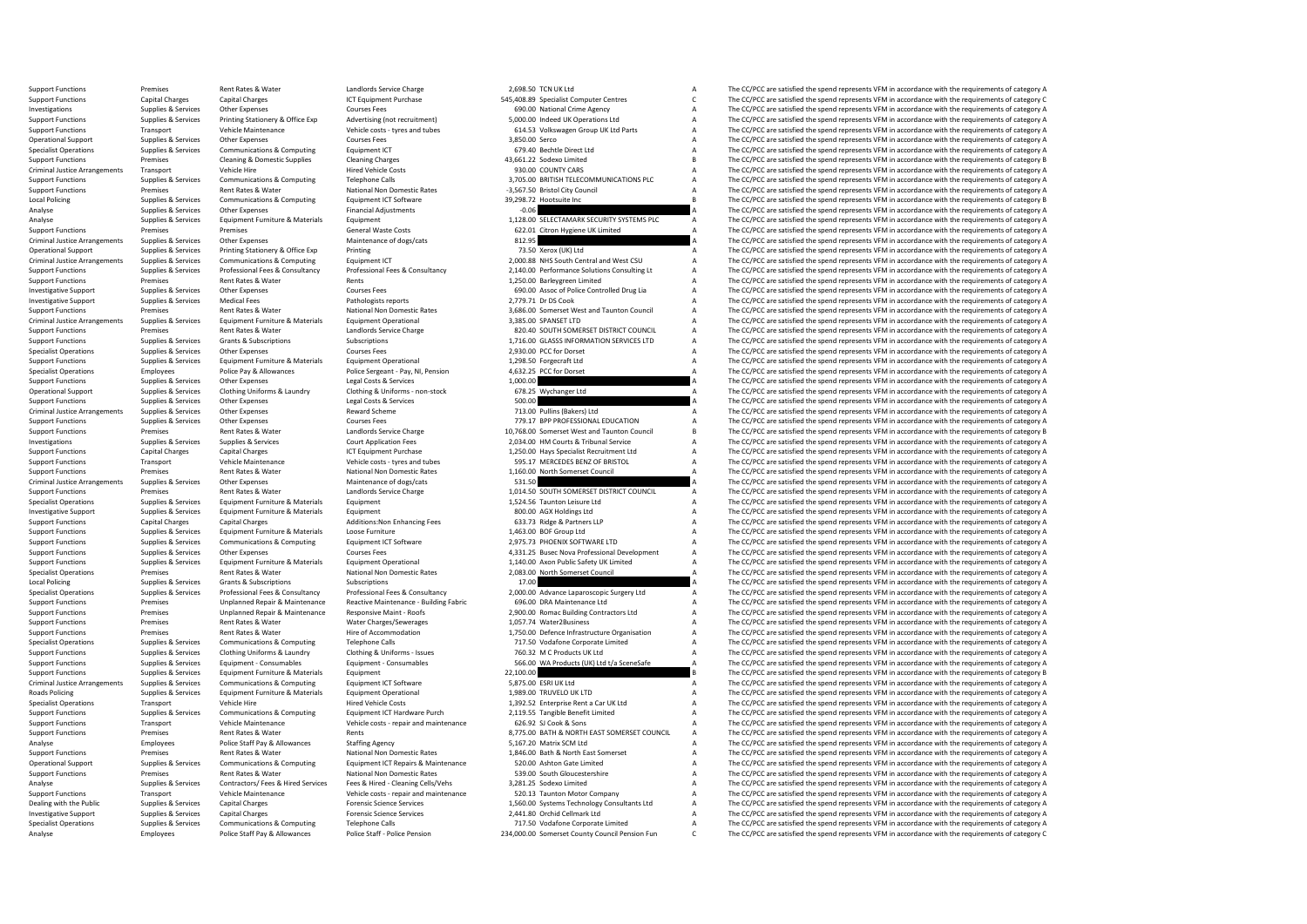Specialist Operations Premises Energy Costs Energy Costs Electricity Electricity Electricity Electricity 1,500.00 Bristol Airport A The CC/PCC are satisfied the spend represents VFM in accordance with the requirements of c Operational Support Supplies & Services Other Expenses Vet Fees & Supplies Vet Fees & Supplies 22,30.59 B & W Equine Group Ltd A The CC/PCC are satisfied the spend represents VFM in accordance with the requirements of cate Roads Policing Supplies & Services Communications & Computing Equipment ICT Software 229,379.53 ORACLE CORPORATION UK LTD C The CC/PCC are satisfied the spend represents VFM in accordance with the requirements of category Support Functions Transport Vehicle Maintenance Vehicle costs - tyres and tubes 587.64 MICHELIN TYRE PLC A The CC/PCC are satisfied the spend represents VFM in accordance with the requirements of category A<br>Support Functio Support Functions Supplies & Services Printing Stationery & Office Exp Postage Printing Postage Printing Postage Printing Postage Printing Postage Printing Postage Printing Postage 12.99 CLIFTON CANVAS DEVELOPMENTS LTD A T Support Functions Capital Charges Capital Charges Capital Charges ICT Equipment Purchase 1,000.00 Hays Specialist Recruitment Ltd A The CC/PCC are satisfied the spend represents VFM in accordance with the requirements of c Disused Premises Rent Rates & Water Rents Rents Rents Rents Rents 7,000.00 Somerset West and Taunton Council A The CC/PCC are satisfied the spend represents VFM in accordance with the requirements of category A Support Fra Support Functions Supplies & Services Communications & Computing Equipment ICT Equipment ICT 66,349.68 Telefonica UK Limited C The CC/PCC are satisfied the spend represents VFM in accordance vith the requirements of catego Support Functions Transport Functions Transport Transport Transport Transport Vehicle Maintenance WEM in accordance with the requirements of category A The CC/PCC are satisfied the spend represents VFM in accordance with t Support Functions Premises Rent Rates & Water National Non Domestic Rates 586.00 South Somerset District Council A The CC/PCC are satisfied the spend represents VFM in accordance with the requirements of category A Vehicle Specialist Operations Transport Vehicle Maintenance Vehicle costs - fuel Vehicle costs - fuel Vehicle costs - fuel 1,605.63 A The CC/PCC are satisfied the spend represents VFM in accordance with the requirements of categor PCC The CC/PCC are satisfied the spend represents VFM in accordance with the requirements of category C Crants Council C C The CC/PCC are satisfied the spend represents VFM in accordance with the requirements of category C Specialist Operations Supplies & Services Contractors/ Fees & Hired Services Fees & Hired Fees A Hired Fees A The CC/PCC are satisfied the spend represents VFM in accordance with the requirements of category A The CO/PCC a Analysies Supplies Aservices Other Expenses Financial Adjustments Financial Adjustments -0.15 Interspiro Ltd -0.15 Interspiro Ltd A The CC/PCC are satisfied the spend represents VFM in accordance with the requirements of c Analyse Supplies & Services Equipment Furniture & Materials Equipment Equipment Equipment Equipment Equipment<br>
Support Functions Support Functions and the requirements of category C Netword National Non Domestic Rates Nati The CC/PCC are satisfied the spend represents VFM in accordance with the requirements of category C Support Functions Capital Charges Capital Charges Capital Charges Vehicles Purchase -18,833.90 Motorline Toyota Bristol South B The CC/PCC are satisfied the spend represents VFM in accordance with the requirements of categ Specialist Operations Supplies & Services Professional Fees & Consultancy Professional Fees & Consultancy Professional Fees & Consultancy Supplies & Consultancy Services and The COPCC are satisfied the spend represents VFM Investigative Support Supplies & Services Capital Charges Forensic Science Services Forensic Science Services 4,012.36 Orchid Cellmark Ltd A The CC/PCC are satisfied the spend represents VFM in accordance with the requirem Investigations Supplies & Services Printing Stationery & Office Exp Printing Printing Printing Stationer Printing Stationer Printing Stations (UK) Ltd A The CC/PCC are satisfied the spend represents VFM in accordance with Support Functions Supplies & Services Communications & Computing Equipment ICT Equipment ICT 1,584.00 Telefonica UK Limited A The CC/PCC are satisfied the spend represents VFM in accordance with the requirements of categor Support Functions Transport Vehicle Maintenance Vehicle costs - tyres and tubes 580.00 GOODYEAR TYRES UK LTD A The CC/PCC are satisfied the spend represents VFM in accordance with the requirements of category A Courses Fee Support Functions Supplies & Services Other Expenses Courses Courses Fees Courses Courses Courses Courses Fees<br>Support Functions Supplies Agences Support Functions Support Equipment Courses Fees Fees 823.00 S.M. Gauge Comp Support Functions Supplies & Services Equipment Furniture & Materials Equipment Equipment Equipment Equipment Equipment Equipment A The CC/PCC are satisfied the spend represents VFM in accordance with the requirements of c Support Functions Supplies & Services Other Expenses Legal Costs & Services Legal Costs & Services 1,075.00 A The CC/PCC are satisfied the spend represents VFM in accordance with the requirements of category A Support Func Support Functions Premises Unplanned Repair & Maintenance Reactive Maintenance - Building Services 13,156.00 Electric Ltd B The CC/PCC are satisfied the spend represents VFM in accordance with the requirements of category Capital Charges Capital Charges Capital Charges ICT Equipment Purchase 2,520.00 Hays Specialist Recruitment Ltd A The CC/PCC are satisfied the spend represents VFM in accordance with the requirements of category A Support Criminal Justice Arrangements Supplies Services Equipment Furniture & Materials Equipment Equipment Equipment 2,705.60 SPANSET LTD A The CC/PCC are satisfied the spend represents VFM in accordance with the requirements of Support Functions Transport Vehicle Maintenance Vehicle costs - repair and maintenance 631.17 BRISTOL STREET MOTORS A The CC/PCC are satisfied the spend represents VFM in accordance with the requirements of category A CCC PCC Third Party Payments Payments of Clients Grants Grants - Voluntary Orgs 8,885.50 Womankind Bristol Women's Therapy C A The CC/PCC are satisfied the spend represents VFM in accordance with the requirements of category A Support Functions Support Functions Support Functions Communications Communications Computing Equipment ICT 1,062.00 Telefonica UK Limited A The CC/PCC are satisfied the spend represents VFM in accordance with the requirem Support Functions Supplies & Services Contractors/ Fees & Hired Services Fees & Hired Press Hired 2,553.33 My Staff Shop Limited A The CC/PCC are satisfied the spend represents VFM in accordance with the requirements of ca Transport Vehicle Maintenance Vehicle costs - commissioning 1,500.00 Woodall Nicholson Ltd (VCS) A The CC/PCC are satisfied the spend represents VFM in accordance with the requirements of category A Analyse Third Party Payments Payments to Clients Grants - Voluntary Orgs and Analyse Analyse Crants Crants Crants Grants of category B Crants - Voluntary Orgs and Analyse Crants Cranto Deck Pool Life CLC B The CC/PCC are s Support Employees Indirect Employee Expenses Refunds - Contributions 1,722.76 1,172.76 A The CC/PCC are satisfied the spend represents VFM in accordance with the requirements of category A Support in the requirements of ca Support Functions Supplies & Services Other Expenses Legal Costs & Services Services Consultancy Legal Costs & Services Services Consultancy Professional Fees & Consultancy Professional Fees & Consultancy Professional Fees Analyse The CC/PCC are attistied the spend represents VFM in accordance with the requirements of category B and<br>Supplies Supplies and the COMERON VERSION VERSION OF THE CONTRIGATION A The CC/PCC are satisfied the spend rep Support Functions Transport Vehicle Maintenance Vehicle costs commissioning 889.50 RSG ENGINEERING LTD A The CC/PCC are satisfied the spend represents VFM in accordance with the requirements of category A Secialist Operati Expecialist Comparisons Comparisons Comparisons Comparisons Comparisons Comparisons Comparisons Comparisons Compa<br>Hired Vehicle Costs of the specialist A The Comparisons Comparisons Comparisons Comparisons Comparisons Com Specialist Operations Transport Vehicle Hire Wehicle Hire Hired Vehicle Costs 1,691.63 Enterprise Rent a Car UK Ltd A The CC/PCC are satisfied the spend represents VFM in accordance with the requirements of category A Spec Specialist Operations Supplies & Services Other Expenses Courses Fees Courses Fees 690.00 National Crime Agency A The CC/PCC are satisfied the spend represents VFM in accordance with the requirements of category A Grants -PCC Third Party Payments Payments of Centers Grants - Voluntary Orgs 67 and a 7,750.00 Southside Family Project A The CC/PCC are satisfied the spend represents VFM in accordance with the requirements of category A Speciali Specialist Operations Supplies & Services Professional Fees & Consultancy Professional Fees & Consultancy Professional Fees & Consultancy 4,000.00 4,000.00 A The CC/PCC are satisfied the spend represents VFM in accordance Support Functions Planned Maintenance - Building Services 217.00 Avon Armour Limited a The CC/PCC are satisfied the spend represents VFM in accordance with the requirements of category A Subscriptions Subscriptions Subscri PCC Supplies & Services Grants & Subscriptions Subscriptions Subscriptions Subscriptions Subscriptions Subscriptions Subscriptions Subscriptions Subscriptions Subscriptions Subscriptions Subscriptions Subscriptions and the Support Functions Premises Rent Rates & Water National Non Domestic Rates 599.00 Bristol City Council City Council A The CC/PCC are satisfied the spend represents VFM in accordance with the requirements of category A Suppo Premises Rent Rates & Water Rents Rents Rents and Rents 3,057.50 BATH & NORTH EAST SOMERSET COUNCIL A The CC/PCC are satisfied the spend represents VFM in accordance with the requirements of category A Support Functions Capital Charges Capital Charges Capital Charges ICT Equipment Purchase 3,150.00 Hays Specialist Recruitment Ltd A The CC/PCC are satisfied the spend represents VFM in accordance with the requirements of c Local Policing Premises Rent Rates & Water Hire of Accommodation Hire of Accommodation 600.00 SGS College A The CC/PCC are satisfied the spend represents VFM in accordance with the requirements of category A Radis Policing Capital Charges Capital Charges Capital Charges Capital Charges Capital Charges Other Plant & Equipment 3,961.00 Cleartone Telecoms Ltd A The CC/PCC are satisfied the spend represents VFM in accordance with the requirement Specialist Operations Transport Vehicle Hire Vehicle Hire Hired Vehicle Costs 1,592.17 Enterprise Rent a Car UK Ltd A The CC/PCC are satisfied the spend represents VFM in accordance with the requirements of category A Supp Support Functions Supplies & Services Equipment Furniture & Materials Equipment Equipment Equipment Equipment Exclusive Equipment A The CC/PCC are satisfied the spend represents VFM in accordance with the requirements of c Support Functions Supplies & Services Communications & Computing Equipment ICT and the Support Telematics A The CC/PCC are satisfied the spend represents VFM in accordance with the requirements of category A Support Functi Energy Costs Electricity Electricity Electricity 678.06 EDF ENERGY 1 LIMITED A The CC/PCC are satisfied the spend represents VFM in accordance with the requirements of category A<br>Supplies & Services Professional Fees & Con Criminal Justice Arrangements Supplies & Services Professional Fees & Consultancy Professional Fees & Consultancy Professional Fees & Consultancy 2,288.04 a The CC/PCC are satisfied the spend represents VFM in accordance w Support Functions Supplies & Services Printing Stationery & Office Exp Printing Printing Printing Printing A The CC/PCC are satisfied the spend represents VFM in accordance with the requirements of category A Grants - Volu PCC Third Party Payments of Dents Crants Crants Crants Crants Crants Grants Crants Crants Crants Crants Crants Crants Crants Crants Crants Crants Crants Crants Crants Crants Crants Crants Crants Orgs 39,045.84 Victim Suppo Coperational Support Support Support Support Support Turniture Ltd A The CC/PCC are satisfied the spend represents VFM in accordance with the requirements of category A Roads Policing Supplies & Services Printing Stationery & Office Exp Printing Printing Printing 100.00 Xerox (UK) Ltd A The CC/PCC are satisfied the spend represents VFM in accordance swith the requirements of category A Su Support Functions Supplies & Services Communications & Computing Equipment ICT Repairs & Maintenance 17,910.00 EBC Group (UK) Ltd B The CC/PCC are satisfied the spend represents VFM in accordance with the requirements of c The CC/PCC are satisfied the spend represents VFM in accordance with the requirements of category A Support Functions Premises Rent Rates & Water National Non Domestic Rates 46,592.00 Bath & North East Somerset B The CC/PCC are satisfied the spend represents VFM in accordance with the requirements of category B Maintenan Supplies Arrangements of the Criminal Arrangement of dogs/cats and the Struments of category A The CC/PCC are satisfied the spend represents VFM in accordance with the requirements of category A Criminal Justice Arrangements Supplies & Services Other Expenses Maintenance of dogs/cats Maintenance of dogs/cats 552.34 552.34 A The CC/PCC are satisfied the spend represents VFM in accordance with the requirements of ca Transport Vehicle Maintenance Vehicle costs - repair and maintenance 2,160.18 Staceys Motors A The CC/PCC are satisfied the spend represents VFM in accordance with the requirements of category A Supportents of category A S Investigative Support Supplies & Services Capital Charges Capital Charges Forensic Science Services 11,750.25 Orchid Cellmark Ltd B The CC/PCC are satisfied the spend represents VFM in accordance with the requirements of c Support Functions Capital Charges Capital Charges Vehicle Conversions Vehicle Conversions 7,748.50 UK Telematics A The CC/PCC are satisfied the spend represents VFM in accordance with the requirements of category A Support Specialist Operations Third Party Payments Other Local Authorities or Forces Contributions to Other Forces 14,498.27 PCC for Gloucestershire B The CC/PCC are satisfied the spend represents VFM in accordance with the requir The CC/PCC are satisfied the spend represents VFM in accordance with the requirements of category A Support Functions Supplies & Services Other Expenses Legal Fees 3rd Party Legal Fees 3rd Party 12,189.80 B The CC/PCC are satisfied the spend represents VFM in accordance with the requirements of category B The Crime and t Specialist Operations Transport Vehicle Allowances Travel fares Travel fares 12.90 PCC for Devon & Cornwall B The CC/PCC are satisfied the spend represents VFM in accordance with the requirements of category B Corner Corne The CC/PCC are satisfied the spend represents VFM in accordance with the requirements of category A Support Functions Third Party Payments Other Local Authorities or Forces Contributions to Other Forces 15,959.20 PCC for Wiltshire Bull and the CC/PCC are satisfied the spend represents VFM in accordance with the requireme Support Eugenet Curricum Curricum Curricum Communications & Computing Countries Computer Description Curricum Curricum Curricum Curricum Curricum Curricum Curricum Curricum Curricum Curricum Curricum Curricum Curricum Curr PCC Third Party Payments Payments to Clients Grants Vignation Crants - Voluntary Orgs 9,500.00 1625 Independent People A The CC/PCC are satisfied the spend represents VFM in accordance with the requirements of category A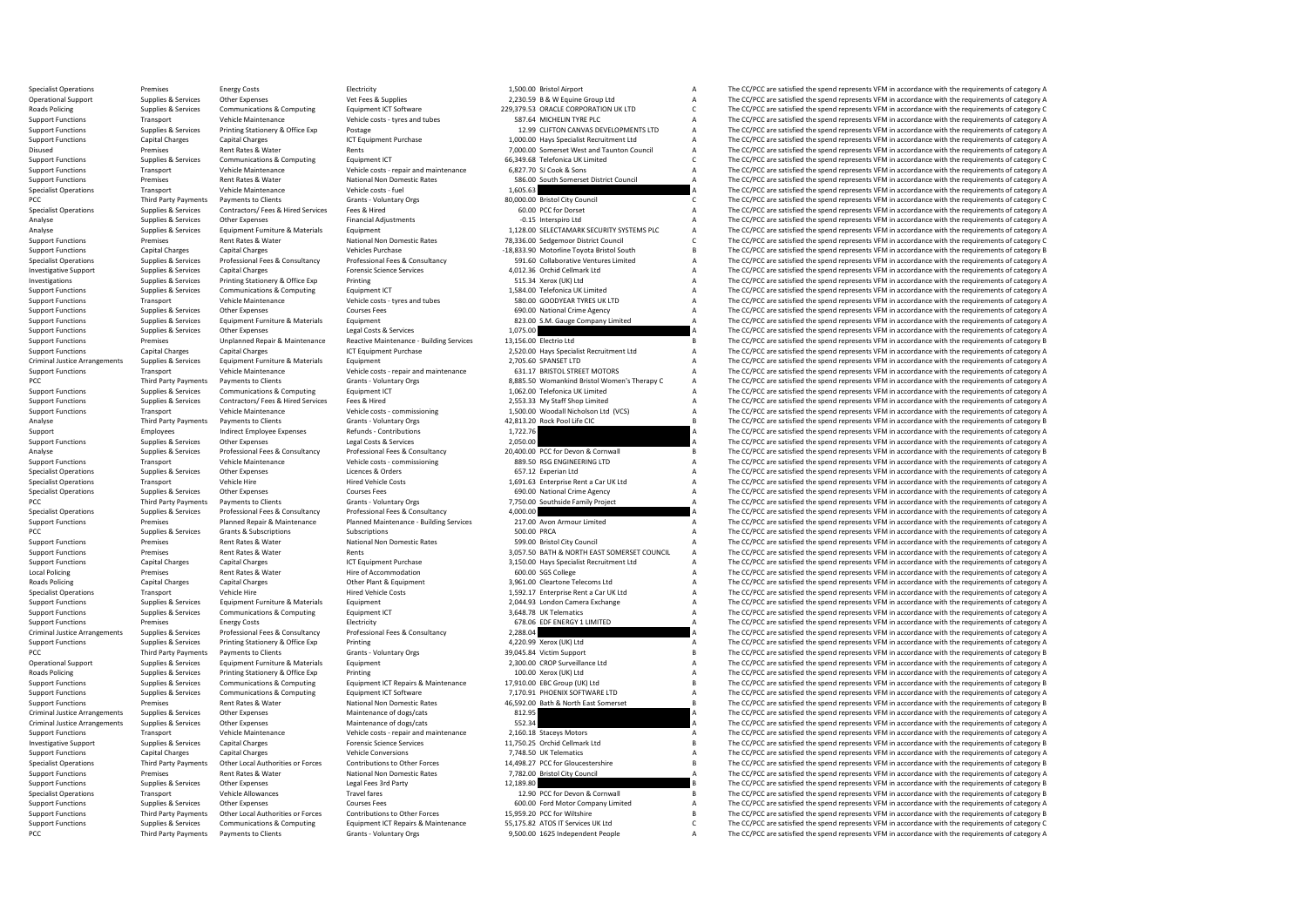Support Functions Supplies & Services Clothing Uniforms & Laundry Clothing & Uniforms - Issues 8,350.00 GS UK LTD A The CC/PCC are satisfied the spend represents VFM in accordance with the requirements of category A Hired Specialist Operations Transport Vehicle Hire Vehicle Costs Hired Vehicle Costs 1,741.63 Enterprise Rent a Car UK Ltd A The CC/PCC are satisfied the spend represents VFM in accordance with the requirements of category A Sup Support Functions Transport Vehicle Maintenance Vehicle costs - tyres and tubes 680.00 GOODYEAR TYRES UK LTD A The CC/PCC are satisfied the spend represents VFM in accordance with the requirements of category A<br>Support Fun Support Functions Supplies & Services Communications & Computing Equipment ICT 3,692.25 Vodafone 37,343.59 Integral UK List and The CC/PCC are satisfied the spend represents VFM in accordance with the requirements of categ of the control of the material of the material of the material of the material of the material of the material of the material of the material of the component of category B and the component of category B and the componen Investigative Support Supplies & Services Capital Charges Forensic Science Services 22,284.35 Key Forensic Services Ltd B The CC/PCC are satisfied the spend represents VFM in accordance with the requirements of category B Roads Policing Supplies & Services Printing Stationery Soffice Exp Stationery Stationery Stationery 1,067.00 Pitney Bowes Ltd A The CC/PCC are satisfied the spend represents VFM in accordance with the requirements of categ Roads Policing Supplies & Services Printing Stationery & Office Exp Postage Prostage 7,528.79 Printing Telephone Calls 7,528.79 A The CC/PCC are satisfied the spend represents VFM in accordance with the requirements of cat  $\begin{array}{r} \text{9,000.00}\end{array}$  Mecanique  $\begin{array}{r} \text{The C/CC are satisfied the spend represents VFM in accordance with the requirements of category A \end{array}$ Investigative Support Supplies & Services Medical Fees Pathologists reports Pathologists reports 2,779.71 Dr R J Delaney A The CC/PCC are satisfied the spend represents VFM in accordance with the requirements of category A Support Functions Transport Vehicle Maintenance Vehicle costs - repair and maintenance 10.00 Woodway Engineering Ltd A The CC/PCC are satisfied the spend represents VFM in accordance with the requirements of category A Veh Support Functions Transport Vehicle Maintenance Vehicle costs - repair and maintenance 1,658.69 SJ Cook & Sons A The CC/PCC are satisfied the spend represents VFM in accordance with the requirements of category A A The CC/ Analyse Employees Police Staff Pay & Allowances Staffing Agency Substitute State of Decomption Courses Fees Substitute 10 a The CC/PCC are satisfied the spend represents VFM in accordance with the requirements of category Support Functions Supplies & Services Other Expenses Courses Fees Courses Fees A,315.00 College of Policing Ltd A The CC/PCC are satisfied the spend represents VFM in accordance with the requirements of category A Corses F Local Policing Third Party Payments Payments of Clients Grants - Voluntary Orgs 21,634.50 North Somerset Council B The CC/PCC are satisfied the spend represents VFM in accordance with the requirements of category B General Support Functions Premises Premises Premises Premises Premises Premises VFM in accordance with the requirements of category A The CC/PCC are satisfied the spend represents VFM in accordance with the requirements of categor PCC Third Party Payments of Damis to Clients Grants - Voluntary Orgs 25,250.00 Opoka B The CC/PCC are satisfied the spend represents VFM in accordance with the requirements of category B Crants Crants Crants 25,250.00 Opok Specialist Operations Transport Vehicle Allowances Travel fares Travel fares 556.67 A The CC/PCC are satisfied the spend represents VFM in accordance with the requirements of category A<br>Support Functions Supplies & Service Support Functions Supplies & Services Other Expenses Courses Courses Fees Support Fees and the Courses Fees 3,725.50 College of Policing Ltd A The CC/PCC are satisfied the spend represents VFM in accordance with the requir Equipment ICT Software 3,954.00 Pomeroy IT Solutions UK Limited A The CC/PCC are satisfied the spend represents VFM in accordance with the requirements of category A<br>Maintenance of does/cats and the satisfied the spend of Criminal Justice Arrangements Supplies & Services Other Expenses Maintenance of dogs/cats Maintenance of dogs/cats 812.95 812.95 A The CC/PCC are satisfied the spend represents VFM in accordance with the requirements of ca Investigations Supplies & Services Other Expenses Courses Fees Courses Fees 690.00 National Crime Agency A The CC/PCC are satisfied the spend represents VFM in accordance with the requirements of category A Criminal Justic Criminal Justice Arrangements Supplies & Services Equipment Furniture & Materials Equipment Operational Equipment Operational STO.00 Sigma Security Devices Ltd A The CC/PCC are satisfied the spend represents VFM in accorda Support Functions Premises Planned Repair & Maintenance Planned Maintenance Building Fabric 771.69 Sovereign Fire & Security Ltd Maintenance Annual American Transmission of The COPCC are satisfied the spend represents VFM Specialist Operations Premises Premises Energy Costs Electricity Electricity Electricity Electricity 1,207.40 Knight Frank Client Account A The CC/PCC are satisfied the spend represents VFM in accordance with the requireme Operational Support Supplies & Services Professional Fees & Consultancy Professional Fees & Consultancy Professional Fees & Consultancy 10,920.00 IBM (United Kingdom) Ltd B The CC/PCC are satisfied the spend represents VFM Roads Policing Supplies & Services Communications & Computing Equipment ICT Software exacts and the A,356.00 Quest Software International Limite B The CC/PCC are satisfied the spend represents VFM in accordance with the re 71,713.03 PCC for Devon & Cornwall<br>A The CC/PCC are satisfied the spend represents VEM in accordance with the requirements of category C<br>The CC/PCC are satisfied the cooperate VEM in accordance with the could particle of c Specialist Operations Supplies & Services Professional Fees & Consultancy Professional Fees & Consultancy 752.00 752.00 A The CC/PCC are satisfied the spend represents VFM in accordance with the requirements of category A<br> Support Functions Supplies & Services Equipment Furniture & Materials Equipment Equipment Equipment Bunches Equipment Bunches Equipment and a Security Ltd A The CC/PCC are satisfied the spend represents VFM in accordance w Premises Unplanned Repair & Maintenance Reactive Maintenance Building Services 28,527.30 Integral UK Ltd B The CC/PCC are satisfied the spend represents VFM in accordance with the requirements of category B<br>Transport Vehic Specialist Operations Transport Vehicle Maintenance Vehicle costs - repair and maintenance 806.08 PCC for Devon & Cornwall A The CC/PCC are satisfied the spend represents VFM in accordance with the requirements of category The CC/PCC are satisfied the spend represents VFM in accordance with the requirements of category B Support Functions Premises Rent Rates & Water Rents Rents Rents Rents Rents Rents Rents 17,500.00 J H HASKINS & SON LTD B The CC/PCC are satisfied the spend represents VFM in accordance with the requirements of category B Pie CC/PCC are satisfied the spend represents VFM in accordance with the requirements of category A<br>A The CC/PCC are satisfied the spend represents VFM in accordance with the requirements of category A Support Functions Employees Indirect Employee Expenses Advertising for Staff 1,802.64 Hays Specialist Recruitment Ltd A The CC/PCC are satisfied the spend represents VFM in accordance with the requirements of category A Su Support Functions Supplies & Services Other Expenses Legal Costs & Services Legal Costs & Services Legal Costs & Services 1,924.60 A The CC/PCC are satisfied the spend represents VFM in accordance with the requirements of Roads Policing Supplies & Services Printing Stationery & Office Exp Postage Printing Stationery & Office Exp Postage 663.30 Charles Elevys Supplies Ltd A The CC/PCC are satisfied the spend represents VFM in accordance with Criminal Criminal Justice Arrangements of category A The CC/PCC are satisfied the spend represents VFM in accordance with the requirements of category A The Criminal Criminal Criminal Criminal Criminal Criminal Criminal A Support Functions Supplies & Services Contractors/ Fees & Hired Services Fees & Hired 687.50 My Staff Shop Limited A The CC/PCC are satisfied the spend represents VFM in accordance with the requirements of category A Than Analyse Transport Vehicle Allowances Travel fares Travel fares 2,001.29 A The CC/PCC are satisfied the spend represents VFM in accordance with the requirements of category A<br>Support Functions Supplies & Services Equipment Support Functions Supplies & Services Equipment Furniture & Materials Equipment - Ammunition and a material and the Service and the CC/PCC are satisfied the spend represents VFM in accordance with the requirements of categ Support Functions Premises Rent Rates & Water National Non Domestic Rates 2,096.00 Mendip District Council A The CC/PCC are satisfied the spend represents VFM in accordance with the requirements of category A National Non The CC/PCC are satisfied the spend represents VFM in accordance with the requirements of category A Specialist Operations Transport Vehicle Hire Vehicle Hire Hired Vehicle Costs Hired Vehicle Costs 1,115.76 Enterprise Rent a Car UK Ltd A The CC/PCC are satisfied the spend represents VFM in accordance with the requirement Support Functions Supplies & Services Printing Stationery & Office Exp Postage Protage Postage 2,000.00 PURCHASE POWER A The CC/PCC are satisfied the spend represents VFM in accordance with the requirements of category A S Support Functions Support Premises Premises Planned Repair & Maintenance Planned Maintenance-Building Services -107,063.04 Integral UK Ltd COPCC are satisfied the spend represents VFM in accordance with the requirements of Support Functions Supplies & Services Communications & Computing Telephone Calls 506.52 Onecom Limited a The CC/PCC are satisfied the spend represents VFM in accordance with the requirements of category A Curves Computing Specialist Operations Supplies & Services Other Expenses Courses Fees Courses Fees 2,930.00 PCC for Dorset A The CC/PCC are satisfied the spend represents VFM in accordance with the requirements of category A Support Funct Support Functions Capital Charges Capital Charges Capital Charges Capital Charges Capital Charges ICT Equipment Purchase 1,604.00 Vodafone 1,604.00 Vodafone A The CC/PCC are satisfied the spend represents VFM in accordance Support Functions Supplies & Services Equipment Furniture & Materials Equipment Operational and a service and the south Limited A The CC/PCC are satisfied the spend represents VFM in accordance with the requirements of cat Support Functions Premises Energy Costs Oil Oil 935.56 County Marquees Ltd A The CC/PCC are satisfied the spend represents VFM in accordance with the requirements of category A Cup in the spend represents VFM in accordance Support Functions Transport Vehicle Maintenance Vehicle costs - commissioning 2,900.10 RSG ENGINEERING LTD A The CC/PCC are satisfied the spend represents VFM in accordance with the requirements of category A<br>Support Funct Support Functions Support Functions Support Functions Supplies A The CC/PCC are satisfied the spend represents VFM in accordance with the requirements of category A The Cripment Support are satisfied the spend represents V Support Functions Supplies & Services Communications & Computing Equipment ICT 37,438.04 BRITISH TELECOMMUNICATIONS PLC B The CC/PCC are satisfied the spend represents VFM in accordance with the requirements of category B Roads Policing Supplies & Services Equipment Furniture & Materials Equipment Operational Equipment Operational 31,990.00 TRUVELO UK LTD B The CC/PCC are satisfied the spend represents VFM in accordance with the requirement Support Functions Capital Charges Capital Charges Capital Charges ICT Equipment Purchase 2,340.00 Hays Specialist Recruitment Ltd A The CC/PCC are satisfied the spend represents VFM in accordance with the requirements of c Transport Vehicle Maintenance Vehicle costs - fuel 12,298.00 Certas Energy UK Ltd B The CC/PCC are satisfied the spend represents VFM in accordance with the requirements of category B Support Employees Indirect Employee Expenses Transfer Values Transfer Values 1,265.20 Somerset County Council Pension Fun A The CC/PCC are satisfied the spend represents VFM in accordance with the requirements of category Specialist Operations Employees Police Overtime Police Sergeant - Rest Day, NI 538.88 PCC for Wiltshire A The CC/PCC are satisfied the spend represents VFM in accordance with the requirements of category A Roads Police A T The CC/PCC are satisfied the spend represents VFM in accordance with the requirements of category A Support Functions Supplies & Services Contractors/ Fees & Hired Services Fees & Hired 1,457.50 My Staff Shop Limited A The CC/PCC are satisfied the spend represents VFM in accordance with the requirements of category A Roads Policing Capital Charges Capital Charges Capital Charges Capital Charges Other Plant & Equipment Charges Charges Capital Charges Capital Charges Capital Charges Other Plant & Equipment 2,032.50 South Gloucestershire Support Functions Premises Rent Rates & Water Rents Rents Rents 2,032.50 South Gloucestershire Council A The CC/PCC are satisfied the spend represents VFM in accordance with the requirements of category A Support Functions Support Functions Supplies & Services Contractors/Fees & Hired Services Fees & Hired 1,943.68 Bristol Diocesan Board of Finance L A The CC/PCC are satisfied the spend represents VFM in accordance with the requirements of c The CC/PCC are satisfied the spend represents VFM in accordance with the requirements of category A Support Functions Premises Premises Premises Rent Rates & Water National Non Domestic Rates National Non Domestic Rates 22,528.00 Bristol City Council B The CC/PCC are satisfied the spend represents VFM in accordance with Support Functions Supplies & Services Professional Fees & Consultancy Professional Fees & Consultancy Professional Fees & Consultancy 715.31 Hartnell Taylor Cook LLP A The CC/PCC are satisfied the spend represents VFM in a The CC/PCC are satisfied the spend represents VFM in accordance with the requirements of category A Support Functions Supplies & Services Contractors/Fees & Hired Services Fees & Hired Hired 1,350.00 Bristol Diocesan Board of Finance L A The CC/PCC are satisfied the spend represents VFM in accordance with the requirement Specialist Operations Premises Premises Planned Repair & Maintenance Planned Maintenance Building Services 3,120.00 DRA Maintenance Ltd - The CC/PCC are satisfied the spend represents VFM in accordance with the requirement The CC/PCC are satisfied the spend represents VFM in accordance with the requirements of category A Support Functions Supplies & Services Supplies & Services Supplies & Services Court Application Fees Court Application Fees 4,068.00 A The CC/PCC are satisfied the spend represents VFM in accordance with the requirements o Support Functions Supplies & Services Communications & Computing Equipment ICT Software Functions 7,545.40 PHOENIX SOFTWARE LTD A The CC/PCC are satisfied the spend represents VFM in accordance with the requirements of cat Analyse Supplies & Services Other Expenses Financial Adjustments Financial Adjustments 1.00 Avon Armour Limited A The CC/PCC are satisfied the spend represents VFM in accordance with the requirements of category A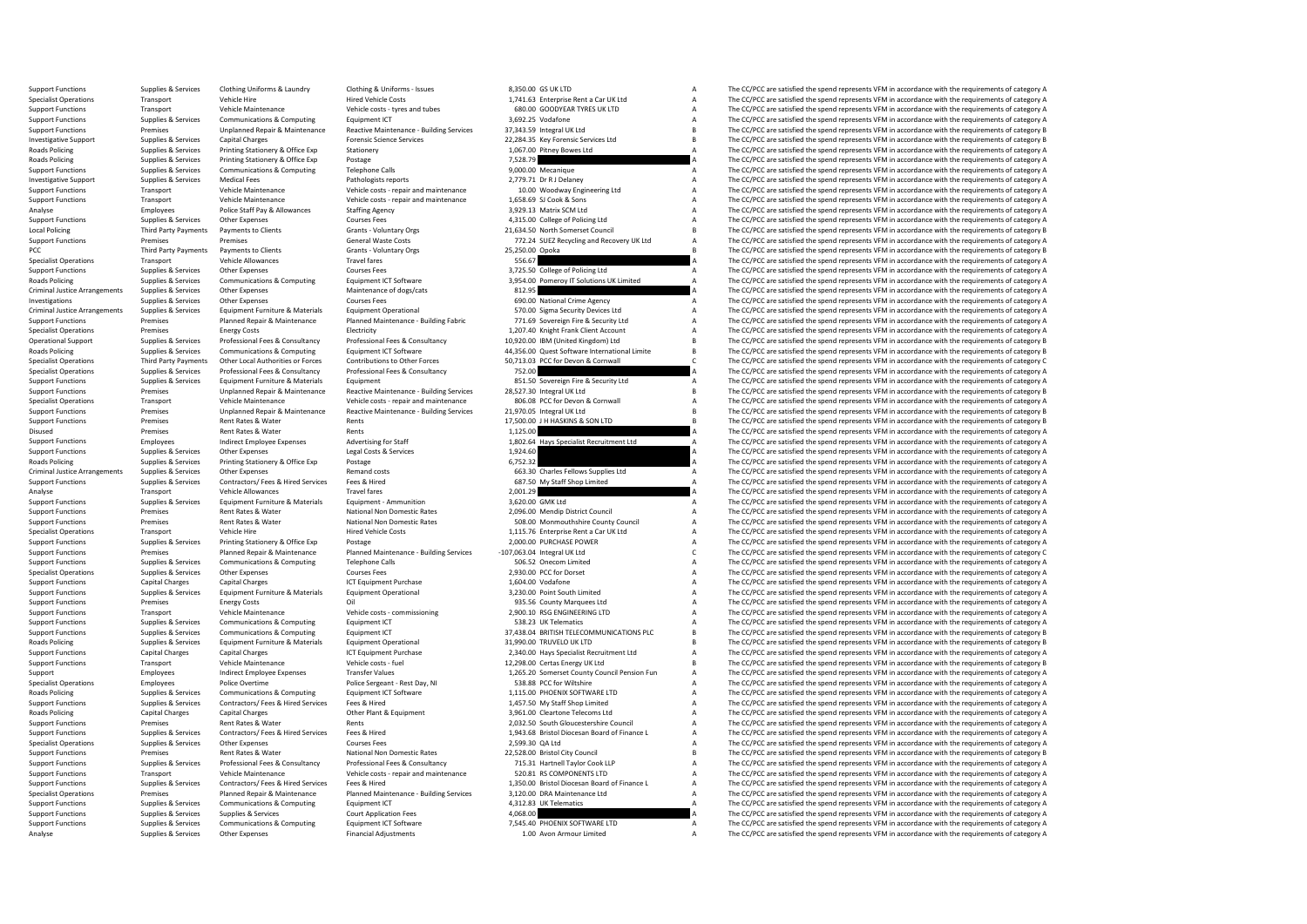PCC Third Party Payments Payments of Clients Grants Voluntary Orgs 6 10,448.50 Trauma Breakthrough B The CC/PCC are satisfied the spend represents VFM in accordance with the requirements of category B Grants VFM in accorda Support Functions Capital Charges Capital Charges Vehicle Conversions Vehicle Conversions 40,701.28 Volvo Car UK Ltd B The CC/PCC are satisfied the spend represents VFM in accordance with the requirements of category B Ren Support Functions Premises Premises Rent Rates & Water Rents Rents Rents Rents Rents Rents Rents Rent Rents Rent Rents 8,250.00 FPG (UK) Ltd A The CC/PCC are satisfied the spend represents VFM in accordance with the requir Roads Policing Supplies & Services Printing Stationery & Office Exp Printing Printing Printing 1,857.17 Xerox (UK) Ltd A The CC/PCC are satisfied the spend represents VFM in accordance with the requirements of category A S Support Functions Premises Rent Rates & Water Rents Rents Rents Rents Rents Rents Rents Rents Rents Rents Rents Rents Rents Rents Rents Rents Rents Rents Rents Rents Rents Rents Rents Rents Rents Rents Rents Rents Rents Re Support Functions Supplies & Services Contractors/ Fees & Hired Services Fees & Hired Fees A Hired The Technology and The CC/PCC are satisfied the spend represents VFM in accordance with the requirements of category A Vehi Support Functions Capital Charges Capital Charges Capital Charges Vehicle Conversions Vehicle Conversions 3,719.28 UK Telematics A The CC/PCC are satisfied the spend represents VFM in accordance with the requirements of ca Support Functions Transport Vehicle Maintenance Vehicle costs - fuel Vehicle costs - fuel Vehicle costs - fuel Vehicle costs - fuel Vehicle costs - fuel 23,810.57 Allstar Business Solutions Ltd B The CC/PCC are satisfied t Legal Costs & Services 2,280.00 1,280.00 1,280.00 1,280.00 A The CC/PCC are satisfied the spend represents VFM in accordance with the requirements of category A The Cripcial Costs & Services 1,280.00 1 (200) 2 and 114 The Support Functions Capital Charges Capital Charges Vehicle Conversions Vehicle Conversions 4,184.19 UK Telematics A The CC/PCC are satisfied the spend represents VFM in accordance with the requirements of category A Support Support Functions Capital Charges Capital Charges Additions:Non Enhancing Fees 1,000.00 Mace Cost Consultancy Limited A The CC/PCC are satisfied the spend represents VFM in accordance with the requirements of category A Se Specialist Operations Transport Vehicle Hire Vehicle Hired Vehicle Costs 1,571.76 Enterprise Rent a Car UK Ltd A The CC/PCC are satisfied the spend represents VFM in accordance with the requirements of category A Support F Support Functions Supplies & Services Equipment Furniture & Materials Equipment Equipment Equipment 1,395.20 RS COMPONENTS LTD A The CC/PCC are satisfied the spend represents VFM in accordance with the requirements of cate Support Functions Premises Cleaning & Domestic Supplies Window Cleaning Vindow Cleaning 2,982.33 Sodexo Limited A The CC/PCC are satisfied the spend represents VFM in accordance vith the requirements of category A Vehicle Support Functions Transport Vehicle Maintenance Vehicle costs - repair and maintenance 2,125.14 SJ Cook & Sons A The CC/PCC are satisfied the spend represents VFM in accordance with the requirements of category A Support F Support Functions Premises Conserved A The CC/PCC are satisfied the spend represents VFM in accordance with the requirements of category A The CC/PCC are satisfied the spend represents VFM in accordance with the requiremen Roads Policing Capital Charges Capital Charges Capital Charges Other Plant & Equipment Charges Capital Charges Other Plant & Equipment Charges Capital Charges Capital Charges Other Plant & Equipment Scheen Stategory A Char Roads Policing Supplies & Services Printing Stationery & Office Exp Stationery Stationery Stationery and Stationery Stationery and The CC/PCC are satisfied the spend represents VFM in accordance with the requirements of ca Support Functions Premises Premises Premises Premises Premises General Waste Costs Costs 714.13 Citron Hygiene UK Limited A The CC/PCC are satisfied the spend represents VFM in accordance with the requirements of category Support Functions Premises Planned Repairs Premises Planned Repairs Planned Repairs A The CC/PCC are satisfied the spend represents VFM in accordance with the requirements of category A The CC/PCC are satisfied the spend r Support Functions Employees Indirect Employee Expenses Advertising for Staff 1,824.69 Hays Specialist Recruitment Ltd A The CC/PCC are satisfied the spend represents VFM in accordance with the requirements of category A Ch Roads Policing Capital Charges Capital Charges Capital Charges Other Plant & Equipment 2,961.00 Cleartone Telecoms Ltd A The CC/PCC are satisfied the spend represents VFM in accordance with the requirements of category A S Support Functions Supplies & Services Professional Fees & Consultancy Professional Fees & Consultancy Consultancy and a consulting Services and the CC/PCC are satisfied the spend represents VFM in accordance with the requi Investigative Support Supplies & Services Other Expenses Courses Fees Courses Fees 1,560.00 PA Consulting Services Ltd A The CC/PCC are satisfied the spend represents VFM in accordance with the requirements of category A<br>S Support Functions Transport Vehicle Workshops/Maintenance Vehicle recovery 3,450.90 AA Business Services A The CC/PCC are satisfied the spend represents VFM in accordance with the requirements of category A<br>Boards Politica Roads Policing Supplies & Services Printing Stationery & Office Exp Postage Principal Printing Stationery & Office Exp Postage 9 Postage 1,687.04 4,687.04 A The CC/PCC are satisfied the spend represents VFM in accordance w  $\small \begin{minipage}[c]{0.9\textwidth} \begin{minipage}[c]{0.9\textwidth} \begin{minipage}[c]{0.9\textwidth} \begin{minipage}[c]{0.9\textwidth} \begin{minipage}[c]{0.9\textwidth} \begin{minipage}[c]{0.9\textwidth} \begin{minipage}[c]{0.9\textwidth} \begin{minipage}[c]{0.9\textwidth} \begin{minipage}[c]{0.9\textwidth} \begin{minipage}[c]{0.9\textwidth} \begin{minipage}[c]{0.9\textwidth} \begin{minipage}[c]{0.9\textwidth} \begin{minipage}[c]{0.9\textwidth} \begin{minipage}[c]{0.$ Investigations Supplies & Services Other Expenses Courses Fees 690.00 National Crime Agency A The CC/PCC are satisfied the spend represents VFM in accordance with the enquirements of category A The CC/PCC are satisfied the Support Functions Premises Rent Rates & Water National Non Domestic Rates 2,816.00 North Somerset Council A The CC/PCC are satisfied the spend represents VFM in accordance with the requirements of category A Flort in the s Energy Costs Energy Costs Electricity Electricity Electricity Electricity Electricity Electricity Electricity 4,671.99 EDF ENERGY 1 LIMITED A The CC/PCC are satisfied the spend represents VFM in accordance with the require Analyse Supplies & Services Professional Fees & Consultancy Professional Fees & Consultancy Professional Fees & Consultancy 700.00 A The CC/PCC are satisfied the spend represents VFM in accordance with the requirements of Operational Support Supplies & Services Other Expenses Horses - Forage Horses - Forage 1,850.00 A The CC/PCC are satisfied the spend represents VFM in accordance with the requirements of category A The CC/PC are satisfied The CC/PCC are satisfied the spend represents VFM in accordance with the requirements of category B Roads Policing Capital Charges Capital Charges Capital Charges Other Plant & Equipment Charactone Telecoms Capital Charges Capital Charges Capital Charges Other Plant & Equipment 3,961.00 Cleartone Telecoms Ltd A The CC/PC Equipment Furniture & Materials Equipment Operational 913.49 WA Products (UK) Ltd t/a SceneSafe A The CC/PCC are satisfied the spend represents VFM in accordance with the requirements of category A<br>For the CC/PCC are satis Specialist Operations Supplies & Services Equipment Furniture & Materials Equipment Equipment Equipment Equipment<br>Analyze Proper Police Staff Pay & Allowances Police Staff Police Penting Police Staff Police Penting Police Employees Police Staff Pay & Allowances Police Staff - Police Pension 234,000.00 Somerset County Council Pension Fun<br>Specialist Operations The CC/PCC are satisfied the spend represents VFM in accordance with the requiremen Specialist Operations Employees Police Pay & Allowances Police Ch Insp - Police Ch Insp - Pay, NI, Pension 7,261.20 PCC for Wiltshire A The CC/PCC are satisfied the spend represents VFM in accordance with the requirements Printing Stationery & Office Exp Advertising (not recruitment) 1,150.25 SOMERSET COUNTY COUNCIL A The CC/PCC are satisfied the spend represents VFM in accordance with the requirements of category A<br>Fruitment Furniture & Ma Support Functions Supplies & Services Equipment Furniture & Materials Weapons Materials Weapons 11,040.00 Axon Public Safety UK Limited B The CC/PCC are satisfied the spend represents VFM in accordance with the requirement Support Functions Capital Charges Capital Charges Capital Charges Solutions Charges Vehicles Purchase Solution<br>
Support Functions Courres Limited Courres Courres Courres Courres Exercises Courres Exercises Courres Courres<br> Local Policing Supplies Services Other Expenses Courses Fees Courses Fees 4,480.00 Common Purpose Limited A The CC/PCC are satisfied the spend represents VFM in accordance with the requirements of category A Supplies a Unp Support Functions Support Purchas Premises Unplanned Repair & Maintenance Reactive Maintenance - Building Services 842.00 Sovereign Fire & Security Ltd A The CC/PCC are satisfied the spend represents VFM in accordance with Support Functions Are Costs Controller Functions Controller Costs Functions Controller Costs 607.85 SUEZ Recycling and Recovery UK Ltd A The CC/PCC are satisfied the spend represents VFM in accordance with the requirements Support Functions Supplies & Services Communications & Computing Equipment ICT Software and Support and Software 3,666.66 Cloud Gateway Ltd A The CC/PCC are satisfied the spend represents VFM in accordance with the require Specialist Operations Supplies & Services Equipment Furniture & Materials Equipment Equipment 135.98 PCC for Devon & Cornwall B The CC/PCC are satisfied the spend represents VFM in accordance with the requirements of categ Supplies & Services Professional Fees & Consultancy Professional Fees & Consultancy 1,091.67 Red Earth Consultancy Manusdancy A The CC/PCC are satisfied the spend represents VFM in accordance with the requirements of categ Investigative Support Supplies & Services Capital Charges Capital Charges Forensic Science Services Forensic Science Services 600.00 Sheila Paul A The CC/PCC are satisfied the spend represents VFM in accordance with the re Support Functions Supplies & Services Equipment Furniture & Materials Equipment Equipment Equipment Equipment Equipment Equipment and Equipment 1,258.00 Millbeck Communications Limited A The CC/PCC are satisfied the spend Vehicle Maintenance Vehicle costs - fuel 4,732.15 Certas Energy UK Ltd A The CC/PCC are satisfied the spend represents VFM in accordance with the requirements of category A The CONTEC are satisfied the spend represents VFM Support Functions Transport Vehicle Maintenance Vehicle costs - repair and maintenance 2,518.60 CASTROL (UK) LTD A The CC/PCC are satisfied the spend represents VFM in accordance with the requirements of category A Crimina Criminal Justice Arrangements Supplies & Services Other Expenses Maintenance of dogs/cats Maintenance of dogs/cats 1,625.90 A The CC/PCC are satisfied the spend represents VFM in accordance with the requirements of categor Support Functions Third Party Payments Payments to Clients Grants Vients Grants Vients Crients Grants Crients Grants Vients Cranstophers Cranstophers Grants Cranstophers Crants Cranstophers Cranstophers Cranstophers Protia Postage experiment Supplies and Clear Supplies Supplies A The CC/PCC are satisfied the spend represents VFM in accordance with the requirements of category A<br>
The CC/PCC are satisfied the spend represents VFM in accordance Roads Policing Capital Charges Capital Charges Capital Charges Other Plant & Equipment 3,961.00 Cleartone Telecoms Ltd A The CC/PCC are satisfied the spend represents VFM in accordance with the requirements of category A S Support Functions Support Premises Premises Unplanned Repair & Maintenance Reactive Maintenance - Building Services 2,273.84 Sovereign Fire & Security Ltd A The CC/PCC are satisfied the spend represents VFM in accordance w Support Functions Supplies & Services Contractors/ Fees & Hired Services Fees & Hired 1,915.83 My Staff Shop Limited A The CC/PCC are satisfied the spend represents VFM in accordance with the requirements of category A Spe Premises Cleaning & Domestic Supplies Cleaning Charges 1,572.70 Sodexo Limited B The CC/PCC are satisfied the spend represents VFM in accordance with the requirements of category B PCC Third Party Payments of Damis to Clients Grants - Voluntary Orgs 21,244.34 Swan Advocacy Network B The CC/PCC are satisfied the spend represents VFM in accordance with the requirements of category B Grants Vehicle Hire Specialist Operations Transport Vehicle Hire Vehicle Hire Hired Vehicle Costs Hired Vehicle Costs 1,512.52 Enterprise Rent a Car UK Ltd A The CC/PCC are satisfied the spend represents VFM in accordance with the requirement The CC/PCC are satisfied the spend represents VFM in accordance with the requirements of category A Local Policing Third Party Payments Payments to Clients Grants Voluntary Orgs 126,213.00 North Somerset Council C The CC/PCC are satisfied the spend represents VFM in accordance with the requirements of category C Specialist Operations Supplies & Services Other Expenses Courses Fees Courses Fees 1,765.00 College of Policing Ltd A The CC/PCC are satisfied the spend represents VFM in accordance with the requirements of category A Puth Investigative Support Support Support Support Support Support Support Support Support Support Support Support Support Support Support Support Support Support Support Support Support Support Support Support Support Support Specialist Operations Transport Vehicle Hire Vehicle Hired Vehicle Costs 1,986.44 Enterprise Rent a Car UK Ltd A The CC/PCC are satisfied the spend represents VFM in accordance with the requirements of category A Cleaning Premises Cleaning & Domestic Supplies Cleaning Charges Cleaning Charges 576.39 Sodexo Limited B The CC/PCC are satisfied the spend represents VFM in accordance with the requirements of category B Disused Supplies & Services Printing Stationery & Office Exp Printing Printing Multip A 300.25 Xerox (UK) Ltd A The CC/PCC are satisfied the spend represents VFM in accordance with the requirements of category A Supplies & Support Functions Supplies & Services Subsistence Subsistence Hospitality Hospitality Hospitality and the Support Conference Hospitality and the Support of the CC/PCC are satisfied the spend represents VFM in accordance wi The CC/PCC are satisfied the spend represents VFM in accordance with the requirements of category B Specialist Operations Supplies & Services Contractors/Fees & Hired Services Fees & Hired 641.60 Collaborative Ventures Limited A The CC/PCC are satisfied the spend represents VFM in accordance with the requirements of cate Support Functions Supplies & Services Equipment Furniture & Materials Equipment Equipment Equipment Equipment<br>
Support Functions and the compare of category A and the compare and the compare of the CAPCC are satisfied the The CC/PCC are satisfied the spend represents VFM in accordance with the requirements of category A Support Functions Transport Control Control Control Control Control Control (Control Control of the Control Control of the Control of the Control of the Control Control of the Control Control of the Control Control Control Support Functions Capital Charges Capital Charges ICT Equipment Purchase 1,000.00 Hays Specialist Recruitment Ltd A The CC/PCC are satisfied the spend represents VFM in accordance with the requirements of category A Support Functions Supplies & Services Other Expenses Legal Costs & Services Legal Costs & Services 1,500.00 A The CC/PCC are satisfied the spend represents VFM in accordance with the requirements of category A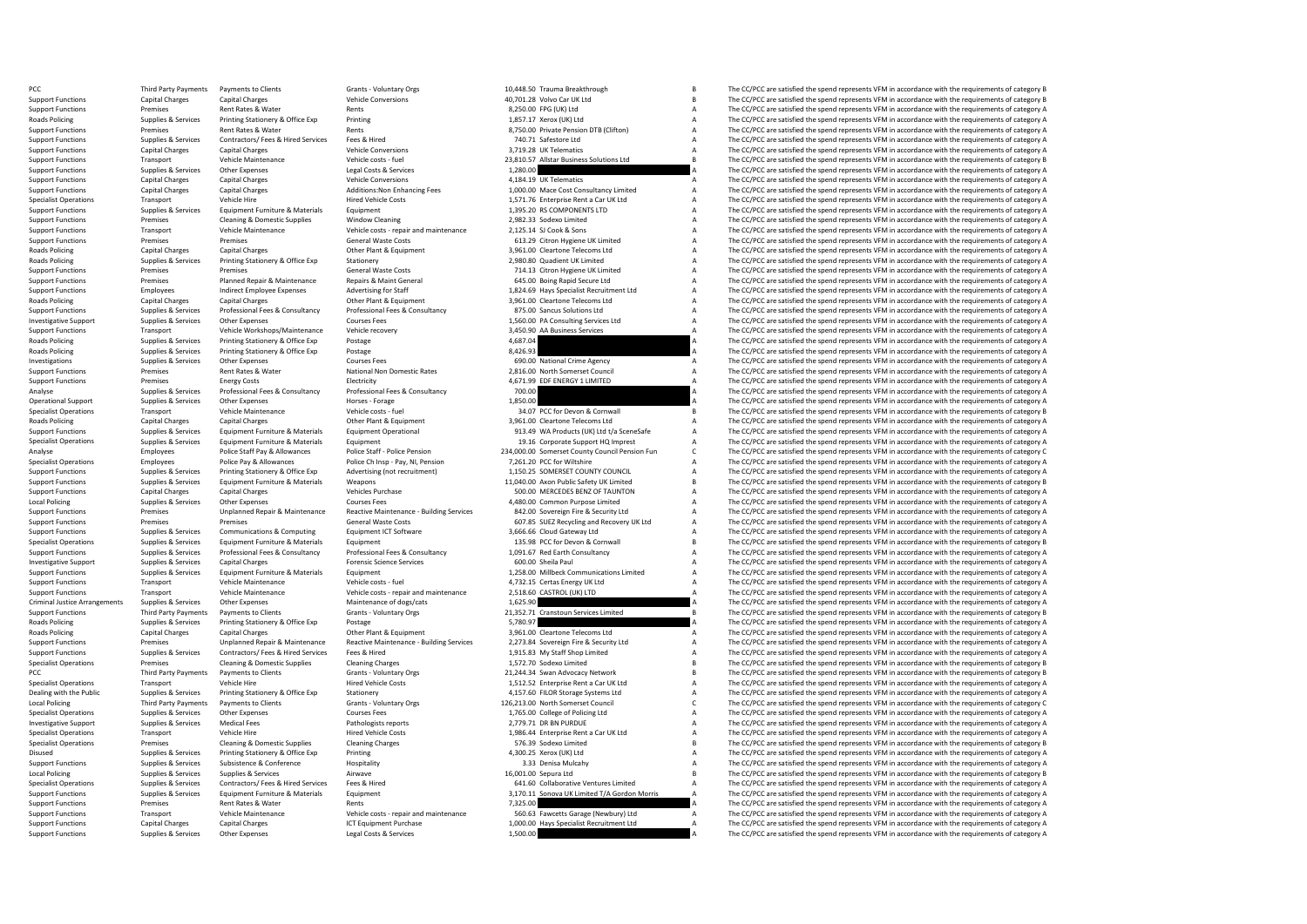Specialist Operations The Premises Premises Planned Repair & Maintenance Pulnned Maintenance Building Services 99.66 Jackson Lift Services Ltd A The CC/PCC are satisfied the spend represents VFM in accordance with the requ Investigative Support Supplies & Services Capital Charges Capital Charges Forensic Science Services and Support<br>Roads Policing Supplies & Services Communications & Computing Equipment ICT Repairs & Maintenance 72,352.48 IB Roads Policing Supplies & Services Communications & Computing Equipment ICT Repairs & Maintenance 72,352.48 IBM (United Kingdom) Ltd CCPCC are satisfied the spend represents VFM in accordance with the requirements of categ Unplanned Repair & Maintenance Reactive Maintenance - Building Services 3,411.75 Sovereign Fire & Security Ltd<br>
Bent Bathy Democratic Pater State of The CC/PCC are satisfied the spend represents VEM in accordance with the Disused Premises Rent Rates & Water National Non Domestic Rates S11.00 Bath & North East Somerset A The CC/PCC are satisfied the spend represents VFM in accordance with the requirements of category A Vehicle Maintenance Ve Support Eunctions Transport Vehicle Maintenance Vehicle costs - repair and maintenance 11,967.97 OEC Europe Holdings Limited B The CC/PCC are satisfied the spend represents VFM in accordance with the requirements of catego Criminal Justice Arrangements Supplies & Services Other Expenses Remand costs Remand costs Remand costs Remand costs 1,934.69 Bidfood A The CC/PCC are satisfied the spend represents VFM in accordance with the requirements Specialist Operations Premises Premises Premises Rent Rates & Water Landlords Service Charge Landlords Service Charge 2,221.51 Workman LLP A The CC/PCC are satisfied the spend represents VFM in accordance with the requirem Reactive Maintenance - Building Services 1,040.70 Sovereign Fire & Security Ltd A The CC/PCC are satisfied the spend represents VFM in accordance with the requirements of category A<br>Refunds - Contributions a sequence of ca Support Employees Indirect Employee Expenses Refunds - Contributions 3,899.24 3,899.24 A The CC/PCC are satisfied the spend represents VFM in accordance with the requirements of category A<br>Analyse Employees Police Staff Pa Analyse Employees Police Staff Pay & Allowances Staffing Agency 4,086.26 Matrix SCM Ltd A The CC/PCC are satisfied the spend represents VFM in accordance with the requirements of category A Support Function Support Functio Support Functions Supplies & Services Equipment Furniture & Materials Equipment Equipment Equipment Equipment 1,587.00 CL Distribution A The CC/PCC are satisfied the spend represents VFM in accordance with the requirements Support Functions Third Party Payments of Payments to Clients Grants Violuntary Orgs 4,709.54 Next Link A The CC/PCC are satisfied the spend represents VFM in accordance with the requirements of category A Creational Suppo Operational Support Supplies & Services Other Expenses Vet Fees & Supplies Vet Fees & Supplies 1,735.02 B & W Equine Group Ltd A The CC/PCC are satisfied the spend represents VFM in accordance with the requirements of cate Specialist Operations Supplies & Services Contractors/ Fees & Hired Fees & Hired 20.40 20.40 A The CC/PCC are satisfied the spend represents VFM in accordance with the requirements of category A Courses Fees Contractors Co Support Functions Courses Fees Courses Fees 1,125.00 1,125.00 A The CC/PCC are satisfied the spend represents VFM in accordance with the requirements of category A reduced to the spend represents VFM in accordance with the Support Functions Employees Indirect Employee Expenses Advertising for Staff 1,096.20 Hays Specialist Recruitment Ltd A The CC/PCC are satisfied the spend represents VFM in accordance with the requirements of category A Sp Specialist Operations Supplies & Services Equipment Furniture & Materials Equipment Equipment Equipment and Equipment 15.63 a The CC/PCC are satisfied the spend represents VFM in accordance with the requirements of categor Specialist Operations Employees Police Pay & Allowances Police PC - Pay, OT, NI, Pension 5,461.07 PCC for Wiltshire A The CC/PCC are satisfied the spend represents VFM in accordance with the requirements of category A Cour Courses Fees Courses Fees 1,600.00 Internet Investigation Solutions Lt A The CC/PCC are satisfied the spend represents VFM in accordance with the requirements of category A<br>1999 - Unplanned Rearing American Reartive Mainte Support Functions Premises Departion Unplanned Repair & Maintenance Reactive Maintenance - Building Fabric 3,818.88 AMP Biomass Fuel T/A AMP A The CC/PCC are satisfied the spend represents VFM in accordance with the requir Specialist Operations Supplies & Services Other Expenses Courses Fees Courses Fees Services Courses Fees Services Courses Fees The Services A The CC/PCC are satisfied the spend represents VFM in accordance with the require Roads Policing Supplies & Services Printing Stationery & Office Exp Printing Printing Stationer and the COMM in the COMM in a The CC/PCC are satisfied the spend represents VFM in accordance with the requirements of categor Support Functions Supplies & Services Printing Stationery & Office Exp Postage Protage Support Printing Stationery & Office Exp Postage 536.24 DHL Supply Chain Ltd A The CC/PCC are satisfied the spend represents VFM in acc Support Functions Transport Vehicle Maintenance Vehicle costs - tyres and tubes 760.00 Micheldever Tyres Ltd A The CC/PCC are satisfied the spend represents VFM in accordance with the requirements of category A<br>Support Fun Support Functions Premises Rent Rates & Water Rents Rents Rents Rents Rents Rents Rents Rents Rents Rents Rents Rents Rents Rents Rents Pay, NJ, Pension, HA The CC/PCC are satisfied the spend represents VFM in accordance w Specialist Operations Employees Police Pay & Allowances Police Chinsp - Pay, NJ, Pension, HA 7,529.86 PCC for Gloucestershire A The CC/PCC are satisfied the spend represents VFM in accordance with the requirements of categ Postage Support Functions Support Functions (2.00 Corporate Support HQ Imprest A The CC/PCC are satisfied the spend represents VFM in accordance with the requirements of category A The CripcC are satisfied the spend repres Support Functions Premises Premises Rent Rates & Water Landlords Service Charge Landlords Service Charge 4,119.53 South Gloucestershire Council A The CC/PCC are satisfied the spend represents VFM in accordance with the req Analyse Employees Police Staff Pay & Allowances Staffing Agency Staffing Agency and the State Agency 3,735.01 Matrix SCM Ltd A The CC/PCC are satisfied the spend represents VFM in accordance with the requirements of catego -2,280.00 G4S Health Services (UK) Ltd<br>1.179.96 Sodexo Limited and Stategory A The CC/PCC are satisfied the spend represents VFM in accordance with the requirements of category A The CC/PCC are satisfied the spend represen Support Functions Supplies & Services Catering Catering Catering Catering (and the catering Catering Catering Catering 1,179.96 Sodexo Limited A The CC/PCC are satisfied the spend represents VFM in accordance with the requ The CC/PCC are satisfied the spend represents VFM in accordance with the requirements of category A Support Functions Supplies & Services Equipment - Consumables Equipment - Consumables Equipment - Consumables<br>
Vehicle Maintenance Vehicle costs - commissioning 1,003.13 Woodway Engineering Ltd A The CC/PCC are satisfied t Transport Vehicle Maintenance Vehicle costs - commissioning 1,003.13 Woodway Engineering Ltd A The CC/PCC are satisfied the spend represents VFM in accordance with the requirements of category A<br>Sunnlies & Services Contrac Support Functions Supplies & Services Contractors/ Fees & Hired Services Fees & Hired 1,949.25 My Staff Shop Limited A The CC/PCC are satisfied the spend represents VFM in accordance with the requirements of category A Dec Operational Support Supplies & Services Other Expenses Dogs - Kennel Purchase & Maint 1,602.50 The Pet Studio A The CC/PCC are satisfied the spend represents VFM in accordance with the requirements of category A Declevents Investigations Supplies & Services Equipment Furniture & Materials Equipment Equipment Equipment 500.00 MEWA LLP(Medical Expert Witness A The CC/PCC are satisfied the spend represents VFM in accordance with the requirement Support Functions Premises Analysis Premises Unplanned Responsive Maint - Electrical 695.00 SVE Services Limited A The CC/PCC are satisfied the spend represents VFM in accordance with the requirements of category A The COV Support Functions Premises Unplanned Repair & Maintenance Responsive Maint - Roofs 4,500.00 Romac Building Contractors Ltd A The CC/PCC are satisfied the spend represents VFM in accordance with the requirements of category Specialist Operations Supplies & Services Subsistence Subsistence (Subsistence accommodation accommodation accommodation 3,287.50 a The CC/PCC are satisfied the spend represents VFM in accordance with the requirements of c Criminal Supplies & Services Other Expenses Maintenance of dogs/cats 812.95 812.95 BUSENSE POWER A The CC/PCC are satisfied the spend represents VFM in accordance with the requirements of category A<br>Supplies & Services Pri Support Functions Supplies & Services Printing Stationery & Office Exp Postage Printing Stationery and Postage 1,428.63 PURCHASE POWER A The CC/PCC are satisfied the spend represents VFM in accordance with the requirements Support Functions 2012 The CC/PCC are satisfied the spend represents VFM in accordance with the requirements of category B The CC/PCC are satisfied the spend represents VFM in accordance with the requirements of category A Support Functions Capital Charges Capital Charges ICT Equipment Purchase 3,900.00 Hays Specialist Recruitment Ltd A The CC/PCC are satisfied the spend represents VFM in accordance with the requirements of category A Electr Premises Energy Costs Electricity Electricity 170,822.63 EDF ENERGY 1 LIMITED C The CC/PCC are satisfied the spend represents VFM in accordance with the requirements of category C<br>Support of the Support of the Support of t Criminal Justice Arrangements Supplies & Services Other Expenses Maintenance of dogs/cats 685.15 **685.15** A The CC/PCC are satisfied the spend represents VFM in accordance with the requirements of category A PCC Third Party Payments Payments of Clients Grants Grants Voluntary Orgs and Stategory B 14,916.67 Resolve West B The CC/PCC are satisfied the spend represents VFM in accordance with the requirements of category B Courses Dealing with the Public Supplies & Services Other Expenses Courses Courses Fees 1,936.50 College of Policing Ltd A The CC/PCC are satisfied the spend represents VFM in accordance with the requirements of category A Support Transport Vehicle Maintenance Vehicle costs - repair and maintenance 1,646.33 Kawasaki Motors Europe NV A The CC/PCC are satisfied the spend represents VFM in accordance with the requirements of category A Support and the Criminal Justice Arrangements Supplies & Services Other Expenses Maintenance of dogs/cats Maintenance of dogs/cats and a service and a service of developments of category A The CC/PCC are satisfied the spend represents VFM Support Functions Transport Vehicle Maintenance Vehicle costs - repair and maintenance 556.50 Halls Electrical Ltd A The CC/PCC are satisfied the spend represents VFM in accordance with the requirements of category A Capit Support Functions Capital Charges Capital Charges Capital Charges ICT Equipment Purchase 1,250.00 Hays Specialist Recruitment Ltd A The CC/PCC are satisfied the spend represents VFM in accordance with the requirements of c Capital Charges Capital Charges Capital Charges Capital Charges ICT Equipment Purchase 3,900.00 Hays Specialist Recruitment Ltd A The CC/PCC are satisfied the spend represents VFM in accordance with the requirements of cat Support Functions Support Functions Supplies Professional Fees & Consultancy Professional Fees & Consultancy 615.20 A The CC/PCC are satisfied the spend represents VFM in accordance with the requirements of category A Operational Support Suppolies & Services Subsistence Subsistence Subsistence Subsistence Subsistence Subsistence Subsistence Subsistence Subsistence Subsistence Subsistence Subsistence Subsistence and the the Support of th Support Functions Premises Rent Rates & Water Rents Rents Rents Rents Rents 2,125.00 Thornbury Town Council A The CC/PCC are satisfied the spend represents VFM in accordance with the requirements of category A Specialist O The CC/PCC are satisfied the spend represents VFM in accordance with the requirements of category A Support Functions Premises Rent Rates & Water Rents Rents Rents Rents Rents Rents Rents Rents Rents Rents Rents Rents Rents Rents Rents Rents Rents Rents Rent Rents Rent Rents Rent Rents Rents Rents Functional Press 13,105 Operational Support Supplies & Services Equipment Furniture & Materials Equipment Operational Equipment Operational 1,365.40 Interspiro Ltd A The CC/PCC are satisfied the spend represents VFM in accordance with the require The CC/PCC are satisfied the spend represents VFM in accordance with the requirements of category A Support Functions Supplies & Services Contractors/ Fees & Hired Fees & Hired 1,032.46 My Staff Shop Limited A The CC/PCC are satisfied the spend represents VFM in accordance with the requirements of category A Investigative Support Support Support Support Support Other Expenses Courses Courses Fees Services Fees Courses Fees Courses Fees Services Courses Fees Services Computing Equipment ICT 36,750.00 Alecto Forensic Services Lt Criminal Justice Arrangements Supplies & Services Communications & Computing Equipment (The Development CT -10,438.16 NHS Bristol North Somerset B The CC/PCC are satisfied the spend represents VFM in accordance with the re Support Functions Premises Rent Rates & Water Water Water Charges/Sewerages 983.63 Water2Business A The CC/PCC are satisfied the spend represents VFM in accordance with the requirements of category A District A City Conser The CC/PCC are satisfied the spend represents VFM in accordance with the requirements of category A Support Functions Supplies & Services Communications & Computing Equipment ICT -36,205.82 Telefonica UK Limited B The CC/PCC are satisfied the spend represents VFM in accordance with the requirements of category B Printing Analyse Supplies & Services Printing Stationery & Office Exp Printing Printing Printing Printing 26.58 Xerox (UK) Ltd A The CC/PCC are satisfied the spend represents VFM in accordance with the requirements of category A Pr The CC/PCC are satisfied the spend represents VFM in accordance with the requirements of category B Investigative Support Supplies & Services Medical Fees Pathologists reports Pathologists reports 2,779.71 DR BN PURDUE A The CC/PCC are satisfied the spend represents VFM in accordance with the requirements of category A C Operational Support Supplies & Services Equipment Furniture & Materials Equipment Equipment Equipment Equipment<br>
Support Support Support Support Support Support Support Support Support Support Support Support Support Suppo The CC/PCC are satisfied the spend represents VFM in accordance with the requirements of category B Support Functions Supplies Premises Planned Repair & Maintenance Pulanned Maintenance Building Services 4,395.00 SVE Services Limited A The CC/PCC are satisfied the spend represents VFM in accordance with the requirements Support Functions Supplies & Services Supplies & Services Supplies Services Services Supplies and The CC/PCC are satisfied the spend represents VFM in accordance with the sourisements of category A Disused Premises Rent Rates & Water National Non Domestic Rates 1,048.00 Sedgemoor District Council A The CC/PCC are satisfied the spend represents VFM in accordance with the requirements of category A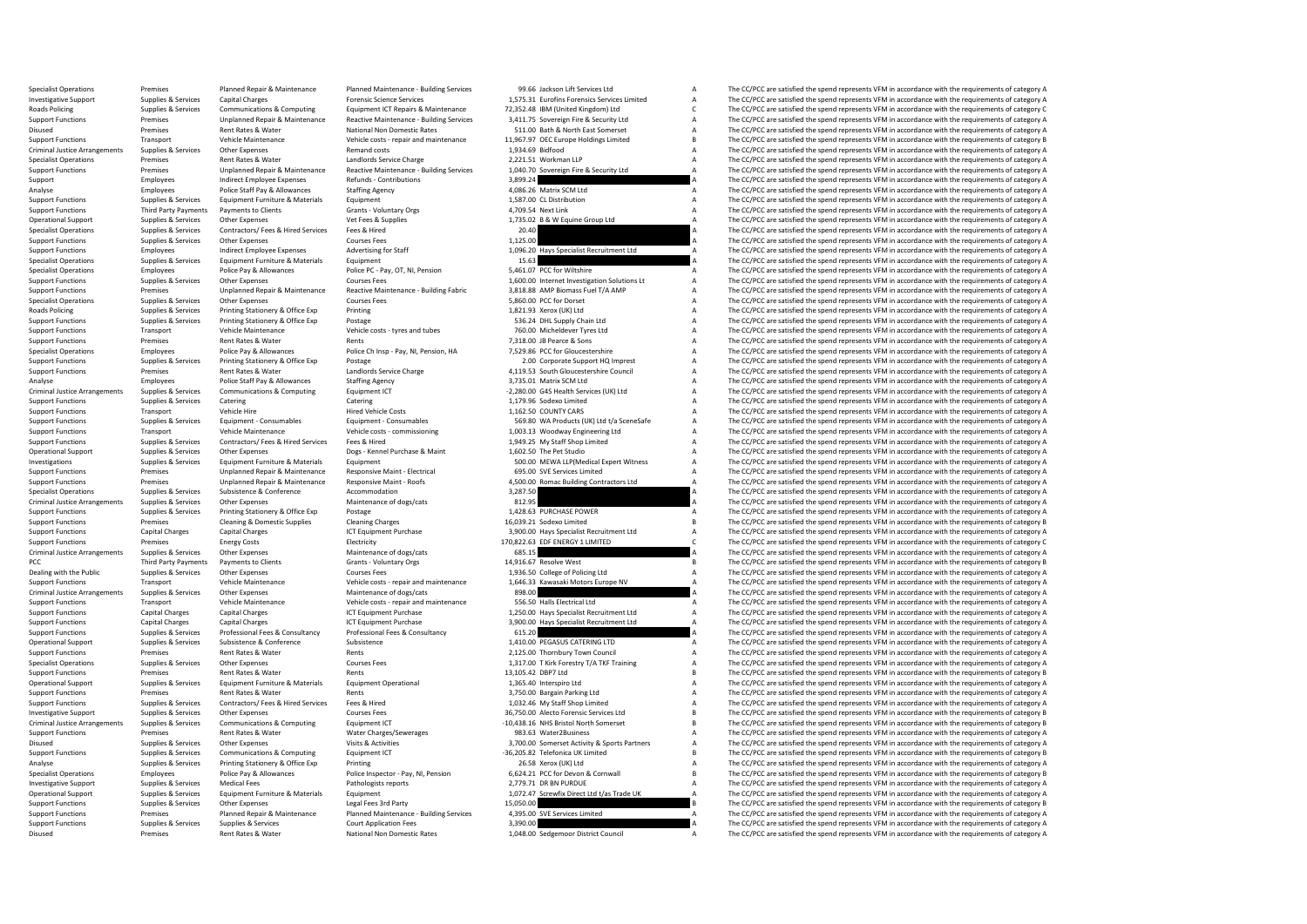Criminal Justice Arrangements Supplies & Services Equipment Furniture & Materials Equipment Equipment Equipment<br>
A The CC/PCC are satisfied the spend represents VFM in accordance with the requirements of category A Satisfi Support Functions Supplies & Services Other Expenses Legal Costs & Services Legal Costs & Services Legal Costs & Services 837.50 A The CC/PCC are satisfied the spend represents VFM in accordance with the requirements of ca Support Functions Supplies & Services Clothing Uniforms & Laundry Clothing & Uniforms - Issues 2,080.00 CLIFTON CANVAS DEVELOPMENTS LTD A The CC/PCC are satisfied the spend represents VFM in accordance with the requirement Roads Policing Third Party Payments Contribution Contribution Contribution Contribution Contribution 126,665.51 PCC for Devon & Cornwall C The CC/PCC are satisfied the spend represents VFM in accordance with the requiremen Operational Support Supplies & Services Catering Catering Catering Catering Catering Catering Catering Catering Catering Catering Catering Support and the CC/PCC are satisfied the spend represents VFM in accordance with th Disused Supplies & Services Printing Stationery & Office Exp Printing Printing Printing Printing Printing 298.05 Xerox (UK) Ltd A The CC/PCC are satisfied the spend represents VFM in accordance with the requirements of cat Support Functions Capital Charges Capital Charges Capital Charges ICT Equipment Purchase 3,150.00 Hays Specialist Recruitment Ltd A The CC/PCC are satisfied the spend represents VFM in accordance with the requirements of c Criminal Justice Arrangements Supplies & Services Other Expenses Remand costs Remand costs Remand costs Remand Costs 1,354.20 Charles Fellows Supplies Ltd A The CC/PCC are satisfied the spend represents VFM in accordance w Support Functions Premises Acts and Acts and Acts and Acts and Acts and The CC/PCC are satisfied the spend represents VFM in accordance with the requirements of category A<br>Bent Rates All the cauging and the spend of the sp Support Functions Premises Premises Rent Rates & Water National Non Domestic Rates 1,472.00 Somerset West and Taunton Council A The CC/PCC are satisfied the spend represents VFM in accordance with the requirements of categ Specialist Operations Third Party Payments Other Local Authorities or Forces Contributions to Other Forces 17,815.51 PCC for Gloucestershire B The CC/PCC are satisfied the spend represents VFM in accordance with the requir Support Functions Supplies & Services Communications & Computing Equipment ICT Repairs & Maintenance 1,485.00 Specialist Computer Centres A The CC/PCC are satisfied the spend represents VFM in accordance with the requireme Support Functions Supplies & Services Communications & Computing Equipment ICT Equipment ICT -12,722.40 Telefonica UK Limited B The CC/PCC are satisfied the spend represents VFM in accordance with the requirements of categ Professional Fees & Consultancy and the method of the Section of the Section of the CC/PCC are satisfied the spend represents VFM in accordance with the requirements of category A<br>
2015 Magnet Channel A The CC/PCC are sati Support Employees Indirect Employee Expenses Refunds - Contributions and a stategory and the expenditum of the Support A The CC/PCC are satisfied the spend represents VFM in accordance with the requirements of category A C AO.00 A The CC/PCC are satisfied the spend represents VFM in accordance with the requirements of category A<br>A The CC/PCC are satisfied the spend represents VFM in accordance with the requirements of category A Support Functions Supplies & Services Other Expenses Licences & Orders Licences & Orders 2,500.00 A The CC/PCC are satisfied the spend represents VFM in accordance with the requirements of category A Curves Fees Curves Fee Specialist Operations Supplies & Services Other Expenses Courses Fees Courses Fees 1,379.05 Bristol Management Centre Ltd A The CC/PCC are satisfied the spend represents VFM in accordance with the requirements of category Specialist Operations Supplies & Services Equipment Furniture & Materials Equipment Equipment Equipment Equipment<br>Support Functions Supplies Services Support Vehicle Costs Pendicular Costs Chicagory A Support of the CC/PCC Transport Vehicle Maintenance Vehicle costs - repair and maintenance 927.32 Westerly Bridgwater A The CC/PCC are satisfied the spend represents VFM in accordance with the requirements of category A The Crime of category A Support Functions Third Party Payments Other Local Authorities or Forces Contributions to Other Forces 17,378.52 PCC for Gloucestershire Barry and the CC/PCC are satisfied the spend represents VFM in accordance with the re Specialist Operations Employees Police Pay & Allowances Police PC - Pay, NI, Pension 5,166.89 PCC for Wiltshire Manushire A The CC/PCC are satisfied the spend represents VFM in accordance with the requirements of category Support Functions Supplies & Services Other Expenses Courses Fees Courses Fees Services Courses Fees Services Courses Fees Services Courses Fees Services Supplies & Services Other Expenses Courses Fees Services Courses Equ Specialist Operations Supplies & Services Equipment Furniture & Materials Equipment Equipment Equipment Equipment Equipment Equipment Equipment and Equipment and the spend and the CC/PCC are satisfied the spend represents Support Functions Capital Charges Capital Charges Capital Charges ICT Equipment Purchase 3,900.00 Hays Specialist Recruitment Ltd A The CC/PCC are satisfied the spend represents VFM in accordance with the requirements of c Support Functions Transport Transport Wehicle Maintenance Vehicle costs - repair and maintenance of the COMMAC ARE CONCORDING THE COPCC are satisfied the spend represents VFM in accordance with the requirements of category Supplies & Services Capital Charges Forensic Science Services and Exercic 2,610.00 Calamat Ltd (Prof D C Mangham) A The CC/PCC are satisfied the spend represents VFM in accordance with the requirements of category A servic Support Engines Supplies the Constant of the Constant of the Constant of the Constant of the Constant of the Constant of the Constant of the Constant of the Constant of the Constant of the Constant of the Constant of the C Support Functions Supplies & Services Other Expenses Legal Fees 3rd Party Legal Fees 3rd Party 10,000.00 B The CC/PCC are satisfied the spend represents VFM in accordance with the requirements of category B<br>Support Functio Vehicle Costs - tyres and tubes 1,418.50 GOODYEAR TYRES UK LTD A The CC/PCC are satisfied the spend represents VFM in accordance with the requirements of category B<br>Cleaning Cleaning Charges Cleaning Charges 313.17 Sodexo Disused Premises Cleaning & Domestic Supplies Cleaning Charges Cleaning Charges 313.17 Sodexo Limited B The CC/PCC are satisfied the spend represents VFM in accordance with the requirements of category B Supplies Cleaning Support Functions Supplies & Services Equipment Furniture & Materials Equipment Equipment Equipment Equipment<br>Support Functions Support Functions Cantal Charges Cantal Charges (CT Equipment Purchase 1750.00 Havs Specialist The CC/PCC are satisfied the spend represents VFM in accordance with the requirements of category A Support Functions Capital Charges Capital Charges Capital Charges Vehicles Purchase Vehicles Purchase 13,456.68 BMW (UK) Ltd B The CC/PCC are satisfied the spend represents VFM in accordance with the requirements of catego Travel fares Travel fares and the set of the CC/PCC are satisfied the spend represents VFM in accordance with the requirements of category A<br>Sunnline & Services Contractors/ Fees & Hired Services Fees & Hired Services Serv Support Functions Supplies & Services Contractors/ Fees & Hired Services Fees & Hired 590.88 My Staff Shop Limited A The CC/PCC are satisfied the spend represents VFM in accordance with the requirements of category A Natio Support Functions Premises Rent Rates & Water National Non Domestic Rates 711.00 Mendip District Council A The CC/PCC are satisfied the spend represents VFM in accordance with the requirements of category A Support Functio Support Functions Supplies & Services Communications & Computing Telephone Calls 506.76 Onecom Limited 506.76 Onecom Limited A The CC/PCC are satisfied the spend represents VFM in accordance with the requirements of catego Experiences Rent Rates & Water Mational Non Domestic Rates 1,210.00 North Somerset Council Mathematic Rates 1,210.00 North Somerset Council A The CC/PCC are satisfied the spend represents VFM in accordance with the require Support Functions Premises Premises Premises Premises Premises Seneral Waste Costs 594.88 SUEZ Recycling and Recovery UK Ltd A The CC/PCC are satisfied the spend represents VFM in accordance with the requirements of catego Analyse Supplies Analyse Supplies Services Other Expenses Financial Adjustments Financial Adjustments Control Cabinet Office B The CC/PCC are satisfied the spend represents VFM in accordance with the requirements of catego Specialist Operations Supplies & Services Capital Charges Forensic Science Services Forensic Science Services Forensic Science Services Services Services Services Service Service Services Service Charge and the Service Cha Support Functions Premises Rent Rates & Water Landlords Service Charge 4,073.45 TCN UK Ltd A The CC/PCC are satisfied the spend represents VFM in accordance with the requirements of category A Support Functions Support of Support Functions Supplies A Service Other Cases Constantine Costs Are Services Other Expenses Legal Constantine<br>1,826.00 City of London Police A The CC/PCC are satisfied the spend represents VFM in accordance with the req Investigations Supplies & Services Other Expenses Courses Expenses Courses Fees 1,826.00 City of London Police A The CC/PCC are satisfied the spend represents VFM in accordance with the requirements of category A The Crite Support Transport Vehicle Maintenance Vehicle costs - repair and maintenance 600.00 MOBILE WINDSCREENS LTD A The CC/PCC are satisfied the spend represents VFM in accordance with the requirements of category A Support Funct Transport Vehicle Maintenance Vehicle costs - fuel Market May a Support Functions Transport A The CC/PCC are satisfied the spend represents VFM in accordance with the requirements of category A Supplies A Support HQ Impres Operational Support Supplies & Services Equipment Furniture & Materials Equipment Equipment Equipment Support<br>
Support Functions Support Transport Vehicle Maintenance Vehicle Costs - tyres and tubes 760.00 GOODYEAR TYRES U Support Functions Transport Vehicle Maintenance Vehicle costs - tyres and tubes 760.00 GOODYEAR TYRES UK LTD A The CC/PCC are satisfied the spend represents VFM in accordance with the requirements of category A Catering Ca Catering Catering Catering Catering Catering Catering Catering Supplies and Category Catering Catering Catering 1,000.00 Sodexo Limited A The CC/PCC are satisfied the spend represents VFM in accordance with the requirement Support Functions Premises Cleaning & Domestic Supplies Cleaning Charges Cleaning Charges 11,202.08 Sodexo Limited B The CC/PCC are satisfied the spend represents VFM in accordance with the requirements of category B Suppo Support Functions Premises Planned Repair & Maintenance Pulanned Maintenance- Building Services 978.00 STQ Vantage Limited A The CC/PCC are satisfied the spend represents VFM in accordance with the requirements of category Specialist Operations Third Party Payments Other Local Authorities or Forces Contributions to Other Forces 5,880.10 PCC for Hertfordshire and The CC/PCC are satisfied the spend represents VFM in accordance with the require Other Local Authorities or Forces Contributions to Other Forces 15,962.11 PCC for Gloucestershire B<br>Doctors - call out fees 161170.22 GAS Health Services (IIK) I td COPCC are satisfied the spend represents VFM in accordanc Criminal lustice are appropriate the content of category Category Category Category Category Category Category Category Category Category Category Category Category Category Category Category Category Category Category Cat Specialist Operations Transport Vehicle Maintenance Vehicle costs - fuel Vehicle Costs - fuel Vehicle costs - fuel Vehicle Costs - fuel 1,742.76 A The CC/PCC are satisfied the spend represents VFM in accordance with the re Investigative Support Supplies & Services Equipment Furniture & Materials Equipment Repairs & Maintenance 2,025.00 INJENUITY LTD A The CC/PCC are satisfied the spend represents VFM in accordance with the requirements of ca The CC/PCC are satisfied the spend represents VFM in accordance with the requirements of category A Roads Policing Transport Vehicle Workshops/Maintenance Vehicle recovery 1,960.00 AA Business Services A The CC/PCC are satisfied the spend represents VFM in accordance with the requirements of category A Supportenance Cate Support Functions Supplies & Services Communications & Computing Equipment ICT 49,369.61 BT PLC ARE THE COMPUTIC COMPUTIC THE COMPUTIC COMPUTIC SUPPORT OF THE COMPUTIC COMPUTIC SUPPORT SUPPORT SUPPORT SUPPORT SUPPORT SUPPO The CC/PCC are satisfied the spend represents VFM in accordance with the requirements of category A PCC Third Party Payments Payments to Clients Grants - Voluntary Orgs 10,000.00 Trauma Breakthrough B The CC/PCC are satisfied the spend represents VFM in accordance with the requirements of category B Support Functions Premises Premises Planned Repair & Maintenance Repairs & Maint General Amaz 770.45 Cleankill Environmental Services Lt A The CC/PCC are satisfied the spend represents VFM in accordance with the requiremen Criminal Justice Arrangements Supplies & Services Other Expenses Remand costs Remand costs Remand costs 710.00 Charles Fellows Supplies Ltd A The CC/PCC are satisfied the spend represents VFM in accordance with the require Investigative Support Supplies & Services Capital Charges Capital Charges Forensic Science Services – 2,880.85 Eurofins Forensic Services Limited A The CC/PCC are satisfied the spend represents VFM in accordance with the r Transport Vehicle Maintenance Vehicle costs - tyres and tubes 684.00 GOODYEAR TYRES UK LTD A The CC/PCC are satisfied the spend represents VFM in accordance with the requirements of category A Support Functions Premises Unplanned Repair & Maintenance Responsive Maint - Roofs 1,168.05 DRA Maintenance Ltd A The CC/PCC are satisfied the spend represents VFM in accordance with the requirements of category A Refunds Support Employees Indirect Employee Expenses Refunds - Contributions 4,706.53 A The CC/PCC are satisfied the spend represents VFM in accordance with the requirements of category A<br>Dealing with the Public Supplies & Service The CC/PCC are satisfied the spend represents VFM in accordance with the requirements of category A Local Policing Premises Cleaning & Domestic Supplies Cleaning Charges Cleaning Charges 4,016.04 Sodexo Limited A The CC/PCC are satisfied the spend represents VFM in accordance with the requirements of category A November Support Functions Premises Rent Rates & Water Water Water Charges/Sewerages 722.30 Water2Business A The CC/PCC are satisfied the spend represents VFM in accordance with the requirements of category A Dealing with the Publi The CC/PCC are satisfied the spend represents VFM in accordance with the requirements of category A Support Functions Capital Charges Capital Charges Capital Conversions Support Charges Capital Conversions 5,107.94 Halls Electrical Ltd A The CC/PCC are satisfied the spend represents VFM in accordance with the requirement Disused Premises Rent Rates Rent Rents Rents Rents Rents 2,712.50 Hambridge Ltd A The CC/PCC are satisfied the spend represents VFM in accordance with the requirements of category A Support Functions Supplies & Services Clothing Uniforms & Laundry Clothing & Uniforms - Issues 746.68 Taunton Leisure Ltd A The CC/PCC are satisfied the spend represents VFM in accordance with the requirements of category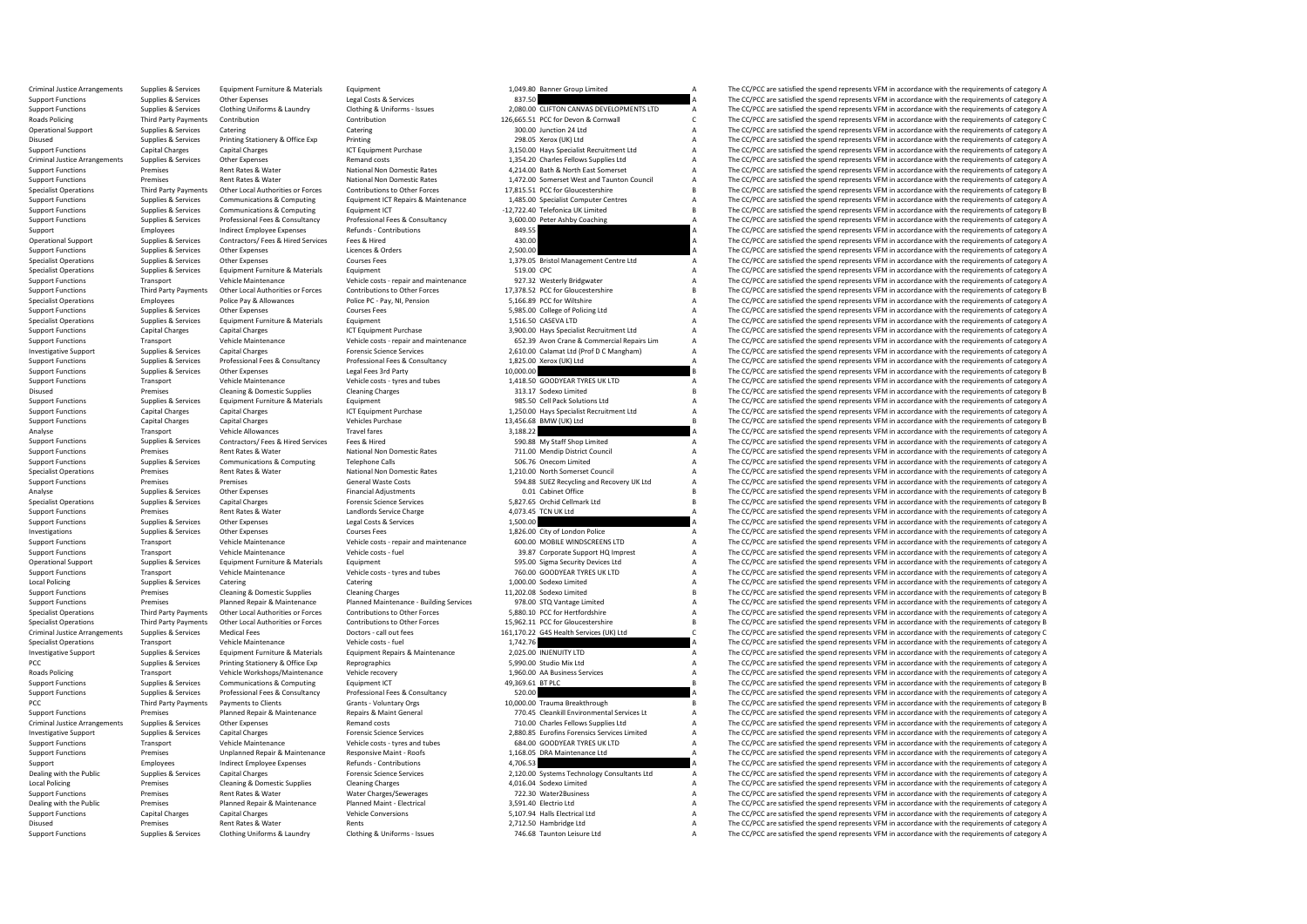Support Functions Support Premises Premises Unplanned Repair & Maintenance Reactive Maintenance - Building Services 674.09 Sovereign Fire & Security Ltd Maintenance A The CC/PCC are satisfied the spend represents VFM in ac Investigative Support Supplies & Services Capital Charges Forensic Science Services Forensic Science Services 4,500.00 J P FRENCH ASSOCIATES A The CC/PCC are satisfied the spend represents VFM in accordance with the requir Roads Policing Capital Charges Capital Charges Capital Charges Other Plant & Equipment 2,961.00 Cleartone Telecoms Ltd A The CC/PCC are satisfied the spend represents VFM in accordance with the requirements of category A S Specialist Operations Supplies & Services Contractors/ Fees & Hired Services Fees & Hired - Cleaning Cells/Vehs 8.000 and a B.74 a The CC/PCC are satisfied the spend represents VFM in accordance with the requirements of ca Investigative Support Support Supplies & Services Capital Charges Forensic Science Services 23,121.75 Key Forensic Services Ltd B The CC/PCC are satisfied the spend represents VFM in accordance with the requirements of cat Support Functions Capital Charges Capital Charges Vehicle Conversions Vehicle Conversions 3,874.25 UK Telematics A The CC/PCC are satisfied the spend represents VFM in accordance with the requirements of category A The CC/ Specialist Operations Transport Vehicle Allowances Vehicle mileage allowance 111.20 PCC for Wiltshire 111.20 PCC for Wiltshire A The CC/PCC are satisfied the spend represents VFM in accordance with the requirements of cate Local Policing The C/PCC are satisfied the spend represents VFM in accordance with the requirements of category C<br>
Support Functions Transport Transport Wehicle Maintenance Vehicle costs repair and maintenance 790.00 Btac The CC/PCC are satisfied the spend represents VFM in accordance with the requirements of category A Disused Premises Premises Rent Rates & Water Rents Rents Rents Rents Rents Computing Rents Rents Rents Rents A CONDITION CONDITION A The CC/PCC are satisfied the spend represents VFM in accordance with the requirements of Support Functions Supplies & Services Communications & Computing Equipment ICT Software Support 3,093.03 PHOENIX SOFTWARE LTD A The CC/PCC are satisfied the spend represents VFM in accordance with the requirements of categ Support Functions Premises Rent Rates & Water Landlords Service Charge 800.48 SOUTH SOMERSET DISTRICT COUNCIL A The CC/PCC are satisfied the spend represents VFM in accordance with the requirements of category A National N Support Functions Premises Rent Rates & Water National Non Domestic Rates 1,060.00 Bath & North East Somerset A The CC/PCC are satisfied the spend represents VFM in accordance with the requirements of category A Remand cos Criminal Justice Arrangements Supplies & Services Other Expenses Mand costs Remand costs Remand costs and Criminal Justice Arrangements VFM in accordance with the requirements of category A Criminal Justice Arrangements Su Criminal Justice Arrangements Supplies & Services Other Expenses Memand costs Remand costs 942.70 Charles Fellows Supplies Ltd A The CC/PCC are satisfied the spend represents VFM in accordance with the requirements of cate Support Functions Support Functions Support Transmitted A The CC/PCC are satisfied the spend represents VFM in accordance with the requirements of category A The CC/PCC are satisfied the spend represents VFM in accordance Support Functions Capital Charges Capital Charges Capital Charges ICT Equipment Purchase 1,250.00 Hays Specialist Recruitment Ltd A The CC/PCC are satisfied the spend represents VFM in accordance with the requirements of c Criminal Justice Arrangements Supplies & Services Other Expenses Maintenance of dogs/cats Maintenance of dogs/cats 828.92 A The CC/PCC are satisfied the spend represents VFM in accordance with the requirements of category Roads Policing Premises Rent Rates & Water Landlords Service Charge 1,414.07 Portis Partnership A The CC/PCC are satisfied the spend represents VFM in accordance with the requirements of category A National Non Domestic Ra Premises Rent Rates & Water National Non Domestic Rates 636.00 South Somerset District Council A The CC/PCC are satisfied the spend represents VFM in accordance with the requirements of category A<br>Support Some Some Communi Support Functions Supplies & Services Communications & Computing Equipment ICT Software and a status and a status and the CAL Dube of the CC/PCC are satisfied the spend represents VFM in accordance with the requirements of Support Functions Supplies & Services Other Expenses Legal Costs & Services Costs & Services Costs Agences Costs Agences 625.00 625.00 A The CC/PCC are satisfied the spend represents VFM in accordance with the requirements Specialist Operations Premises Planned Repair & Maintenance Planned Maintenance - Building Fabric 4,252.79 Electrio Ltd A The CC/PCC are satisfied the spend represents VFM in accordance with the requirements of category A Operational Support Supplies & Services Other Expenses Horses Purchase Horses - Purchase 10,000.00 Stephen George Services and The CC/PCC are satisfied the spend represents VFM in accordance with the requirements of catego Support Functions Supplies & Services Other Expenses Courses Courses Fees Courses Courses Fees 1,091.85 Pearson A The CC/PCC are satisfied the spend represents VFM in accordance with the requirements of category A Support Support Functions Supplies & Services Equipment Furniture & Materials Equipment - Ammunition 2,196.00 EDGAR BROTHERS A The CC/PCC are satisfied the spend represents VFM in accordance with the requirements of category A Lea Support Functions Support Functions Control Control Control Control Control Control Control Control Control Control Control Control Control Control Control Control Control Control Control Control Control Control Control Co Support Functions Supplies & Services Other Expenses Legal Fees 3rd Party 75,000.00 C The CC/PCC are satisfied the spend represents VFM in accordance with the enquirements of category C The CC/PCC are satisfied the spend r Support Functions Premises Premises Rent Rates & Water National Non Domestic Rates 836.00 South Gloucestershire A The CC/PCC are satisfied the spend represents VFM in accordance with the requirements of category A Vehicle Transport Vehicle Maintenance Vehicle costs - tyres and tubes 1,025.00 GOODYEAR TYRES UK LTD A The CC/PCC are satisfied the spend represents VFM in accordance with the requirements of category A<br>Supplies & Services Other E Analyse Supplies & Services Other Expenses Financial Adjustments Contributions and the CONCLUST CONTENT CONTENT AND THE CONTENT A The CC/PCC are satisfied the spend represents VFM in accordance with the requirements of cat Premises Rent Rates & Water Mational Non Domestic Rates 27,904.00 Bristol City Council City Council B The CC/PCC are satisfied the spend represents VFM in accordance with the requirements of category B<br>Support Support Stat PCC Supplies & Services Other Expenses External Audit Fee 7,748.00 Grant Thornton LLP A The CC/PCC are satisfied the spend represents VFM in accordance with the requirements of category A Specialist Operations Employees Police Pay & Allowances Police Sergeant - Pay, NJ, Pension 5,486.35 PCC for Devon & Cornwall Support The CC/PCC are satisfied the spend represents VFM in accordance with the requirements of Premises Planned Repair & Maintenance Premises Costs at the Support of the COSTS 4,085.00 TEMPLESTOCK LIMITED A The CC/PCC are satisfied the spend represents VFM in accordance with the requirements of category A antarchic Support Functions Capital Charges Capital Charges Additions:Non Enhancing Fees 633.73 Ridge & Partners LLP A The CC/PCC are satisfied the spend represents VFM in accordance with the requirements of category A Support Functions Premises Rent Rates & Water Water Charges/Sewerages 654.93 Water2Business A The CC/PCC are satisfied the spend represents VFM in accordance with the requirements of category A Courses Courses Courses Cour Dealing with the Public Supplies & Services Other Expenses Courses Fees Courses Fees 19,154.52 Control-F Ltd B The CC/PCC are satisfied the spend represents VFM in accordance with the requirements of category B<br>Support Fun Premises Rent Rates & Water National Non Domestic Rates 624.00 South Gloucestershire A The CC/PCC are satisfied the spend represents VFM in accordance with the requirements of category A<br>Support A Services Communications & Support Functions Supplies & Services Communications & Computing Equipment ICT Hardware Purch 2,670.00 Telefonica UK Limited A The CC/PCC are satisfied the spend represents VFM in accordance with the requirements of catego Support Functions Supplies & Services Communications & Computing Equipment ICT Hardware Purch 2,234.00 Data Pro IT Ltd A The CC/PCC are satisfied the spend represents VFM in accordance with the requirements of category A C Investigative Support Support Support Support Support Support Other Expenses Courses Courses Fees Courses Fees<br>Support Support Support Support Support Support Support Equiporte Equiport Ferenix Equiport Equiport Equiport<br>2 Specialist Operations Supplies & Services Communications & Computing Equipment ICT 225.00 225.00 A The CC/PCC are satisfied the spend represents VFM in accordance with the requirements of category A Computing Computing Com Local Policing Third Party Clients Third Party Party Party Payments Crants Crants Crants Crants Crants Crants C<br>213,367.50 Bristol City Council C The CC/PCC are satisfied the spend represents VFM in accordance with the req Support Functions Supplies & Services Other Expenses Legal Costs & Services 2,000.00 A The CC/PCC are satisfied the spend represents VFM in accordance with the requirements of category A<br>2. Support Functions Support Functi Support Functions Supplies & Services Subsistence Subsistence Subsistence Subsistence Subsistence Subsistence Subsistence Subsistence Subsistence Subsistence Subsistence Subsistence Subsistence Subsistence Subsistence Subs Printing Printing Supplies and Supplies A The CC/PCC are satisfied the spend represents VFM in accordance with the requirements of category A The CC/PCC are satisfied the spend represents VFM in accordance with the require Support Functions Capital Charges Capital Charges Capital Charges Additions:Professional Fees 75,350.00 Deloitte LLP C The CC/PCC are satisfied the spend represents VFM in accordance with the requirements of category C The Support Functions Transport Vehicle Allowances Travel fares Travel fares Support Travel fares Travel fares Travel fares and the Support Support Travel fares and the CC/PCC are satisfied the spend represents VFM in accordan Oubsistence Subsistence Accommodation accommodation 1,128.00 College of Policing Ltd A The CC/PCC are satisfied the spend represents VFM in accordance with the requirements of category A 1750.00 Have Specialist Recruitmen Support Functions Capital Charges Capital Charges ICT Equipment Purchase 1,250.00 Hays Specialist Recruitment Ltd A The CC/PCC are satisfied the spend represents VFM in accordance with the requirements of category A Suppor Support Functions Capital Charges Capital Charges Capital Charges ICT Equipment Purchase 1,000.00 Hays Specialist Recruitment Ltd A The CC/PCC are satisfied the spend represents VFM in accordance with the requirements of c Support Functions Transport of Planned Repair & Maintenance Planned Maintenance Building Services 2,711.00 Avon Armour Limited A The CC/PCC are satisfied the spend represents VFM in accordance with the requirements of cate Support Functions Transport Transport Transport Transport Transport Vehicle Maintenance Vehicle Maintenance Vehicle Maintenance With the requirements of category A The Cr/PCC are satisfied the spend represents VFM in acco Investigative Support Supplies & Services Capital Charges Capital Charges Forensic Science Services Continues<br>Support Forensies Support Planned Repair & Maintenance Pulmed Maintenance- Building Services 4,804.00 Romac Buil Support Functions Support Premises Premises Planned Repair & Maintenance Planned Maintenance Building Services 4,804.00 Romac Building Contractors Ltd Maintenance A The CC/PCC are satisfied the spend represents VFM in acco Supplies & Services Communications & Computing Telephone Calls 167.17 BRITISH TELECOMMUNICATIONS PLC B The CC/PCC are satisfied the spend represents VFM in accordance with the requirements of category B<br>Cantral Charges Can Support Functions Capital Charges Capital Charges Construction & Conversion Works 3,953.00 John West (Contractors) Ltd A The CC/PCC are satisfied the spend represents VFM in accordance with the requirements of category A Support Functions Support Premises Premises Planned Repair & Maintenance Planned Maintenance-Building Services 835.00 Aquarius Waste Management Ltd A The CC/PCC are satisfied the spend represents VFM in accordance with the Support Functions Supplies & Services Equipment Furniture & Materials Loose Furniture 2,395.00 BOF Group Ltd A The CC/PCC are satisfied the spend represents VFM in accordance with the requirements of category A Criminal Ju The CC/PCC are satisfied the spend represents VFM in accordance with the requirements of category A Support Functions Transport Vehicle Workshops/Maintenance Vehicle recovery 2,436.20 AA Business Services A The CC/PCC are satisfied the spend represents VFM in accordance with the requirements of category A Support Functions Supporters Support Grants & Subscriptions Subscriptions 2,440.00 The BE Project A The CC/PCC are satisfied the spend represents VFM in accordance with the requirements of category A Operational Support Suppolies & Services Other Expenses Horses Forage Horses - Forage Horses - Forage 1,280.00 A The CC/PCC are satisfied the spend represents VFM in accordance with the requirements of category A Support F Support Functions Premises Rent Rates & Water National Non Domestic Rates 755.00 Somerset West and Taunton Council A The CC/PCC are satisfied the spend represents VFM in accordance with the requirements of category A<br>Suppo The CC/PCC are satisfied the spend represents VFM in accordance with the requirements of category A Specialist Operations Premises Premises Rent Rates & Water Rents Rents Rents Rents Rents Rents Premises Rent Rents Premises Rent Rents Rents Premises Rent Rents Rent Rents Premises Rent Rents Premises Rent Rents Premises R Support Functions Supplies & Services Equipment Functions Materials Equipment Equipment Equipment Purchase examples and the Support Category A The CC/PCC are satisfied the spend represents VFM in accordance with the requir Support Functions Capital Charges Capital Charges Capital Charges ICT Equipment Purchase 3,900.00 Hays Specialist Recruitment Ltd A The CC/PCC are satisfied the spend represents VFM in accordance with the requirements of c Support Functions Capital Charges Capital Charges Vehicle Conversions Vehicle Conversions 16,910.80 Volvo Car UK Ltd B The CC/PCC are satisfied the spend represents VFM in accordance with the requirements of category B Mai Criminal Justice Arrangements Supplies & Services Other Expenses Maintenance of dogs/cats Maintenance of dogs/cats 812.95 A The CC/PCC are satisfied the spend represents VFM in accordance with the requirements of category The CC/PCC are satisfied the spend represents VFM in accordance with the requirements of category A Support Functions Premises Rent Rates & Water National Non Domestic Rates Support District Council Council A The CC/PCC are satisfied the spend represents VFM in accordance with the equirements of category A The CC/PCC are Support Functions Renties Rent Rates Rent Rates Rent Rates National Non Domestic Rates 1,210.00 Bristol City Council A The CC/PCC are satisfied the spend represents VFM in accordance with the requirements of category A Support Functions Premises Rent Rates & Water National Non Domestic Rates 1,534.00 South Gloucestershire A The CC/PCC are satisfied the spend represents VFM in accordance with the requirements of category A